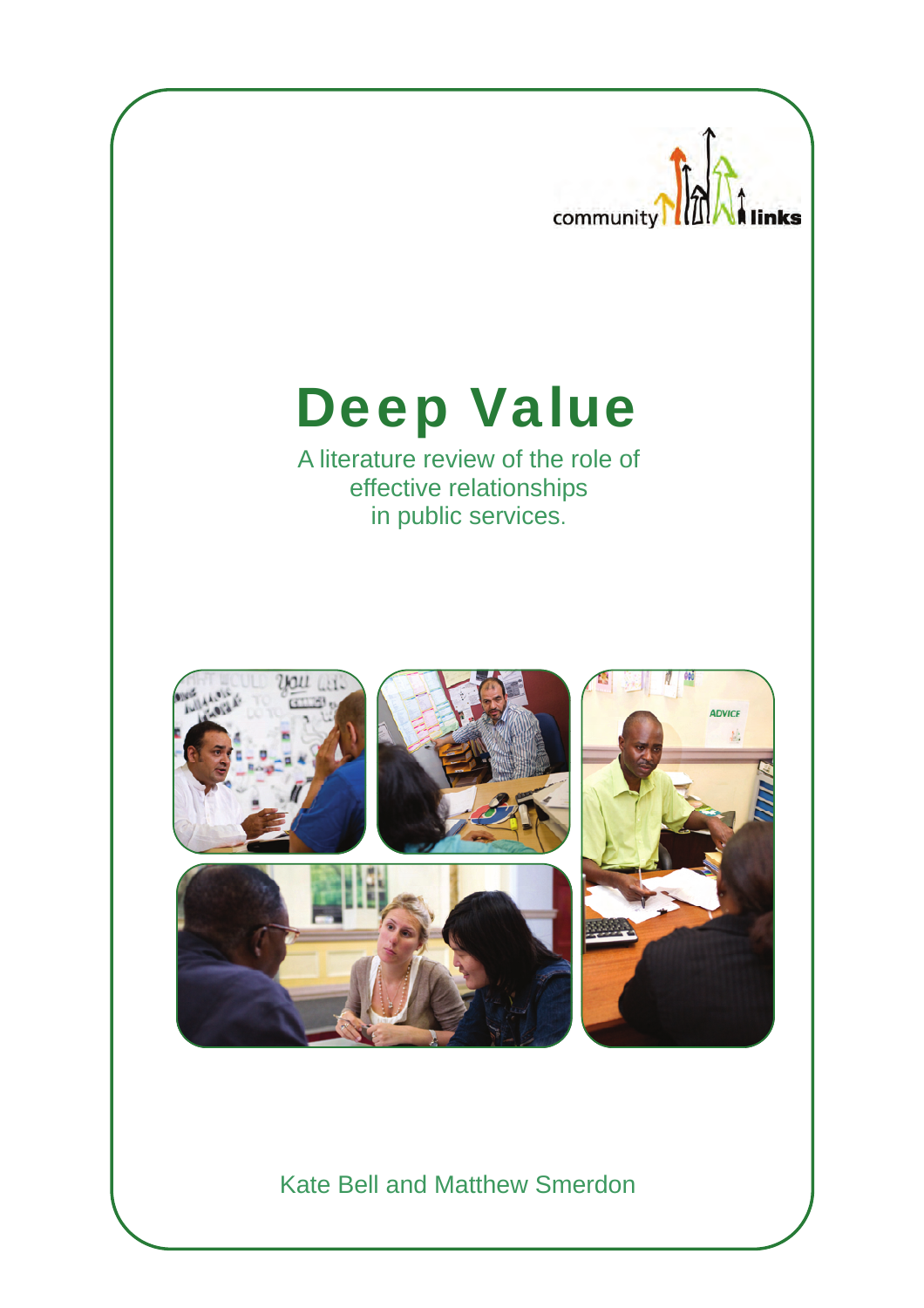

## **Deep Value**

A literature review of the role of effective relationships in public services.

Community Links Kate Bell and Matthew Smerdon **February 2011**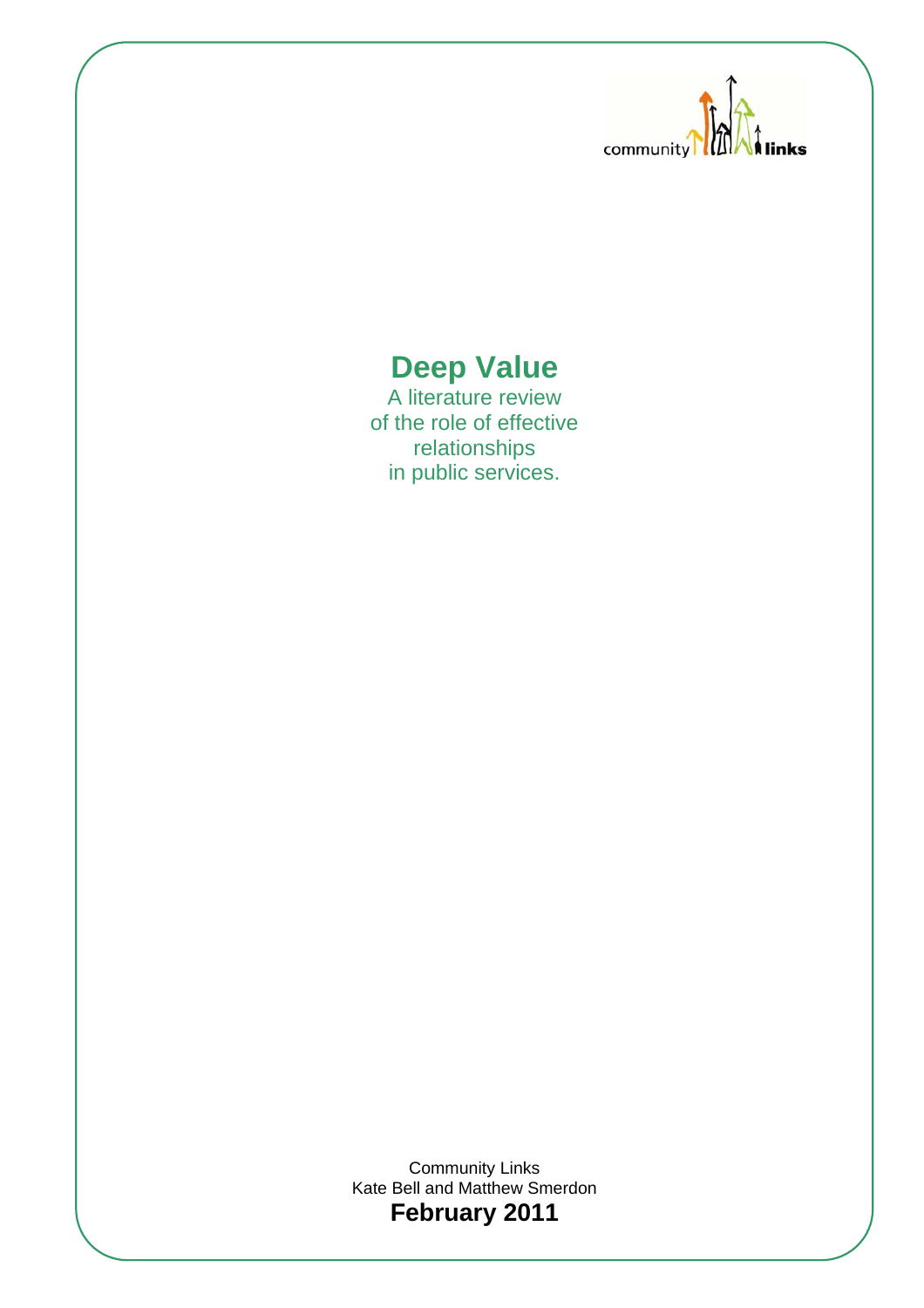### Deep Value project Steering Group

| David Robinson,     | <b>Community Links (Chair)</b>            |
|---------------------|-------------------------------------------|
| Aaron Barbour,      | <b>Community Links</b>                    |
| Julie Bishop,       | <b>Law Centres Federation</b>             |
| Jonny Boux,         | <b>Community Links</b>                    |
| Victoria Hornsby,   | <b>Sainsbury Family Charitable Trusts</b> |
| Dr. Vinny Pattison, | Ingeus                                    |
| Nicola Pollock,     | Esmée Fairbairn Foundation                |
| Jude Simmons,       | <b>Community Links</b>                    |

Project Staff Kate Bell and Matthew Smerdon, Community Links

### Acknowledgements

Thank you to the Esmée Fairbairn Foundation for generously supporting this work. The authors would like to thank **Leonora Jones** who carried out early work on this literature review. **Dr Alex Linley** of the Centre for Applied Positive Psychology undertook the review of the psychological literature, reported here in Section Nine. Also, the members of the Project Steering Group, and a group of Readers, **Ian Mulheirn**, **Andrea Westall** and **Julia Slay** generously provided feedback which has helped to improve the work in many ways.





### CommunityLinks

Our purpose is to champion social change. We pioneer new ideas and new ways of working locally and share the learning nationally with practitioners and policy makers. As a result, we are recognised as national leaders in regeneration and social policy.

ISBN 978-0-9567126-2-2 © Community Links 2011

All rights reserved. No part of this publication may be reproduced, stored in a retrieval system or transmitted in any form, or by any means (electronic, mechanical or otherwise) without the advance consent, in writing, of both the copyright owner and the publisher. However, brief passages may be reproduced for non-commercial or training purposes provided the source is acknowledged and the publisher is informed.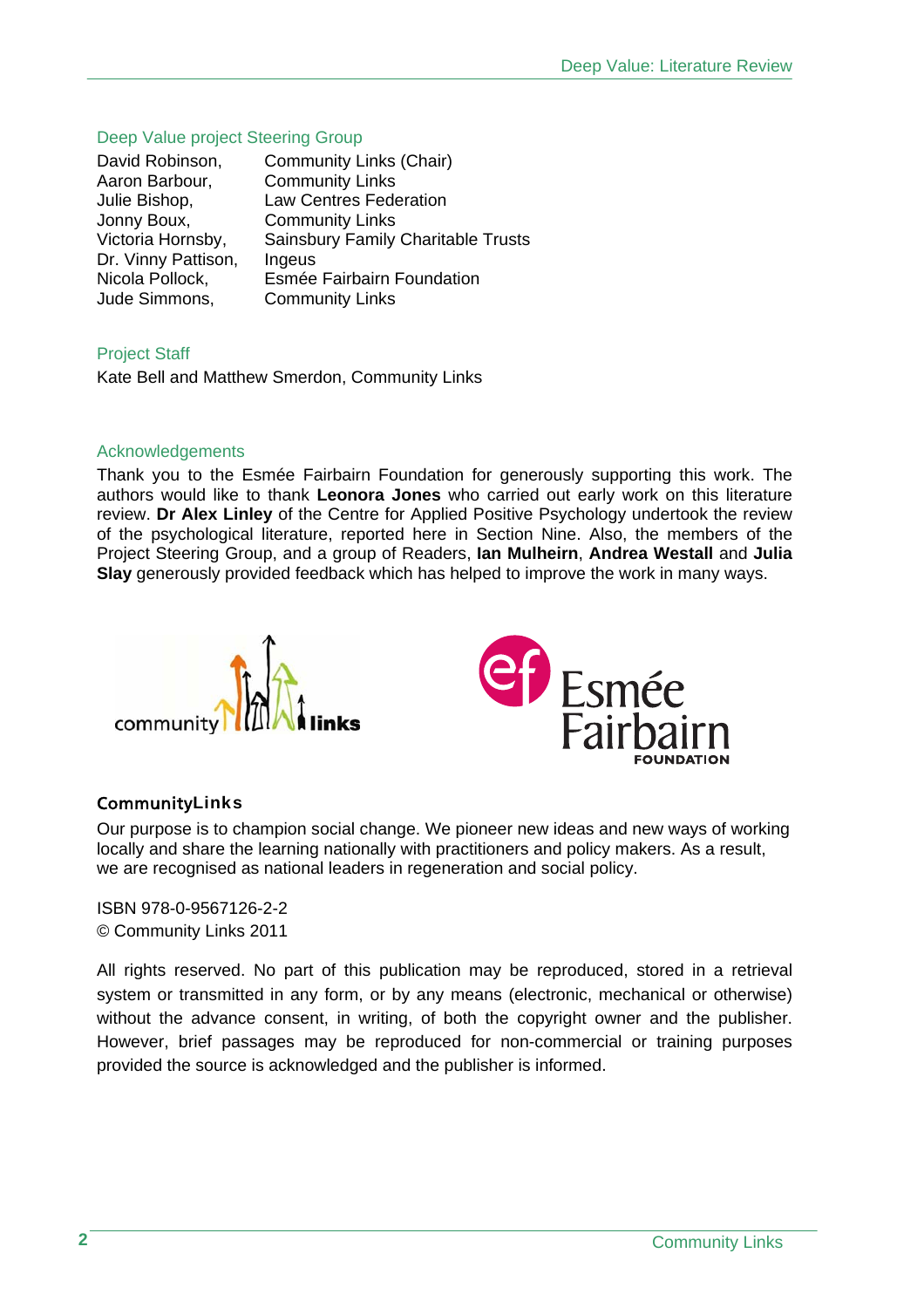# **Contents**

### Page

| 5. Evidence from specific services: what importance do people place on effective relationships?  29 |  |
|-----------------------------------------------------------------------------------------------------|--|
|                                                                                                     |  |
| 7. Evidence from specific services: what are the benefits of effective relationships? 44            |  |
| 8. Evidence from specific services: in what situations do effective relationships thrive? 53        |  |
|                                                                                                     |  |
|                                                                                                     |  |
|                                                                                                     |  |
|                                                                                                     |  |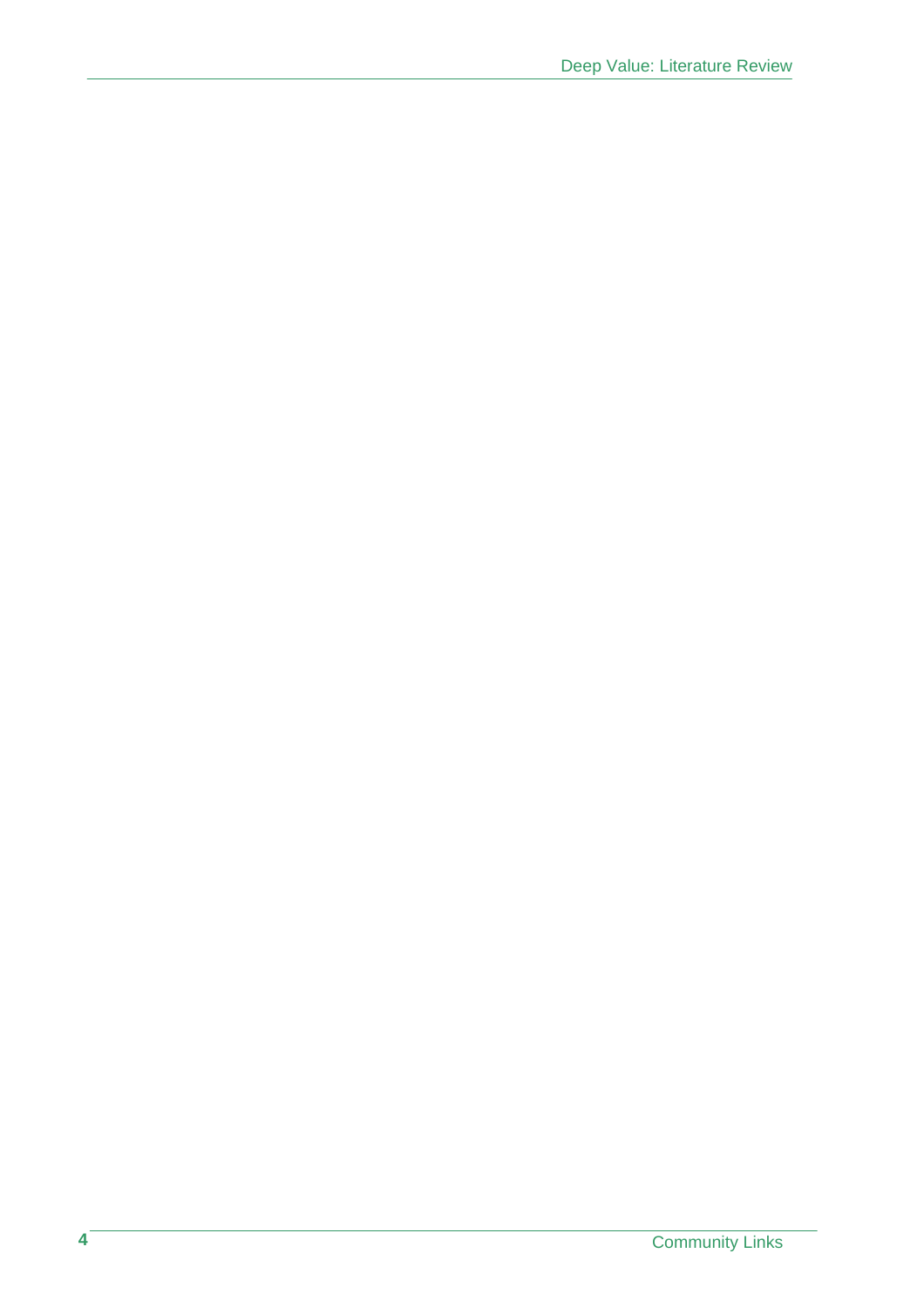*It is clear that strong relationships are instrumental in achieving quality outcomes and value for money. We need a better understanding of this 'Deep Value.'* 

*People of Influence*, Council on Social Action, 2009

### **1. Summary**

#### Deep Value - why relationships matter

Deep Value is a term that captures the value created when the human relationships between people delivering and people using public services are effective. In these relationships, it is the practical transfer of knowledge that creates the conditions for progress, but it is the deeper qualities of the human bond that nourish confidence, inspire self esteem, unlock potential, erode inequality and so have the power to transform.

These relationships are particularly important in public services because professionals face a dilemma in their relationships with their clients. On the one hand, their aims are shared – the doctor and patient both want the patient to get well; the employment service advisor and their client want the client to find a job. In achieving these aims the professional and the client are on the same side. However, the public servant must also represent the interests of the service itself, and of the state. They need to ration scarce resources and sometimes ask their clients to engage in behaviour they are reluctant to adopt – to stop smoking, for example, or to seek a job in a different sector. They must challenge as well as support the client – how they manage the tension between these roles will define the client's relationship with the service, and by extension, how they see themselves as interacting with the state.

Policy makers also have to make difficult judgements about how best to allocate public resources. Parts of government have embraced ideas around the value of one-to-one, but a wider and more powerful trend across public services risks taking service delivery ever further from the human relationship that should be at its heart. At the policy level, this trend reflects a legitimate interest in efficiency and value for money. It can appear that the value of relationships is somewhat difficult to measure and that working in this way is somewhat of a luxury and therefore outside the scope of what is strictly necessary.

We believe there is Deep Value in these relationships. This literature review seeks to develop a better understanding of this by looking at evidence of the role of effective relationship in employment services, education, health and legal advice. This has been supplemented by a broader look at literature on public service reform and psychology.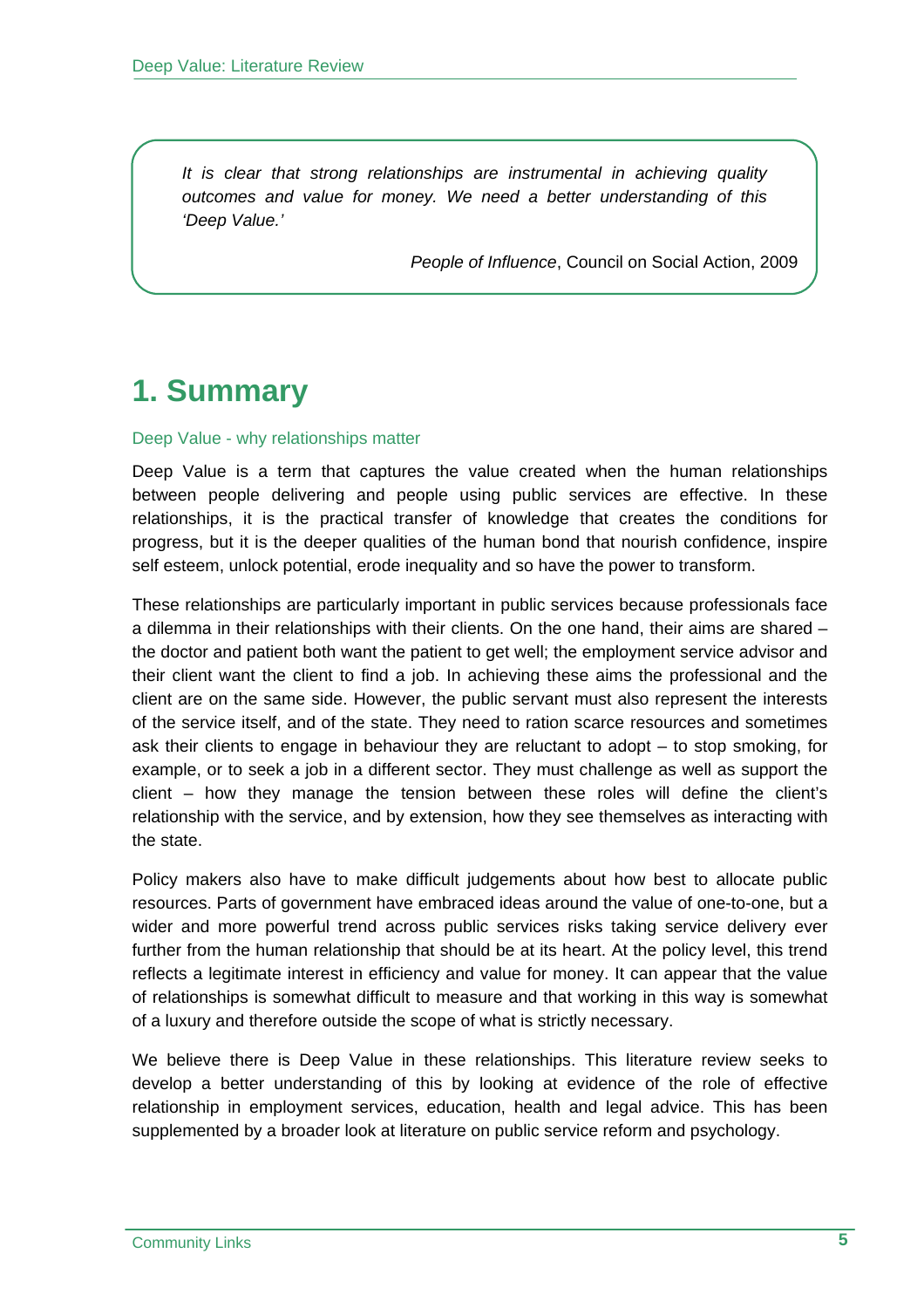Across this range of public services there is a striking degree of consistency in the evidence:

People using public services put great importance on the human relationship with the person providing the service.

- The quality of relationships people have with others in all parts of their lives is an important determinant of happiness and well-being. The evidence for this is so compelling as to be referred to in the psychology literature as a "deep truth."
- An effective relationship with public service providers is a crucial factor in client satisfaction appearing repeatedly in studies of what people want from public services and in client feedback.
- Clients value this because they use services at times when they seek comfort. They may be angry, embarrassed, guilty or confused.
- Alongside the professional competence of the service provider, people make direct links between the effectiveness of the relationship and securing a good outcome.
- This seems to be especially important where people have more complex and chronic needs and have lower levels of skills and confidence.
- The role of relationships has started to be reflected in professional training and assessment, with health services developing particular expertise.

The elements of what make for effective relationships are strikingly similar across all areas studied in this review.

The elements of an effective relationship are:

- Understanding the service provider seeks to understand the needs and circumstances (economic, personal, emotional, cultural) of the person using services and treats people with dignity and respect demonstrating that they are 'on their side.' In return people using services acknowledge the pressures on service providers and their need to make judgements about good use of public funds.
- Collaboration there is trust, founded in part on demonstrable competence of the professional, both sides have confidence in each other, both are honest and achieve a position where agenda setting and decision making are shared.
- Commitment where both sides demonstrate dynamism and commitment and is thorough and well prepared for meetings.
- Communication where the service provider listens and opens new lines of questioning to draw out relevant deeper issues.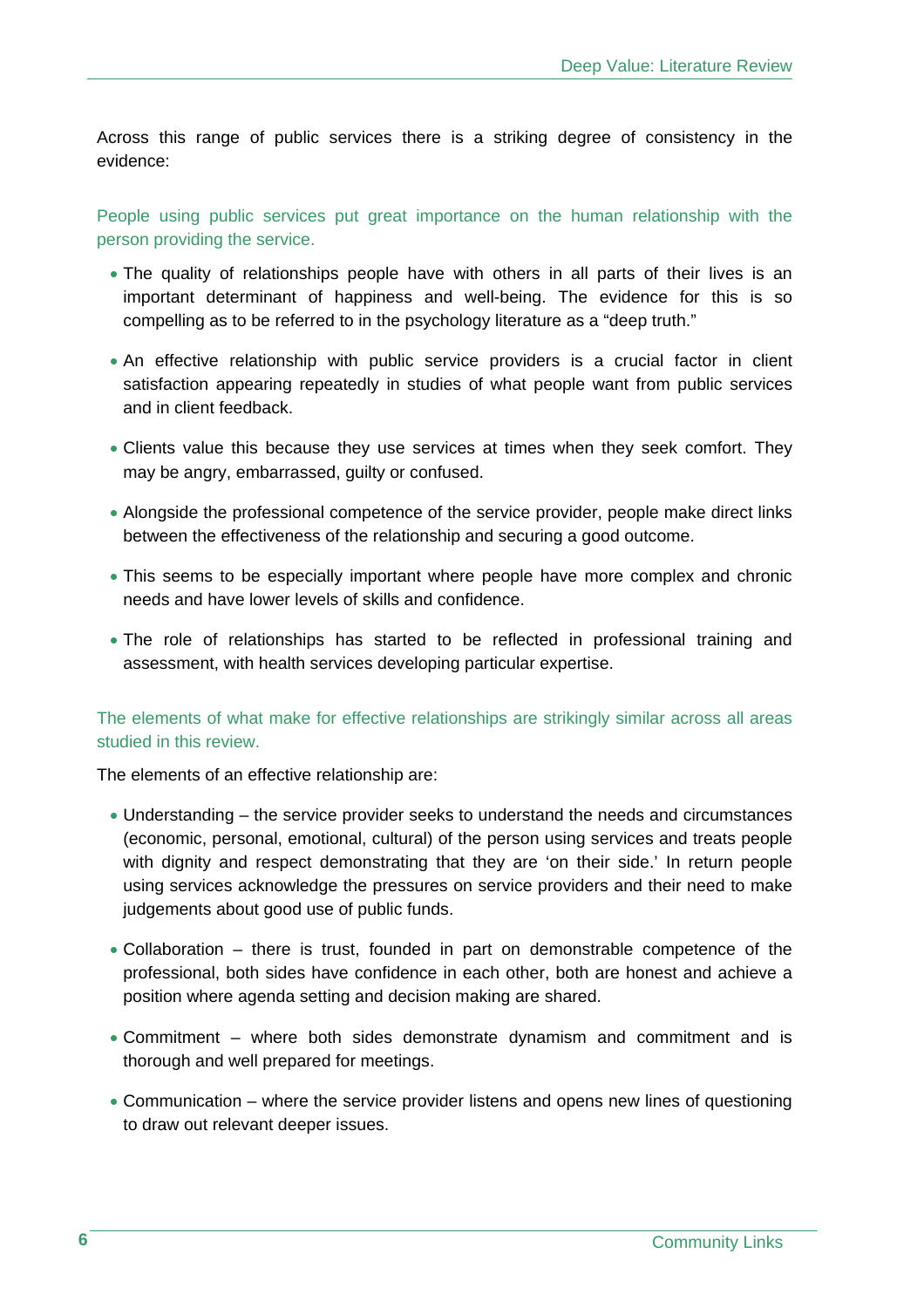- Empowerment where relevant, an aim of public services should be to support people to change thinking and behaviour so as to cope differently with challenges in the future. This may involve challenge and confrontation but if the other elements of effective relationships are in place, the result can be powerful for the individual and cost effective for the public purse.
- Time having the time is important, but this is not open-ended. With the right skills and systems in place people can quickly put these elements of effective relationships in place.

The effectiveness of relationships is therefore dependent on both parties taking responsibility. Delivering and securing good public services is something of a mutual endeavour and one in where the citizens' relationship with the state is established. Using public services responsibly and effectively then can be seen as an act of good citizenship.

A critical issue bearing down on the relationship is the ability of a service provider to balance the role of supporter with the role to challenge, to ration public resources and even to issue sanctions. Evidence reveals that even where people do not get the outcome they want from services, if the relationship has been effective they are more likely to accept the result.

Where relationships are effective, they contribute to achieving a range of valuable benefits: the failure to realise these benefits can be damaging.

- The relationship between the advisor and the client in employment services has consistently been found to be a key element of a successful approach to helping people into employment.
- Pupils who develop positive relationships with teachers go on to achieve better academic results.
- People who access advice services funded by civil legal aid are more likely to reveal full information if the advisor builds a trusting and respectful relationship, thus leading to swifter resolution of cases, and clients who are more satisfied with the outcomes.
- Patients who experience a good relationship with their healthcare professional are more likely to engage in positive behaviour change.

These outcomes are secured through a range of processes that work better when relationships are effective:

- Information is gathered accurately ensuring that the problem or issue is correctly identified. Needlessly expensive responses are avoided and correct responses are implemented more swiftly.
- A fuller understanding is achieved of the issue being tackled and wider problems that may be contributing to it.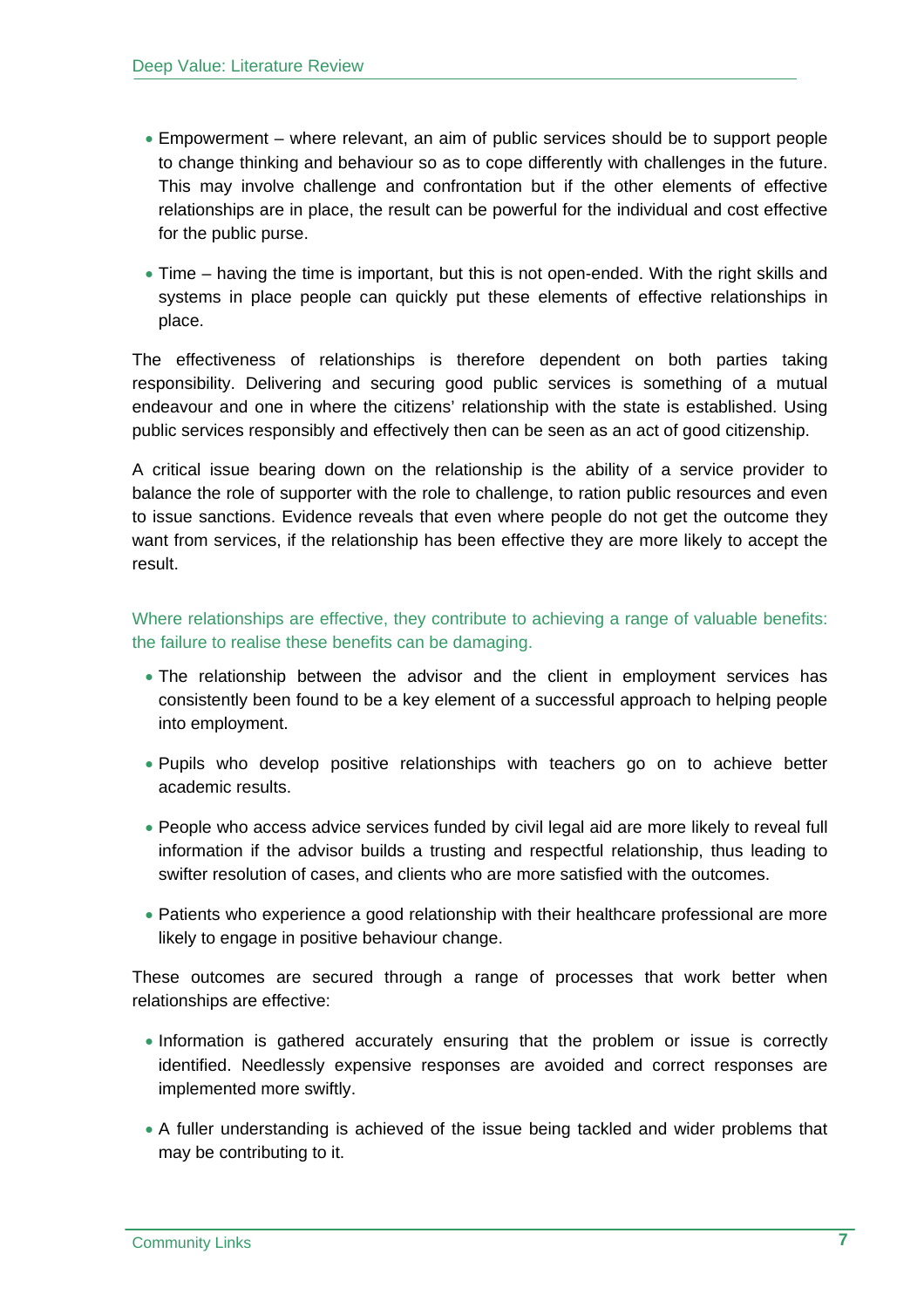- The correct action is identified and unnecessary action is avoided.
- Both sides are more committed and motivated to achieving the outcome, taking responsibility and sticking to decisions and action plans.
- The person using the service is more likely to accept the outcome, even if it is not the one they wanted.
- Immediate problems are addressed and prevented from escalating, helping to reduce future demand and save future costs.
- There is some evidence that clients experience a range of psychological benefits from a positive relationship in addition to the positive service outcome. Community Links will be undertaking further empirical research to explore this further.

The damaging consequences go further than simply not achieving the benefits above.

- Public services miss opportunities to support people more effectively.
- Poor relationships with people using services are a significant and measurable contributor to staff burnout.

Securing these benefits and avoiding these consequences are particularly urgent for vulnerable people with the most complex problems.

There was a clear consensus in the literature about the types of working conditions and practices which were more conducive to building effective relationships.

The conditions for establishing effective relationships are:

- Front line autonomy excessive focus on a set process, and on 'output' targets (as opposed to outcomes) restrict the ability of advisors to treat the client as an individual. Advisors who have autonomy over how they carry out their work can build better relationships.
- Continuity and time building an effective relationship requires time, and ensuring that a client sees the same person over the period in which they are interacting with a service helps to provide this time and establish a relationship.
- Training and skills clients will trust providers when they know that they are competent in their role.
- Attitudes of the provider professionals need to have an attitude towards their clients of trust and respect, and to be proactive in pursuing their case.
- Separation between 'policing' and 'supporting' professionals may both 'police' the system and assist clients to access it. Situations in which there is a clear separation of these roles – or these roles are conducted by different people, may help to build the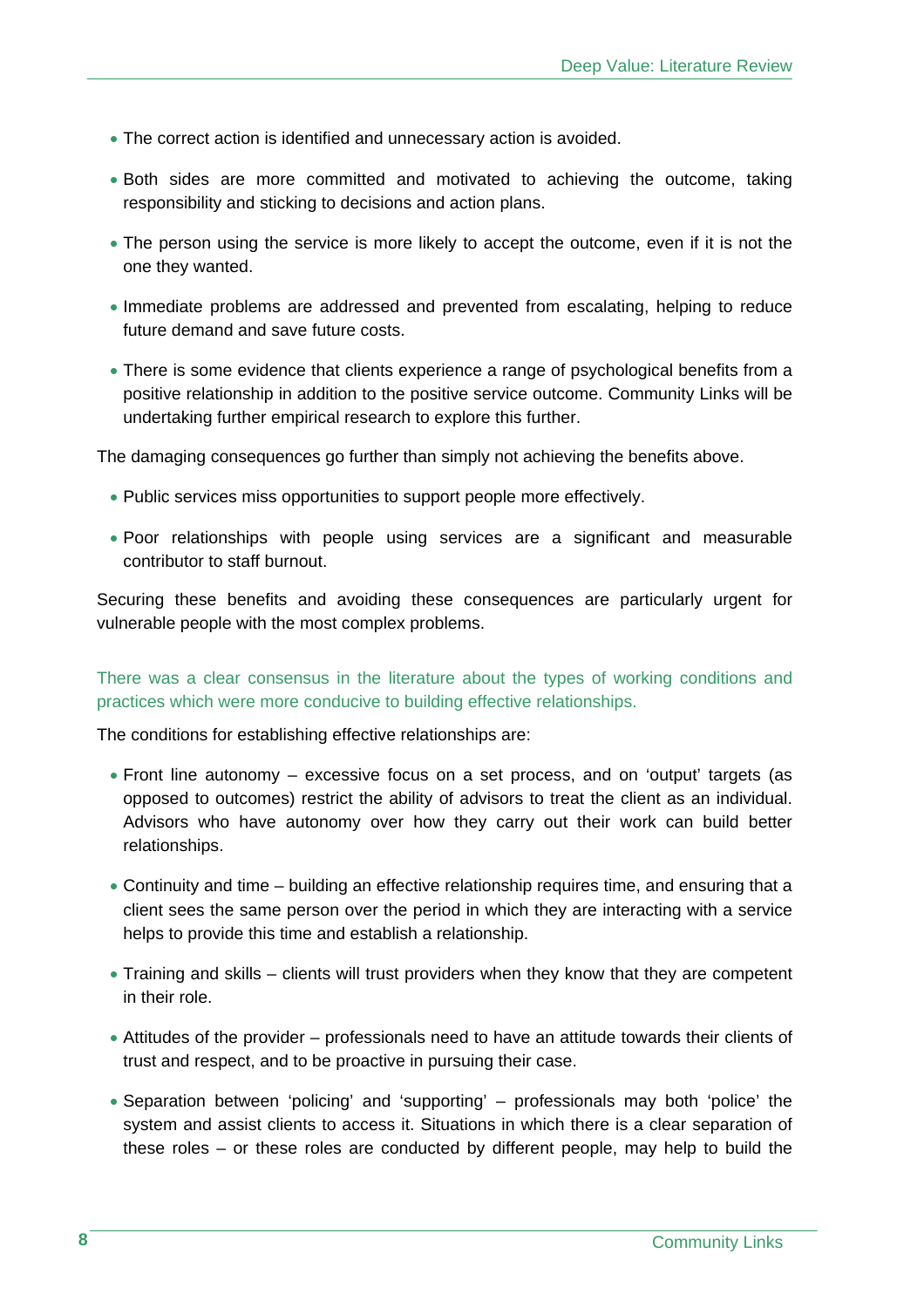relationship of trust between the client and the professional in the 'support' role. Where this is not possible, the relationship with the provider assumes even more importance.

We conclude that the literature shows that effective relationships are not just a 'nice to have' but increase the likelihood of achieving a positive outcome across all of the sectors examined in this review.

This conclusion has some clear implications:

- Effective relationships are not an added extra but are core to the delivery of effective services. Increasing the effectiveness of relationships, therefore, is a lever for improving quality and performance. Effective relationships are much more important and complex than just offering 'tea and sympathy.'
- The effectiveness of relationships varies this is not something that can be expected just to happen based on the skill and willingness of front-line public servants. Some types of planning systems and working practices are more conducive to developing effective relationships.
- Acknowledging the important role of the relationship in securing outcomes has important implications for equity. For if good relationships require action from both sides, where people using services may have lower skills or self-confidence it is even more incumbent on service providers to ensure that the relationship is effective.
- Policy makers therefore need to assess proposals to reform public services against their ability to preserve or improve these relationships. Policies that break the link between professionals and clients may undermine the potential for policies to achieve their desired aims.
- Significant focus has been placed on what type of organisation is delivering services public, private, or voluntary. We think that a better question to ask is what type of services they are delivering – and the type of relationships that they encourage. We found a lack of empirical evidence that choice, or personalisation (however defined), or co-production, was yet demonstrating that it could achieve above and beyond other models in terms of delivering these effective relationships. We think that this must be a key question asked of models of public service reform.

The next stage of this project aims to develop a set of tools for use by policy makers and professionals themselves to embed these qualities into everyday practice.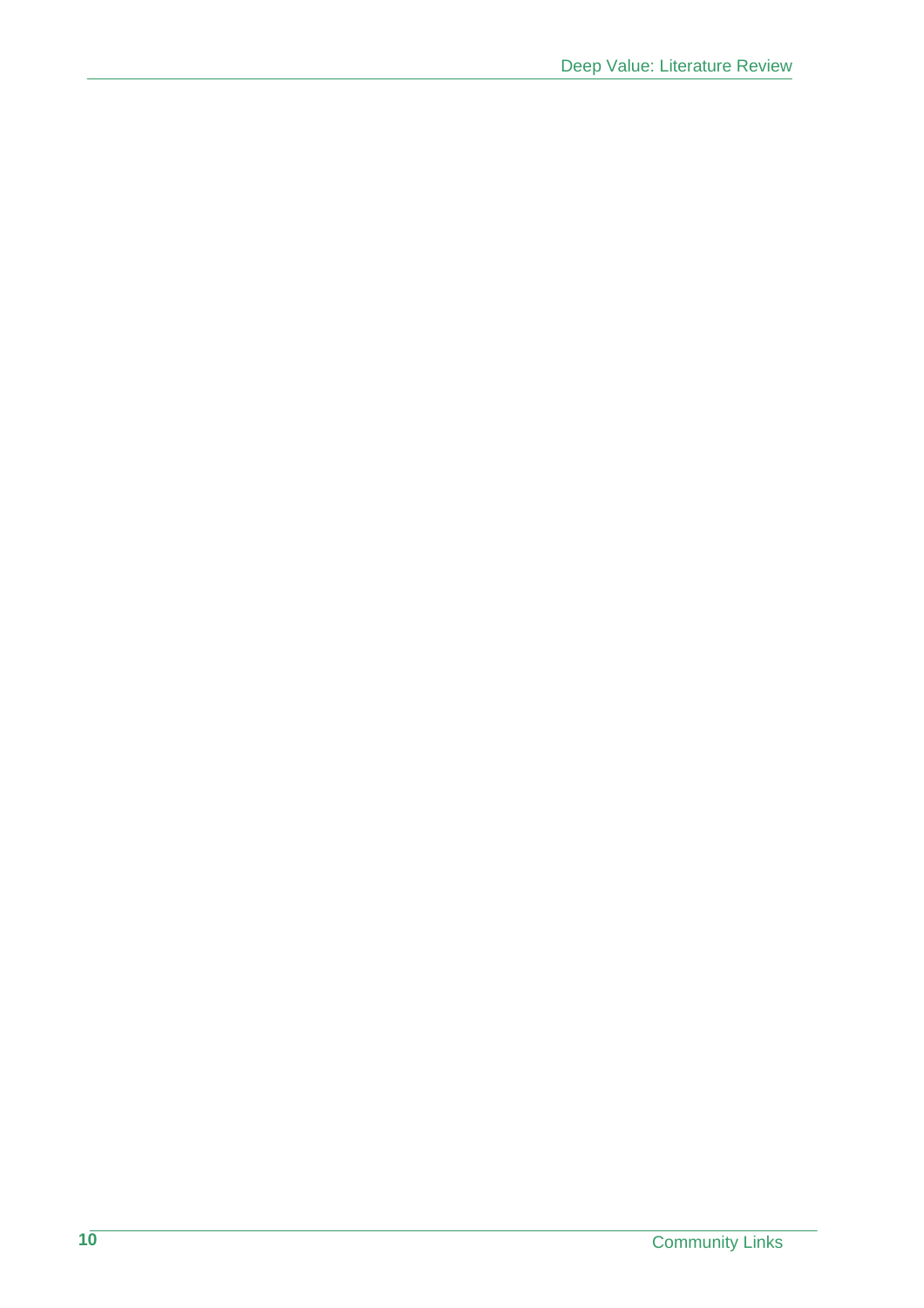# **2. Introduction**

### What do we mean by Deep Value?

Deep Value is a term coined by Community Links that captures the value created when the human relationships between people delivering and people using public services are effective. We believe that there are real benefits in delivering public services in ways that put the one-to-one human relationship at the heart of service delivery. In these relationships, it is the practical transfer of knowledge that creates the conditions for progress, but it is the deeper qualities of the human bond that nourish confidence, inspire self esteem, unlock potential, erode inequality and so have the power to transform.

In our report for the Council on Social Action<sup>1</sup> People of Influence we stated that:

*"...in focusing our attention on the one-to-one relationship we are not arguing for a 'nice to have' at the margins of the core service. Rather it is clear that strong relationships are instrumental in achieving quality outcomes and value for money. We need a better understanding of this 'Deep Value'*." (CoSA 2009b:2)

This research project seeks to develop that better understanding in order to explore how this approach might be helped to become more effective and be adopted on a wider basis.

Whilst parts of government are embracing ideas around the value of oneto-one, there is a wider and more powerful trend across public services that risks taking service delivery ever further from the human relationship that should be at its heart. At the policy level, the legitimate interest in efficiency and value for money and the urgent task to reduce expenditure can suggest that focusing on relationships is somewhat of a luxury and outside the scope of what is strictly necessary. However, this literature review reveals a remarkable degree of consistency in the evidence across a range of public services about the value created by effective relationships at the point of delivery. In some cases, notably perhaps health, the case for the role of effective relationships in securing good outcomes has been made and understood for many years. As the Canadian physician William Osler, one of the founders of biomedical science put it, biomedical science should be at the heart of modern medicine yet "it is much more important to know what sort of patient has a disease than what sort of disease a patient has." (quoted in World Health Organisation, 2008:42)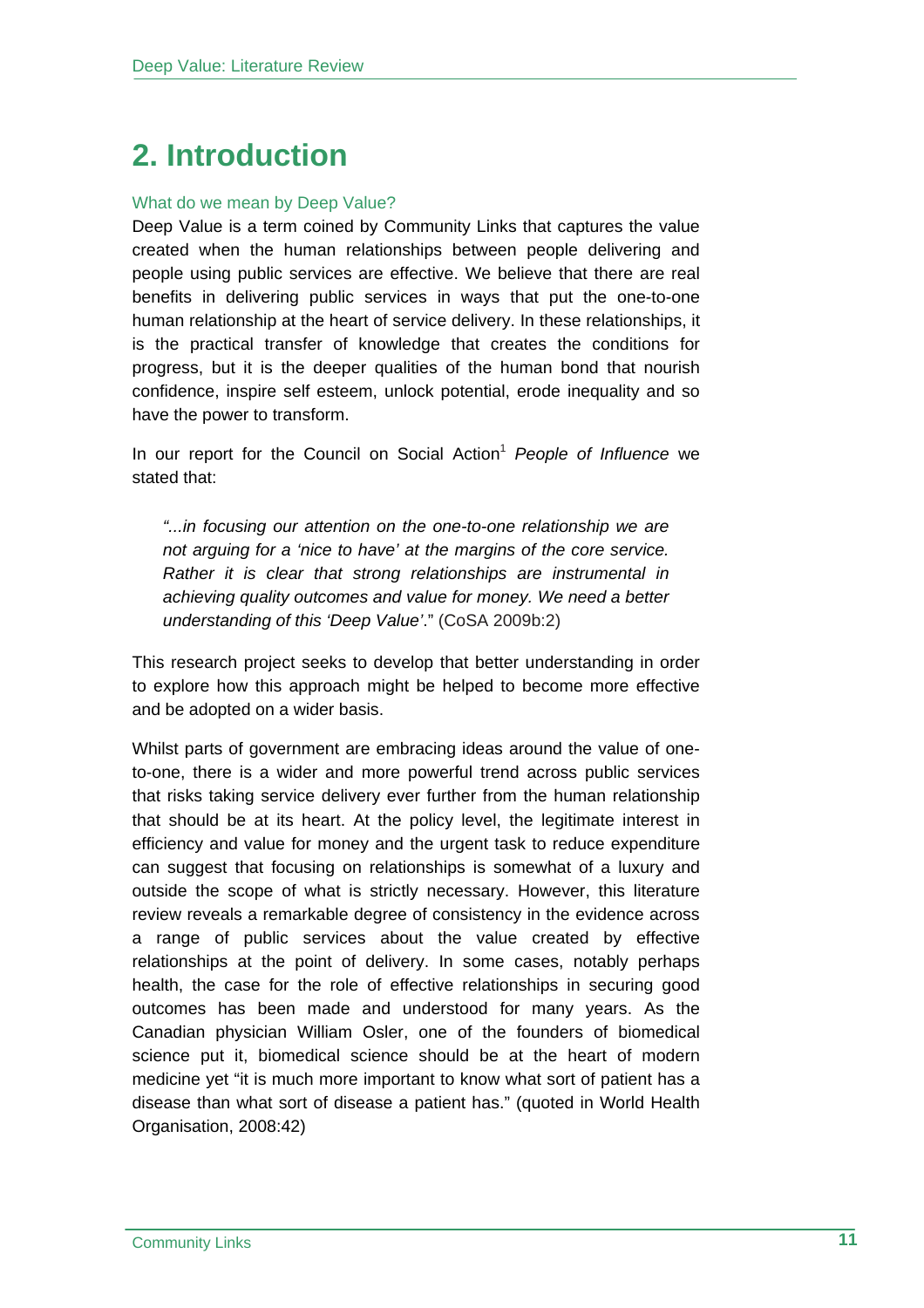In theory, the Government supports the broad conception of 'value' that we endorse here. The Green Book guidance on public spending states that:

*"Value for money is defined as the optimum combination of wholeof-life costs and quality (or fitness for purpose) of the good or service to meet the user's requirement. Value for money is not the choice of goods and services based on the lowest cost bid … Wider social and environmental costs and benefits, for which there is no market price, also need to be brought into any assessment. They will often be more difficult to assess but are often important and should not be ignored simply because they cannot easily be costed."* (HM Treasury 2003:19)

However, we believe that value is too often viewed in the short term, without taking full account of these wider benefits.

In defining the concept Deep Value we recognised that we were entering a live debate about public services which had been dominated by the concept of 'personalisation'. In *People of Influence* we drew a distinction between the 'personalisation' of public services and their 'humanisation'. We illustrated this with the contrast between Amazon, who can source obscure books quickly and cheaply, and the local bookshop, which knows which books I like and provides a more 'human' service. We argued that:

*"Humanising requires a set of values, attitudes and behaviours, backed up by a range of resources that give primacy to the moment when two people work together to generate the deepest, most transformative outcome."* (CoSA, 2009b:6)

In the literature review below we discuss different conceptions of relationships and personalisation in public services. We have tried to draw out those approaches which come closest to what we mean by 'humanisation' and 'Deep Value'.

We recognise that not all public services are defined by, or require, this type of relationship. Refuse collection, emergency dental surgery or the payment of Child Benefit, for example, appear to require little sustained interaction between the user of the service and the person delivering it – although all to some extent still require some co-operation between the 'user' (putting out the rubbish, describing the pain, completing a form) and the delivery agent. Public services might therefore be viewed as on a continuum in terms of their requirements for 'humanised' relationships. We think that those in which the quality of relationships will be particularly important are those with sustained interactions between those using and delivering the service in which the 'problem' to be addressed is personal to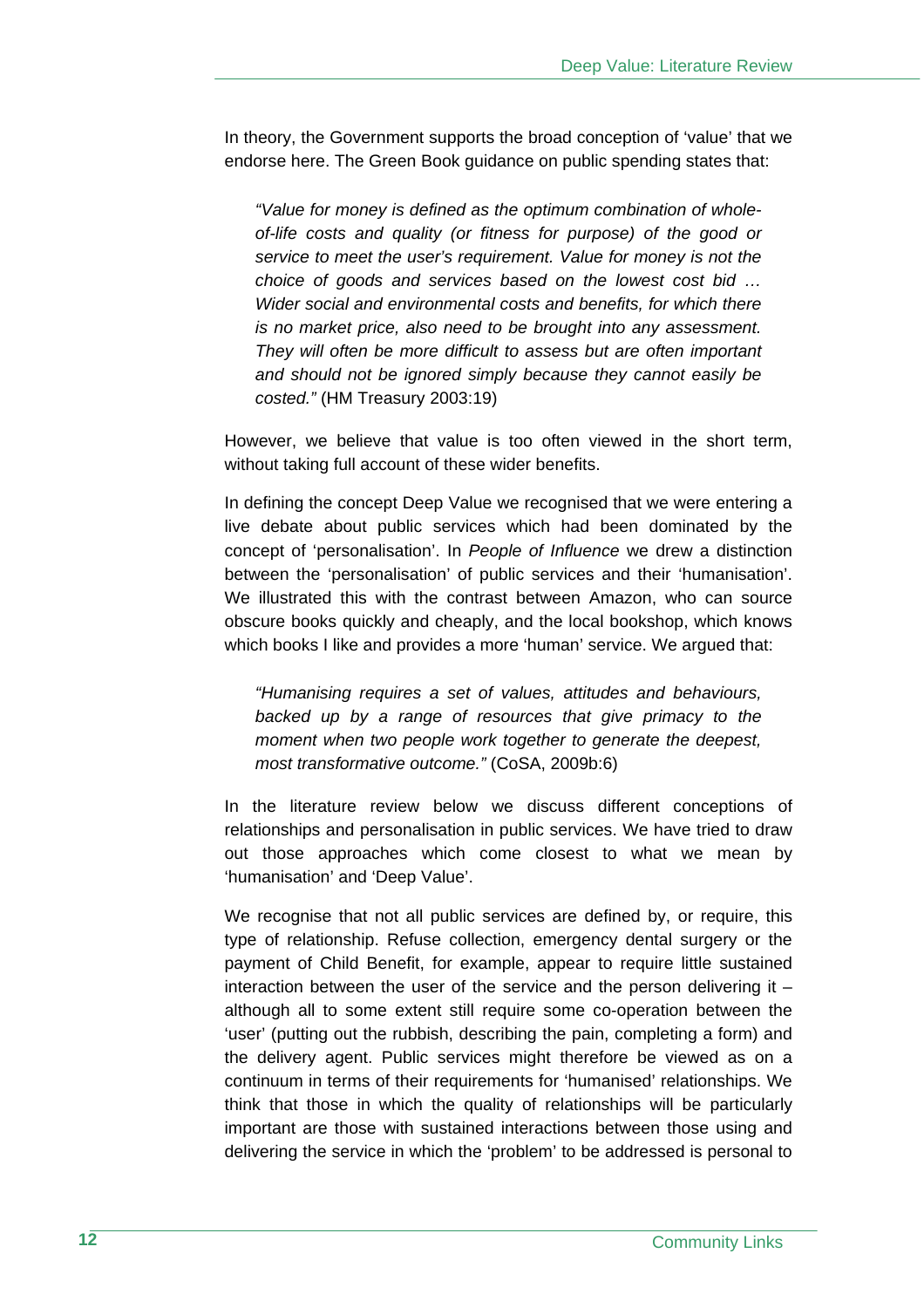the user, and those where behavioural change may be required from the user to achieve the outcome.

### About this project

This project aims to continue the work on Deep Value we undertook as part of the Council on Social Action. In doing this, we hope to contribute to conversations about how public services should and can be delivered to achieve the best outcomes for citizens. We refer throughout the review to aspects of this debate, but the project does not set out to provide a comprehensive blueprint for the delivery of public services. Rather, it seeks to identify and clarify the role of effective relationships in public service delivery, the situations in which relationships of this type thrive, and to describe and quantify the benefits that arise when public services are delivered in this way.

The project consists of three related parts. This section, the literature review, examines the role of effective one-to-one relationships in the delivery of public services, with a specific focus on the fields of employment services, advice services, health, and education.

Alongside this, we have commissioned the Centre for Applied Positive Psychology (CAPP) to devise and test a methodology for measuring the psychological benefits that arise when employment and advice services are delivered through effective relationships. We report research from the review of the psychological literature in this paper.

In the next stage of this project we hope to test these findings empirically, and to develop a methodology for assessing the benefits of this type of relationship in economic terms. We also hope to develop guidance for both practitioners and policy makers on how effective relationships can be cultivated.

### About Community Links

Community Links is an innovative charity running community-based projects in east London. We help over 30,000 vulnerable children, young people and adults every year, with most of our 60 projects delivered in Newham, one of the poorest boroughs in Europe. We pioneer new ideas and new ways of working locally and share the learning nationally with other practitioners, policymakers and the press.

Community Links developed its thinking about Deep Value over two years working on the Prime Minister's Council on Social Action. But this thinking draws on the practical experience of the organisation in delivering services based on a 'humanised' approach. Last year Community Links advised almost 9,000 people with benefits, housing and debt problems and ran the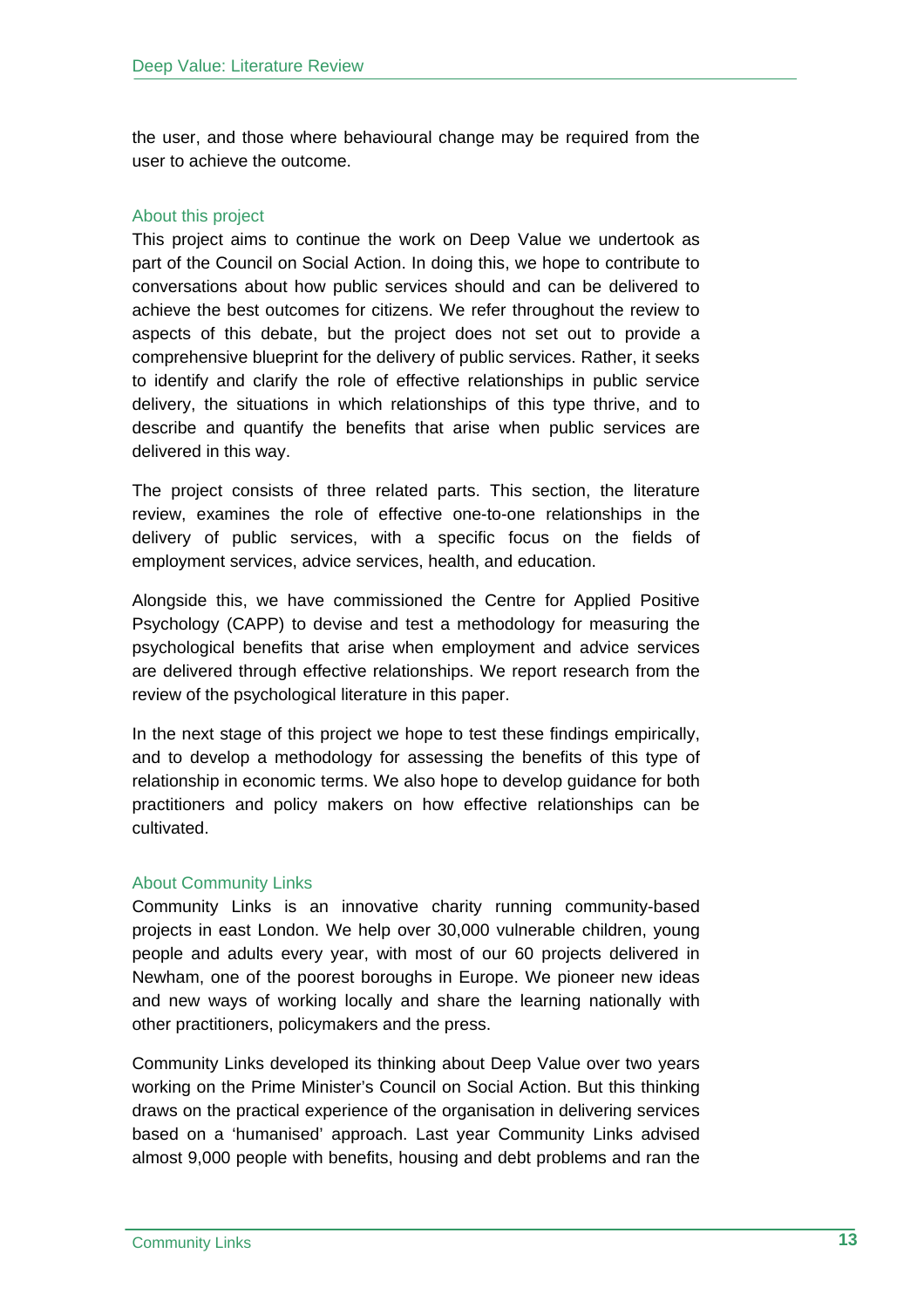most successful New Deal project in London and the South East, helping over 5,000 people look for work.

### Structure of this review

The next section describes the methodology for the review. Section Four discusses the broader context of public service reform, and the extent to which current approaches have seen effective relationships as important. It also examines what people say they want from 'public services'. Section Five moves on to look at specific services, examining whether effective relationships are something that people value. Section Six looks at what the elements of effective relationships look like within each service that we focus on. Section Seven discusses the benefits of these relationships, both in terms of the outcome that the service is aiming for, and of wider benefits for the individual. Section Eight looks at the circumstances in which these relationships thrive. Section Nine reviews evidence from the psychological literature. Section Ten concludes, and suggests areas for further thinking.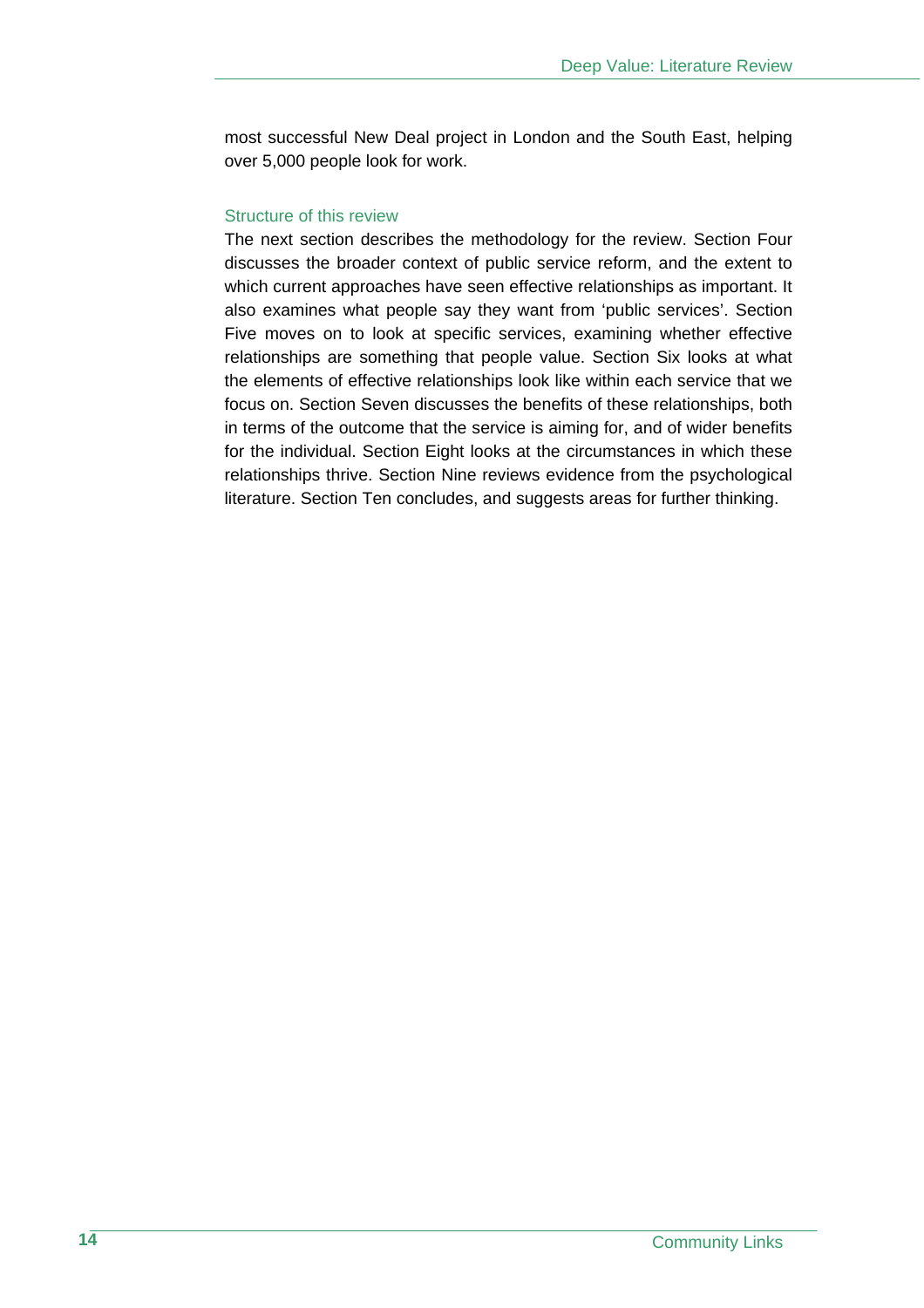## **3. Methodology**

This literature review used internet searches (using Google Scholar) to discover relevant publications. We searched only articles written in English, and within our searches we looked only for work published since 2005. We included academic work, official Government and Parliamentary publications and other grey literature, for example think tank reports and papers produced by third sector organisations.

In addition to the literature revealed by the search, we also looked within these publications for references to other work. Occasionally this led us to publications from before 2005. Judgements were made by the authors around the relevance of the literature to this project.

| Main search term         | <b>Additional search terms</b>                                                                                                                                                     |                                                         |
|--------------------------|------------------------------------------------------------------------------------------------------------------------------------------------------------------------------------|---------------------------------------------------------|
| Employment<br>services   | relationships<br>personalisation<br>evaluation                                                                                                                                     | effectiveness<br>efficiency                             |
| Health                   | humanisation healthcare<br>(also with alternative<br>spelling humanization)                                                                                                        | doctor-patient<br>relationship<br>one-to-one healthcare |
| Legal advice             | relationships<br>personalisation<br>evaluation                                                                                                                                     | effectiveness<br>efficiency                             |
| <b>Public services</b>   | Individualisation,<br>personalisation,<br>relationships<br>humanising<br>one-to-one                                                                                                | value<br>effectiveness<br>efficiency<br>frontline       |
| Teacher<br>relationships | Within this field we searched only for reviews or<br>meta-analyses, given the large volume of work in<br>this area, and the fact that it was not a prime<br>focus of this project. |                                                         |
| Welfare to work          | relationships<br>personalisation<br>evaluation                                                                                                                                     | effectiveness<br>efficiency                             |

The search terms used were as follows.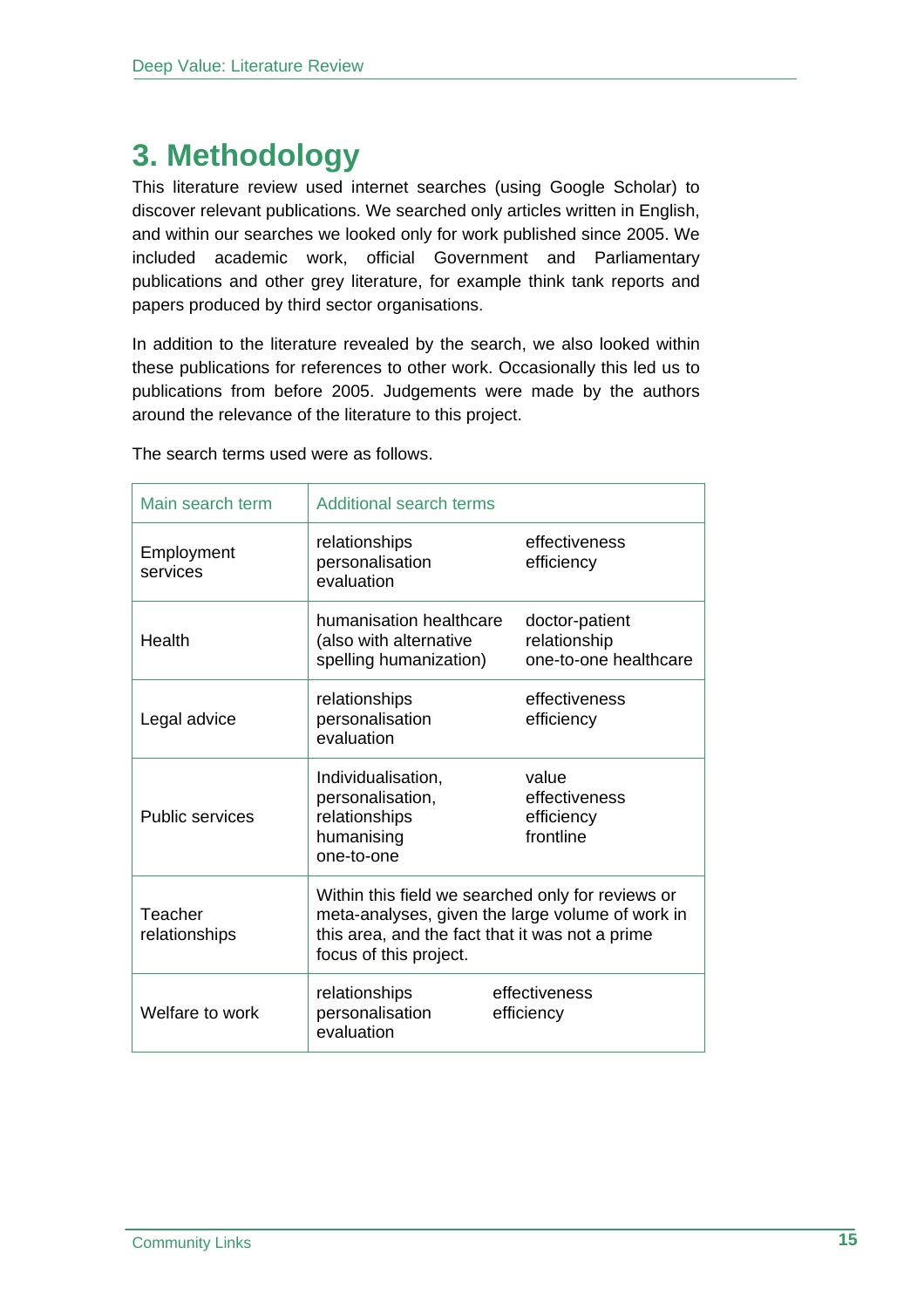In addition a search of the psychological literature was made using the following databases

- BioMed Central
- Cambridge Journals Online
- Directory of Open Access Journals
- Google Scholar
- Highwire Press
- Ingenta
- Oxford Journals
- PubMed
- SpringerLink (MetaPress)
- Taylor & Francis (Informaworld)
- Wiley Online Library

| Main search term            | <b>Additional search terms</b>                                                          |
|-----------------------------|-----------------------------------------------------------------------------------------|
| Good relationship           | <b>Benefit</b>                                                                          |
| Individual relationship     | <b>Benefit</b>                                                                          |
| One-to-one relationship     | <b>Benefit</b><br>Psychological benefit<br>Quality<br><b>Effective</b><br>Value<br>Good |
| <b>Quality relationship</b> | <b>Benefit</b>                                                                          |
| Relationship                | <b>Benefit</b><br>Psychological benefit<br>Quality<br>Effective<br>Value<br>Good        |
| Successful relationship     | <b>Benefit</b>                                                                          |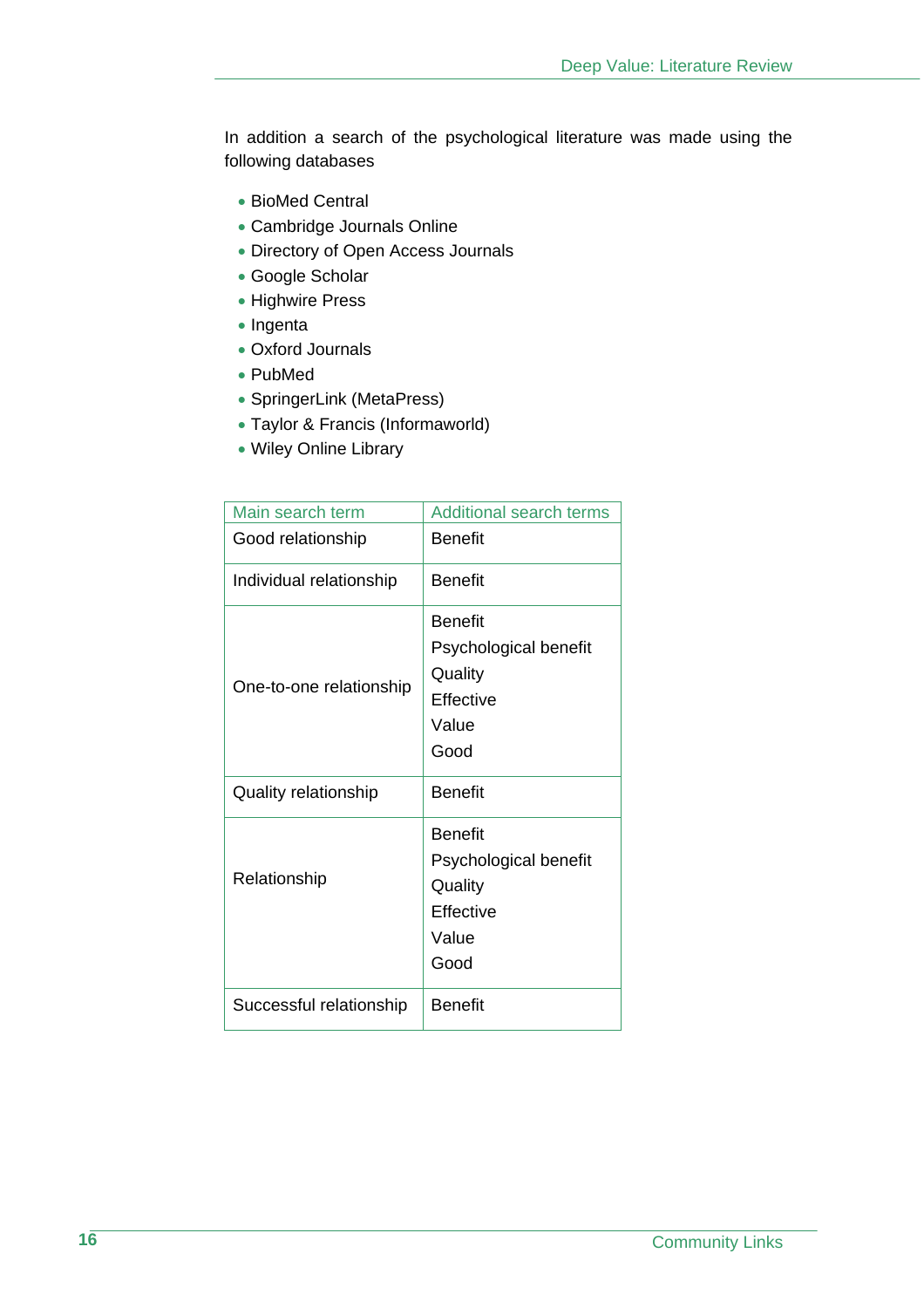### **4. Theories and evidence of the role of effective relationships in public services**

Deep Value seeks to define a type of relationship in the delivery of public services. 'Public service reform' has been a key preoccupation of recent governments, and was made a key theme by New Labour<sup>2</sup> and there is a body of recent literature which examines the principles on which this reform should be based. Much of the recent literature talks about the concept of the 'personalisation' of public services, and we discuss below how this relates to the idea of 'humanisation'.

The pre-occupation with how public services are delivered of course did not begin with New Labour. Michael Lipsky's 1980 book *Street Level Bureaucracy* put a focus on relationships, suggesting that public service policy was not made by politicians and civil servants, but by front line professionals, making decisions in their everyday interactions with clients. More recently, there has been a focus on what is specific about the production of 'services' rather than products, and on different ways of thinking about 'value'. These approaches also see the relationship between service users and those delivering services as central.

This section briefly reviews this literature, how it views effective relationships, and the evidence it provides on how these are produced. It then looks at evidence on what the public say they want from public services, and their views on the role of effective relationships.

### Street level bureaucracy

Lipsky argued that the relationship between 'street level bureaucrats' and their clients was central to the policy making process:

*"the decisions of street level bureaucrats, the routines they establish and the devices they invent to cope with uncertainties and work pressures, effectively become the public policies they carry out….public policy is not best understood as made in legislatures or top floor suites of high ranking administrators, because in important ways it is actually made in the crowded offices and daily encounters of street level workers."* (Lipsky, 1980:xii)

Various studies have looked empirically at the way in which Lipsky's theory has operated on the ground, and how front line workers have influenced how a policy is implemented. For example one study of USA welfare reform found that the existing welfare workers, rather than following the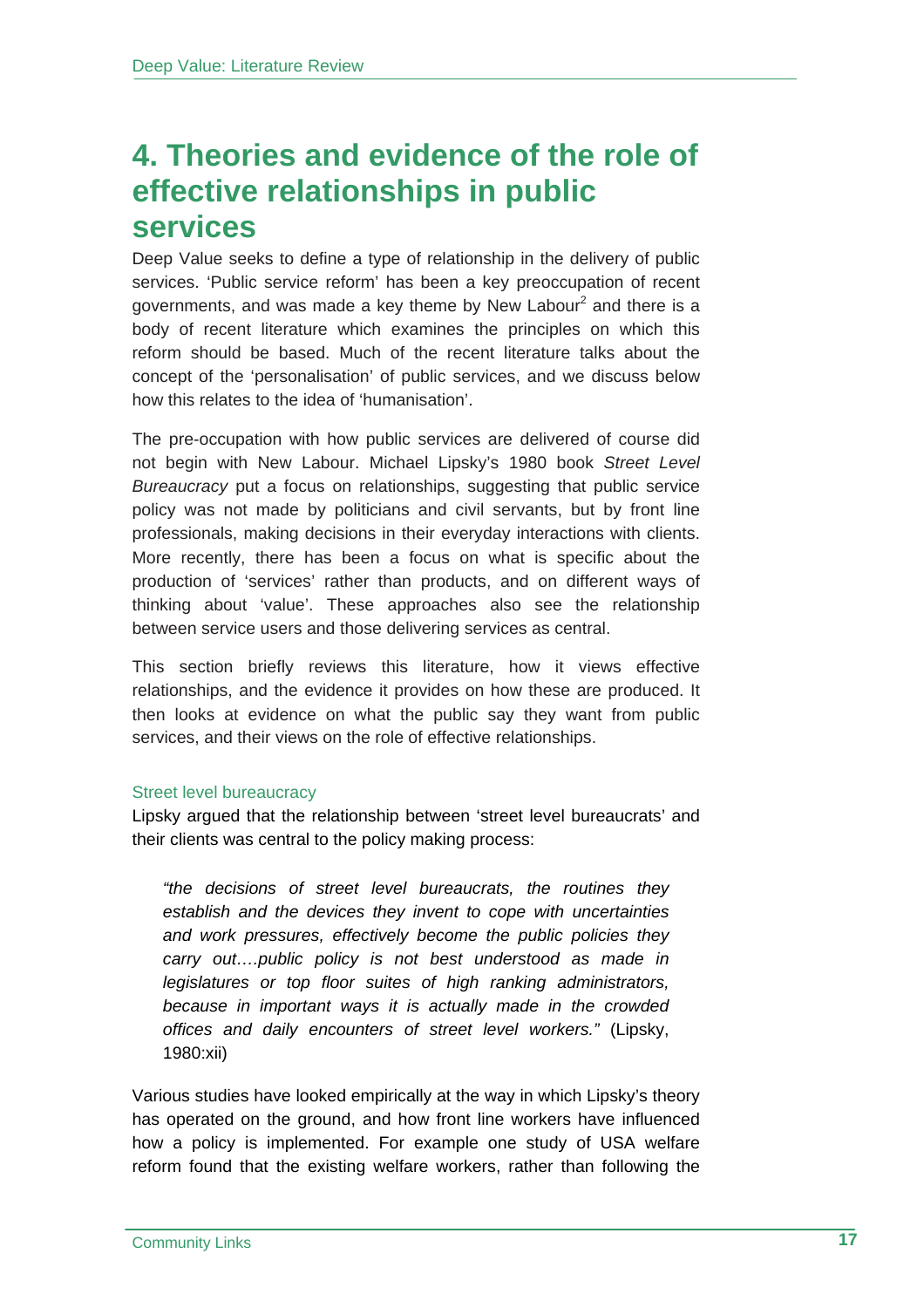intention of the policy to encourage job search, spent most of their time on determining whether clients were eligible for assistance. (Ricucci, 2005)

Lipsky argued that because front line workers are inevitably controlling access to scarce resources, whether these be advisor time, health care, housing or other public 'benefits', they cannot treat each client as an individual but develop short-hand ways of dealing with people, which could encourage *"favouritism, stereotyping and routinising."* (Lipsky, 1980:xii)

This leads, he claimed, to four ways in which the relationship between the 'bureaucrat' and the client could influence the client's life. Firstly, in making decisions about the distribution of the benefit (or sanction, in the case, for example of the police) supposed to be provided by the agency. Secondly, in deciding how the client can interact with the agency – for example, when they can make appointments. Thirdly, Lipsky argued that bureaucrats taught clients "*how to behave as clients"*. That is, how to fit into the categories assigned to them by the agency. For example, a Jobcentre Plus worker may classify someone as a jobseeker, or as a disabled person. Recent research looking at immigration cases handled by legal aid lawyers shows how asylum seekers are encouraged to talk about their own lives so as to fit with the categories for admittance as a refugee. (James 2010) Fourthly, the front line worker could allocate *"psychological rewards and sanctions"* in part by their own reactions to how the client behaves, in part by the impact on wider society of the status assigned to a person by the agency; refugees are viewed differently from economic migrants; jobseekers seen as different to those who are out of work because of disability.

Lipsky saw these impacts as to some extent an inevitable part of the way that public services are delivered:

*"to deliver street level policy through bureaucracy is to embrace a contradiction. On the one hand, service is delivered by people to people, invoking a model of human interaction, caring and responsibility. On the other hand, service is delivered through a bureaucracy, invoking a model of detachment and equal treatment under considerations of resource limitations and constraints, making care and responsibility conditional."* (Lipsky, 1980:71)

Lipsky did not set out to describe how such relationships could become more effective, or more humanised. However, he saw three ways in which relationships between clients and workers could be improved: by encouraging client autonomy and influence over policy, by improving 'street level' practice, and by helping 'street level bureaucrats' themselves become more effective advocates for change.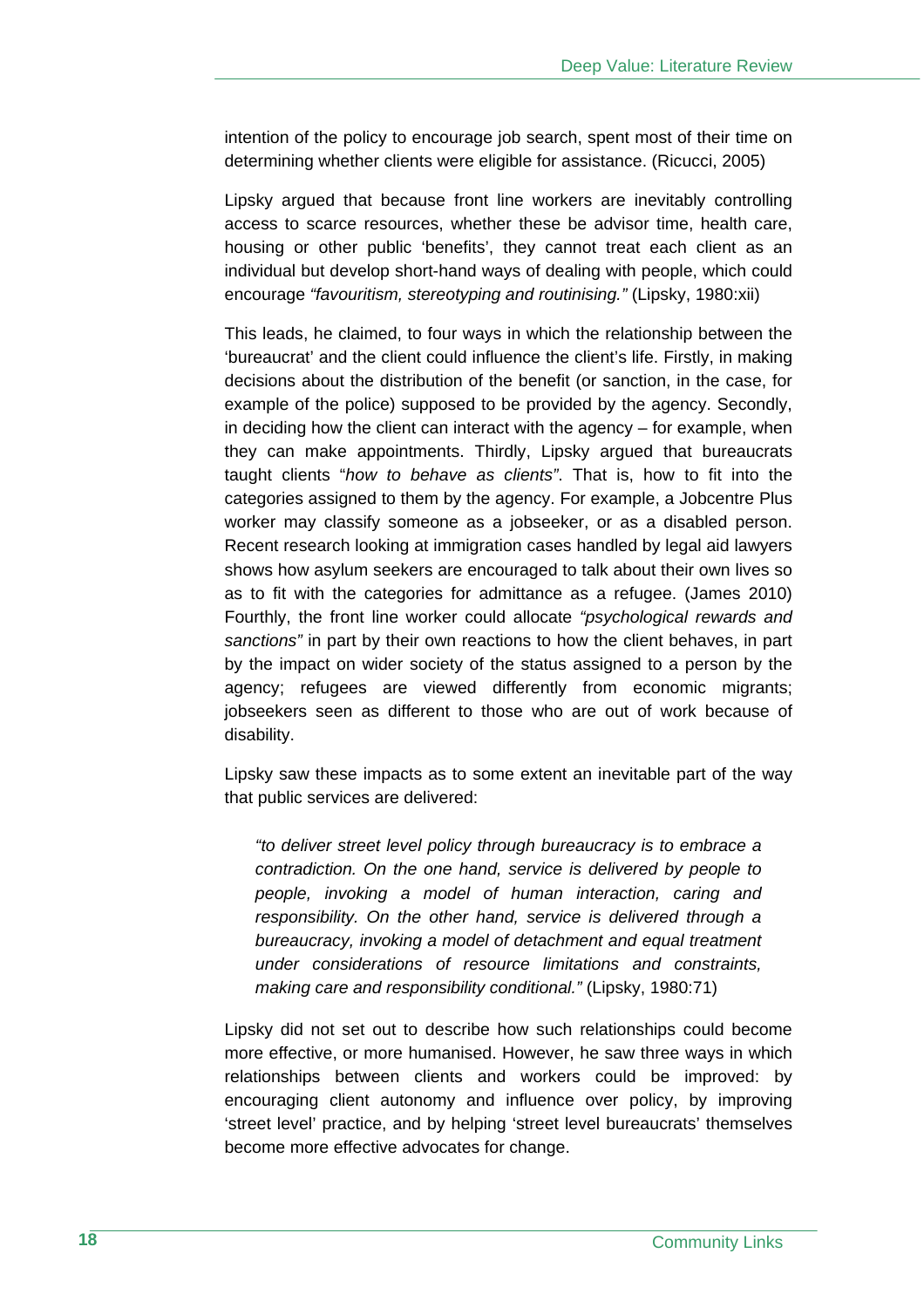### **Personalisation**

The 'personalisation' of public services has been proposed as one way of getting round some of the problems identified by Lipsky, by putting greater power into the hands of the user of public services. 'Personalisation' was a term adopted widely by New Labour, across a wide range of services, including healthcare,<sup>3</sup> education,<sup>4</sup> and benefits<sup>5</sup>. It was defined by the Strategy Unit in 2007 as:

*"the way in which services are tailored to meet the needs and preferences of citizens. The overall vision is that the state should empower citizens to shape their own lives and the services they receive".* (Cabinet Office, 2007:33)

The term is also associated with Charles Leadbeater, who set out five levels of personalisation in a pamphlet for Demos in 2004:

- *Providing people with a more customer friendly interface for example 24/7 call centres.*
- *More say for users in navigating their way around services once they have access to them.*
- *Giving users more direct say over how money is spent (e.g. individual budgets)*
- *Users are not just consumers but co-designers and co-producers of a service.*
- *Self organisation 'the public good emerging from within society' for example, people taking the decision themselves to stop smoking*. (Leadbeater, 2004:21-24)

Personalisation can and does therefore mean different things to different people, and in different contexts. One distinction in types of personalisation can be seen between attempts to use 'choice' as a model for influencing how services operate, and those that use 'voice'. This model follows Alfred Hirschmann's idea of how firms and states are changed, defining three basic strategies of exit, voice or loyalty. (Hirschmann, 1970) People unhappy with a service or good they are receiving can either stop purchasing it, complain, or remain loyal. Choice based models of personalisation attempt to give public service users an option to stop using a service they are unhappy with. Voice based models attempt to give them a chance to influence services through speaking up.

The concept of personalisation should not therefore be seen as identical to the 'humanising' of services identified in Community Links earlier work. Different types of personalisation may have different implications for the ability of services to deliver the type of 'Deep Value' that can arise from one-to-one relationships. (CoSA, 2008)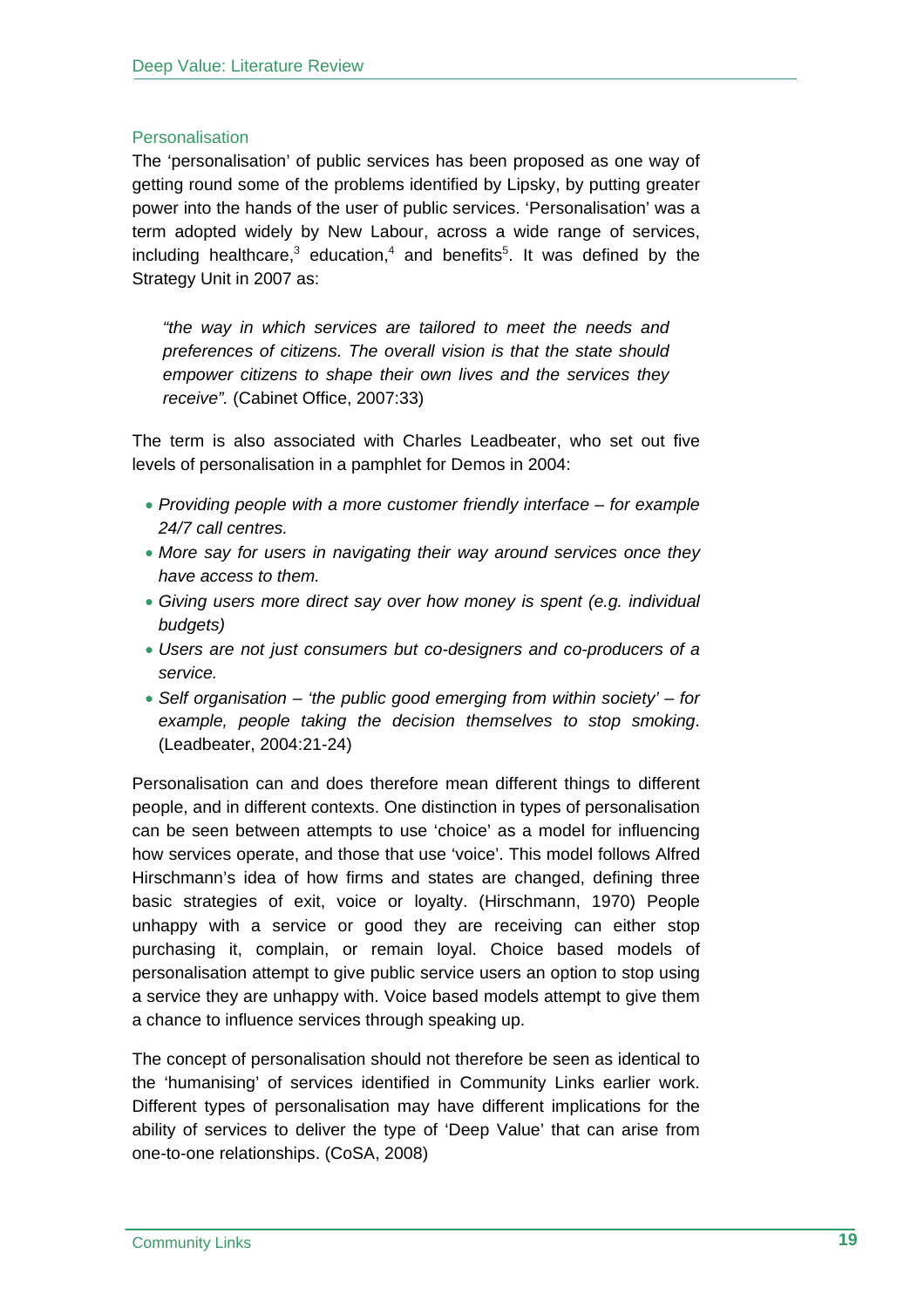### Personalisation and choice

Providing greater choice to users of public services has been advocated for reasons other than the idea that it will provide a more personal service. Julian le Grand, one of its foremost advocates, argued in 2006 that reforms involving choice and competition that the then Government was introducing into health and education:

*"will make those services not only more responsive and more efficient, but also… more equitable and socially just."* (Le Grand, 2006:1)

We do not assess these claims here, but rather look at choice as a means towards personalisation, and at how greater choice may impact on relationships between those delivering and accessing public services.

Choice can operate at different levels. The Public Administration Select Committee's (2005) report into choice in public services distinguished between "*choice of provider"*, for example between schools or hospitals, and "*choice from variety"* whereby clients can choose from a range of options as to how they are treated by a service, for example whether to access it face to face or by internet, or what time they want an appointment. (Public Administration Select Committee 2005)

One of the key mechanisms to increase choice which aims to provide both types of choice, and to personalise services, has been the introduction of personal budgets, whereby budgets to provide services are devolved to individual users. This approach is most associated with health and social care; direct payments for disabled people were introduced in 1997, individual budgets piloted in 2005-07 and Labour legislated so that by October 2010 local authorities would be required to offer personal budgets to all new service users. (Dayson, 2010) General evidence on these pilots appears to be positive (Dickinson and Glasby, 2010) with an evaluation of the Department of Health's individual budget pilots finding that mental health service users, physically disabled adults and people with learning disabilities all saw improvements in their daily lives. Older people however, reported lower psychological well-being *"perhaps because they felt that the processes of planning and managing their own support were burdens."*  (Dickinson and Glasby, 2010)

Little of the research appears to discuss the impact of personal budgets on relationships between those using and those providing services, although a research paper on the impact of personalisation in the third sector suggests that: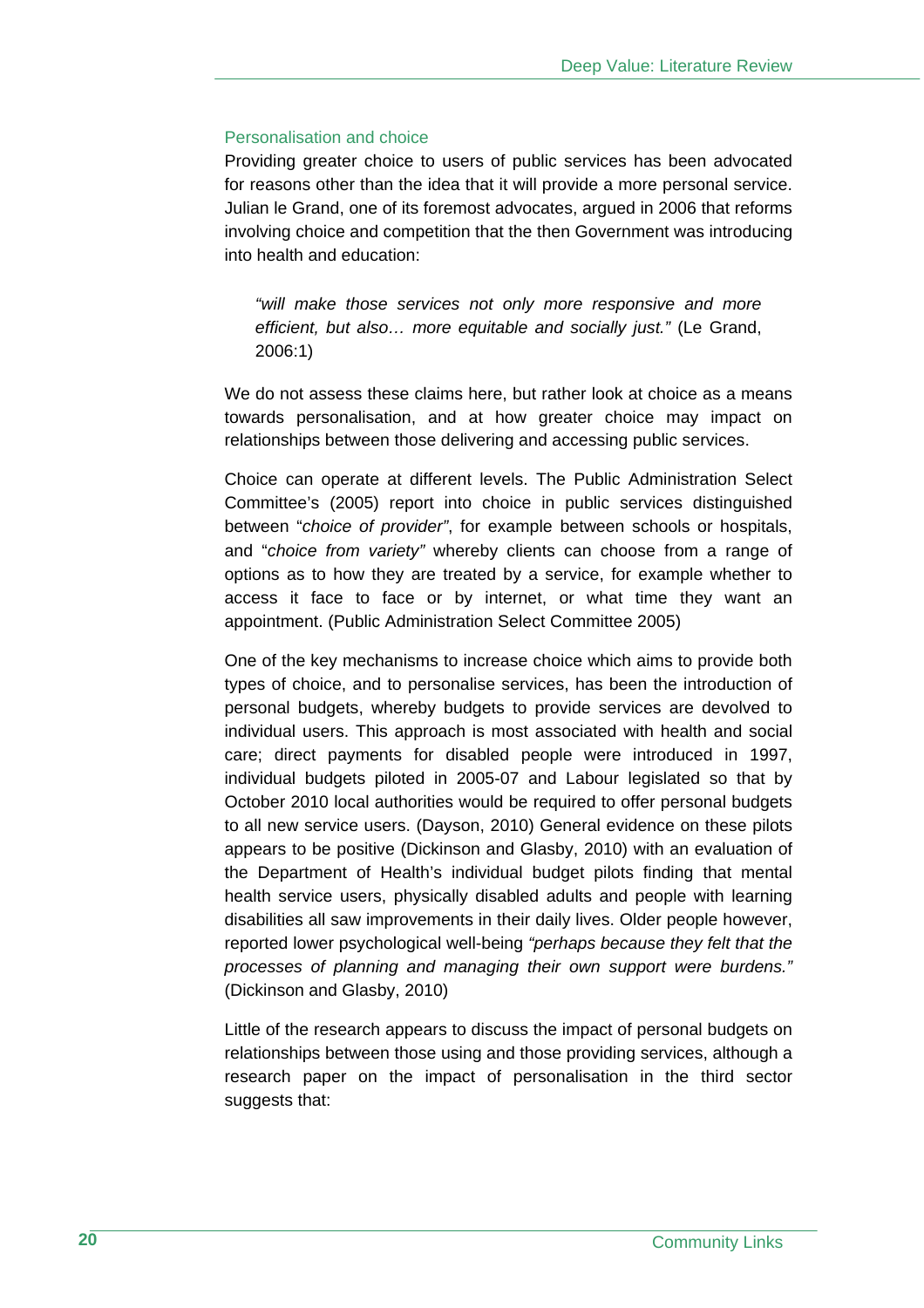*"…for staff, this may mean new contractual arrangements such as zero hours contracts, and new roles and responsibilities such as support planning and brokerage"* (Dayson, 2010:38)

This type of personalisation might be seen to lead to at least a different type of relationship between service users, who may be seen more as consumers in this system, and front line staff, who may essentially have to sell their 'product'. This approach has been extensively explored in the healthcare field. (Department of Health, 2001; Rycroft-Malone et al, 2001; Bissell et al, 2004; Featherstone and Storey, 2010)

A further step along the choice based route to personalisation has been summarised and recommended by The Association of Chief Executives of Voluntary Organisations (ACEVO)'s commission on the personalisation of public services:

*"What we need is to transform our quasi-markets (where services are bought for users by the state) into genuine social markets, where service users purchase services from a market regulated, stimulated and stewarded by the state, where power passes to the service user, and good outcomes can drive out bad."* (ACEVO, 2009:23)

This report suggests that this change from public service users to consumers will involve or require a focus on better relationships, between those accessing and delivering these services:

*"Culture change begins and ends with relationships that allow us to see and treat each other differently. The most crucial of these relationships is that between professional and service user. These relationships need to exhibit some central values: listening, respecting, treating everyone as their own person, expecting more. …an expert on tap, not on top. We do not then propose the dethroning of the professional. Quite the opposite; we need the best front line people we can get."* (ACEVO, 2009:21)

The Social Market Foundation and Price Waterhouse Coopers have also argued that making choice work will require effective relationships between service users and professionals. They cite polling evidence suggesting that when making choices about public services, "*most people want to benefit from personal interaction and advice… 76% of those questioned wanted to access information about choice from their GP.* (Griffiths et al, 2009:38) They conclude that there is: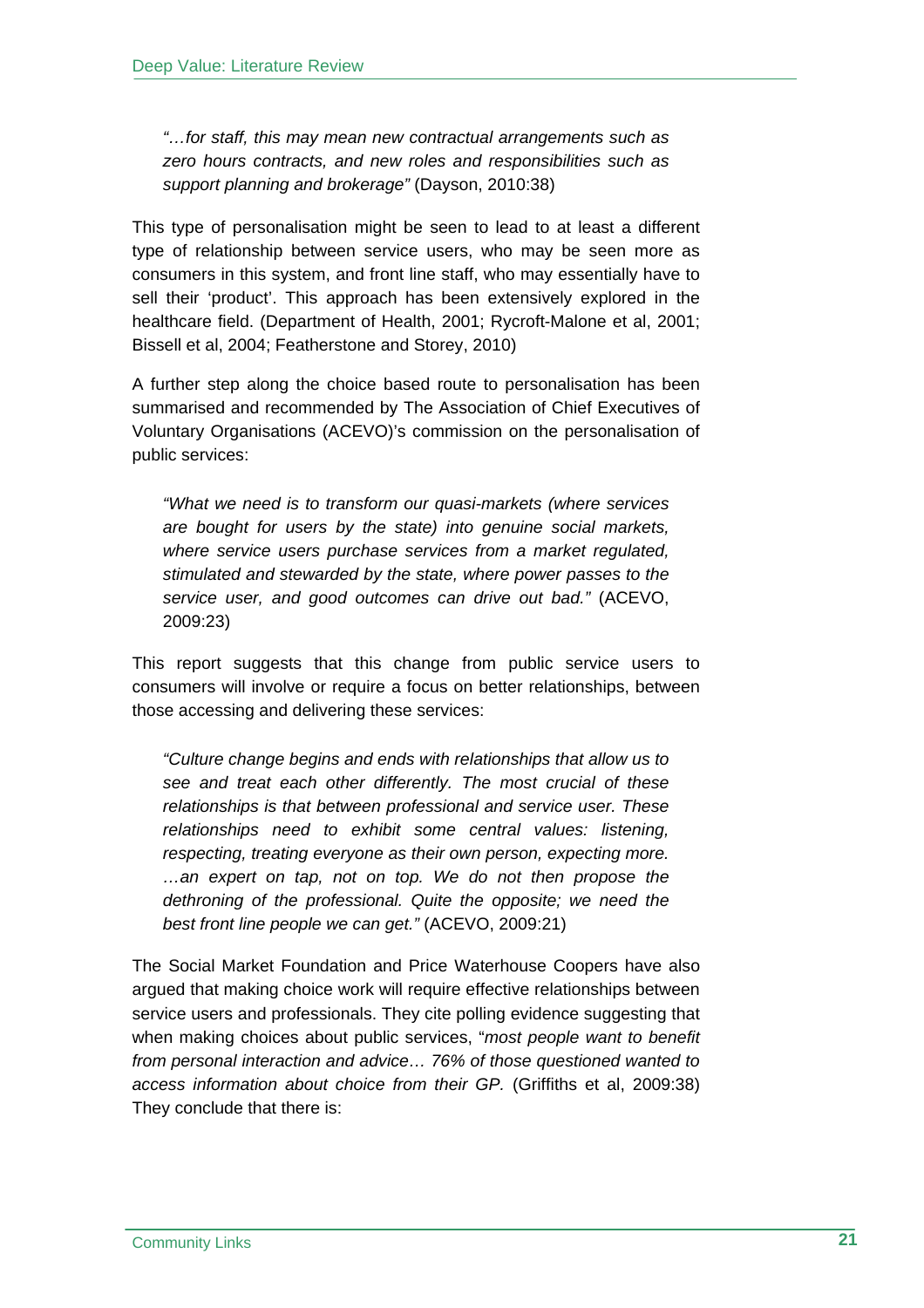*"a real need to ensure that trusting, personal relationships are established between service users and professionals… fostering these relationships will require local services which can provide a degree of continuity and face to face contact, and professionals who have the time and motivation to establish trusting relationships with service users"* (Griffiths et al, 2009:38)

However, it has also been suggested that the aims of choice and effective relationships may be incompatible when the choice being offered is one between different professionals in different settings:

*"where choices are possible, it has frequently been necessary to prize open the relationship between professionals and the people they service in order to deliver it… cutting the link between people and local schools or GPs, often in the name of more personalised services, when the one choice that so many people want in their public services – a continuing and respectful relationship with a supportive professional, is less and less on offer."* (Boyle and Harris, 2009:6)

Empirical evidence on these ideas is difficult to find. However, it appears that choice may not function without effective relationships. Less clear is whether effective relationships can be maintained in a context where the user of the service has greater choice over which provider (or professional) to develop this relationship with.

### Personalisation and voice

The idea of using service user 'voice' to influence public services seems to involve a clearer idea of the relationship between the service user and the person providing the service, and to provide a possible model for relationships that generate Deep Value. In line with Leadbeater's fourth level of personalisation, various authors and bodies, notably the New Economics Foundation (NEF), have advocated a model of 'co-production' of public services:

*"Co-production means delivering public services in an equal and reciprocal relationship between professionals, people using services, their families and neighbours. Where activities are coproduced in this way, both services and neighbourhoods become far more effective agents of change."* (Boyle et al, 2010:3)

The key idea involved in co-production appears to be that of establishing a more equal relationship between service users and those delivering services, which enables service users to combine their own knowledge,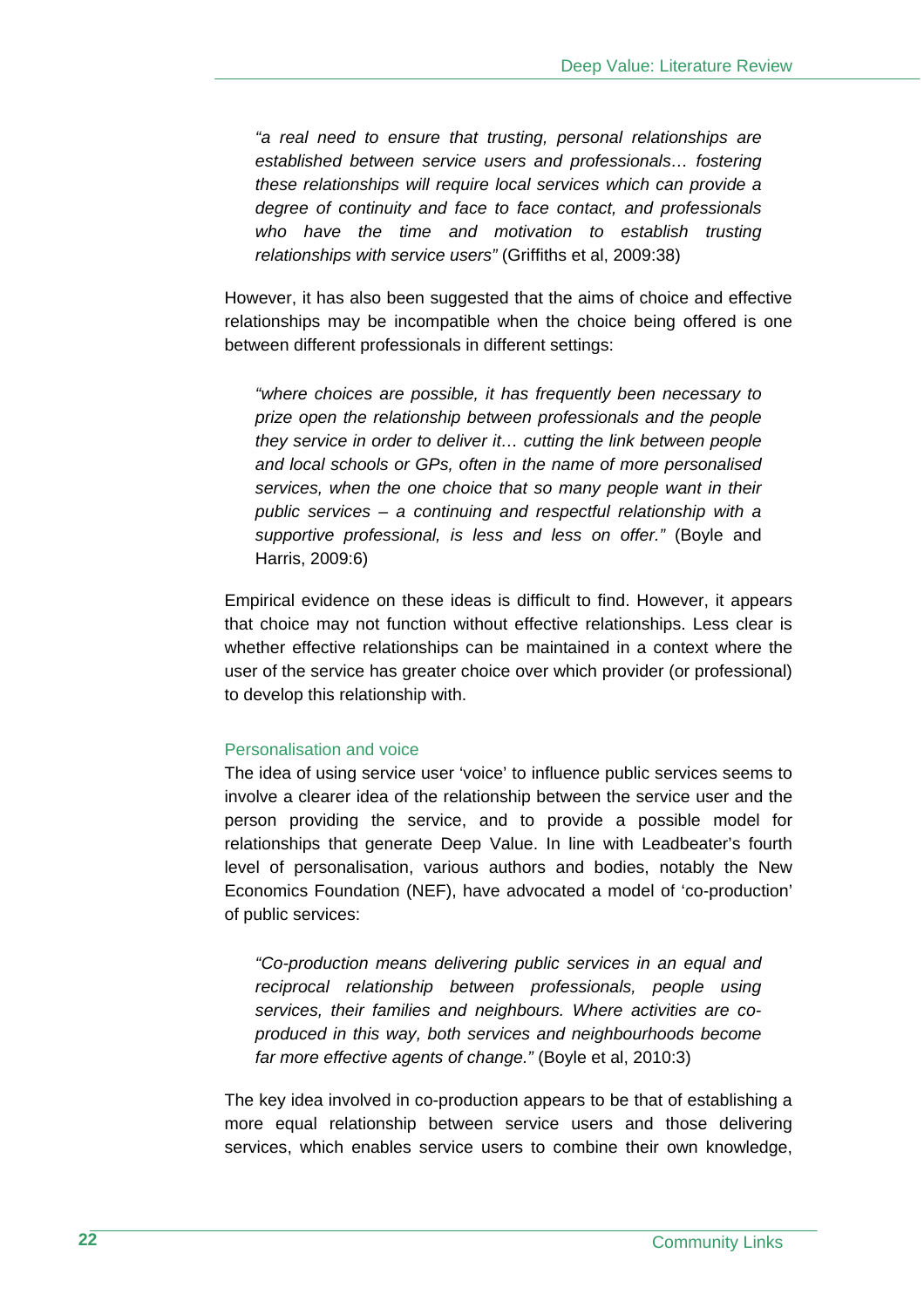based on personal experience, with the professional knowledge of public service users. NEF suggests a *"co-production framework"* involving:

- Recognising people as assets
- Building on people's existing capabilities
- Promoting mutuality and reciprocity
- Developing peer support networks
- Breaking down barriers between professionals and recipients; and
- Facilitating rather than delivering. (Boyle et al, 2010)

However, it says less about how these concepts could be put into practice.

The literature provides various case studies of where this has been effective, most notably in the case of the Nurse Family Partnership. This programme, conceived in the U.S. involves pairing up first time mothers in high risk groups with nurses, with whom they built a strong relationship. The programme is now being piloted in the U.K., with evaluation from the second year of the programme finding that:

*"the strength of the client – Family Nurse partnership is noted by clients and F[amily] N[urse]s as the key to successful delivery, making an impact, and retaining clients in the programme" (Barnes*  et al*, 2009:1). They also found that "Clients were overwhelmingly positive about their FN, rating them on average nine out of a possible ten."* (Barnes et al, 2009:4)

Evidence in the U.S. has suggested that for every dollar invested, the programme will return \$2-\$4 (Nurse Family Partnership, undated).

There is some other evidence of higher satisfaction where service users have been more involved in service delivery. The Public Administration Select Committee published a report on user involvement in public services in 2008, and heard evidence that:

*"a government commissioned evaluation of tenant-led management concluded that it resulted in improved delivery of housing services such as rent collection and repair work, as well as higher tenant satisfaction and longer-term retention of tenants' (and) 'Research by the (then) Department for Education and Skills found that, in schools with a strong commitment to personalised learning, individualised assessments of pupils' learning needs had improved pupil progress and raised educational attainment."*  (Public Administration Select Committee, 2008:14)

However, the Committee concluded that although evidence was emerging that user oriented services had higher customer satisfaction and better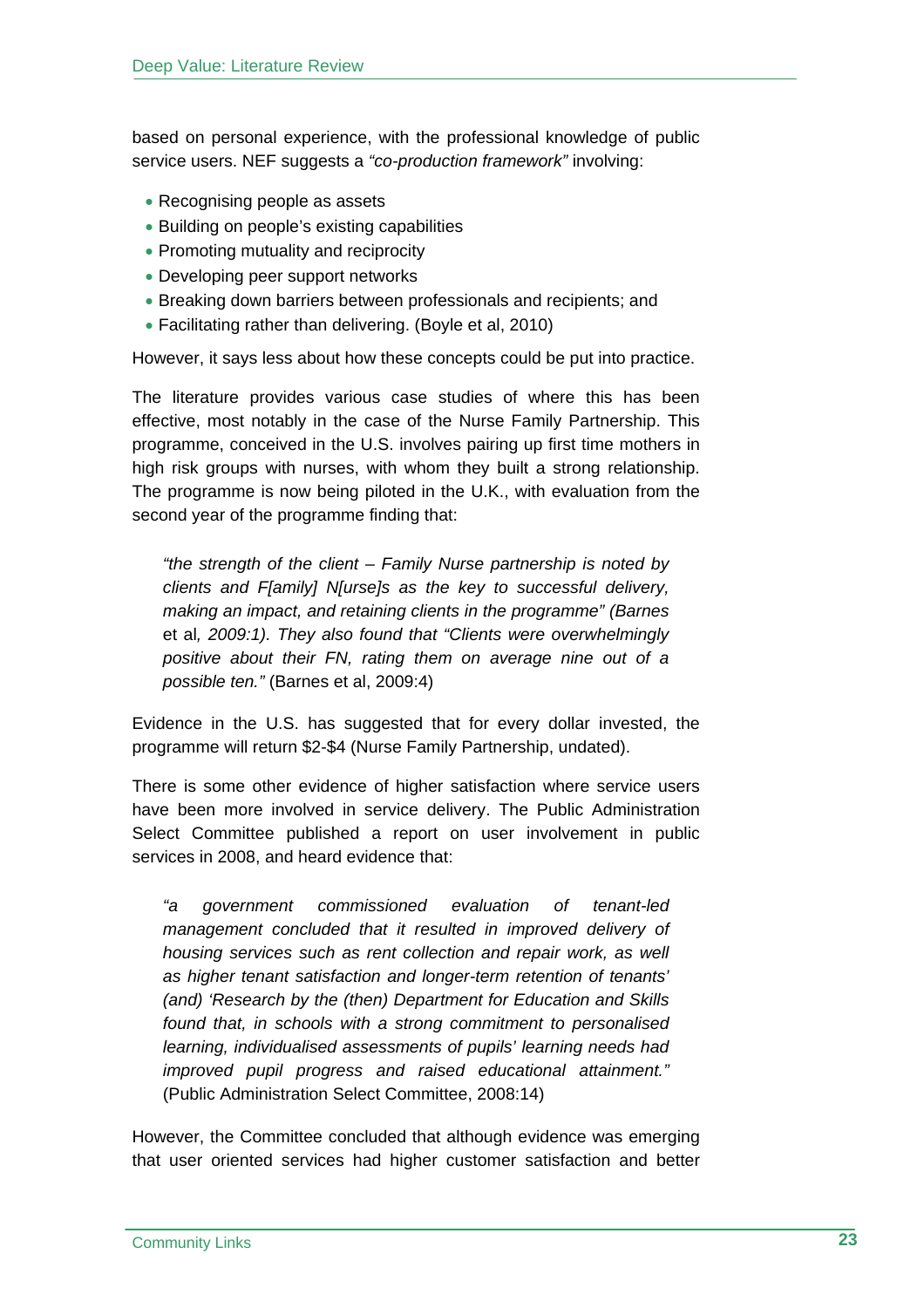outcomes, there was little evidence on the cost-effectiveness of user involvement in public services.

Discussions of 'voice' based ways to improve public services therefore give a more central role to the relationship between the person accessing and the person delivering the service. But the contexts in which this can be achieved, and the direct benefits of this relationship remain quite vague.

#### Services and value

A further body of literature argues that the relationship between those who receive and those who deliver public services is central to what these services are, and to their success. This relates to an idea of a broader conception of 'value' within public services, which looks beyond simple outputs to the broader outcomes for society.

The RSA's 2020 commission on public services argued that:

*"Our understanding of how value is created from services has matured. Rather than viewing public services as though they were goods – complete 'things' that are presented to service users – services might better be seen as 'value propositions' where actual value is co-created in the relationship between provider and user."*  (2020 Public Services Trust, 2010:22)

Rather than somebody relating to the person providing the service in order to get something (for example, a prescription), this model argues that it is the relationship itself that is the valuable thing about the service: *"whether merely transactional, or much more involved and rich, it is in these interactions that the value of the service is realised."* (2020 Public Services Trust, 2010:30) This model seems most similar to the idea of Deep Value that Community Links set out in our earlier work.

Demos have also argued for this model of public services, stating that *"the real problem with service is that it is still treated as a commodity*" and that what is needed is a relational approach to reform. In addition they state that this relationship need not last over time, but is about:

*"a set of qualities – empathy, recognition and understanding – and a consequent focus on dialogue. As one participant [in their research] from a local authority said to us: 'we aspire to create relationships with our customers but at the moment we barely give them a one-night stand. What's important isn't the length of the relationship but the extent to which I feel understood and listened to at that moment".* (Parker and Heapy, 2006:50)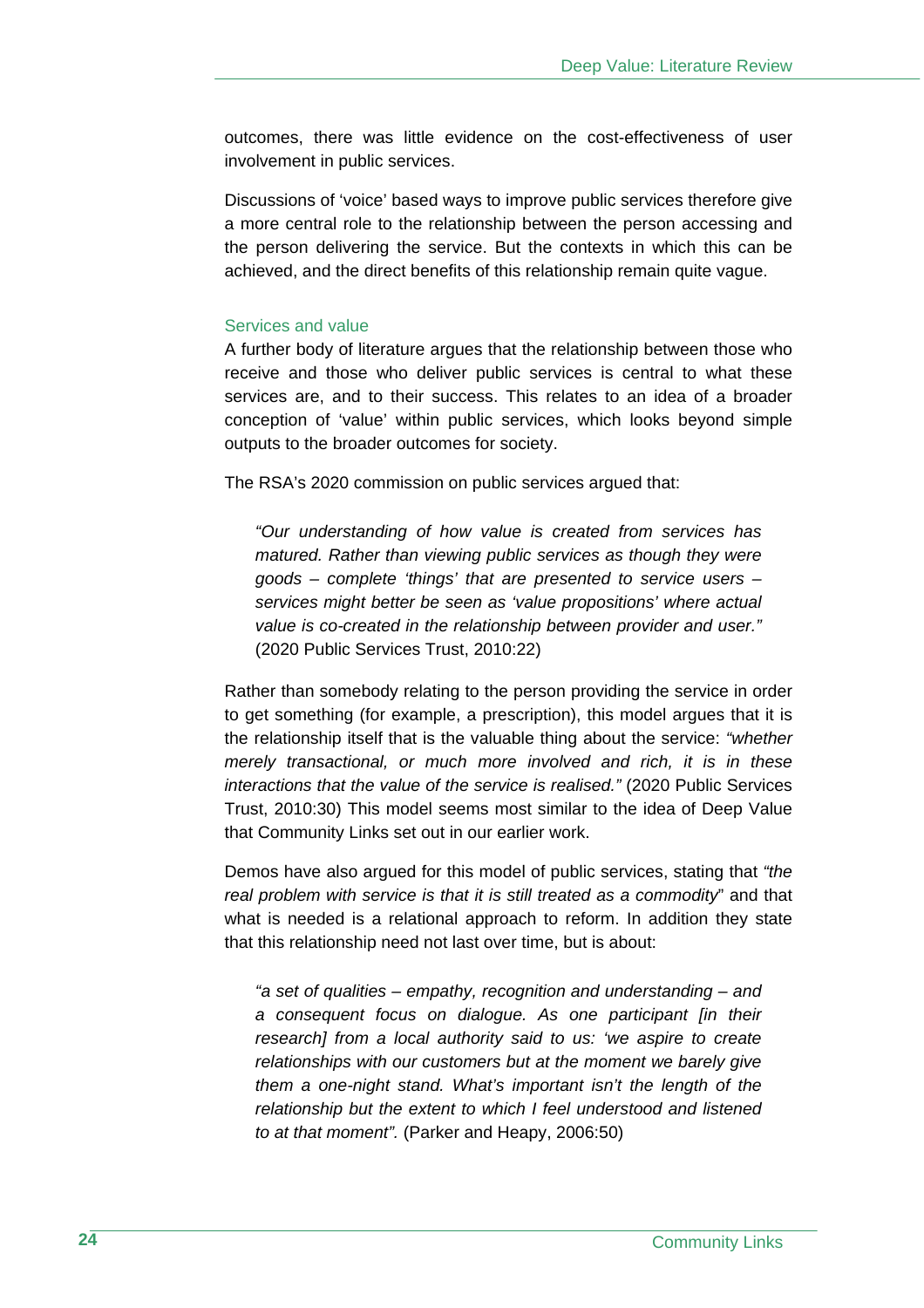Bill Jordan argues that the relational nature of services means that choice based strategies for personalisation are inappropriate, given that services themselves structure the choices that people make. He points to evidence that it is the quality of relationships (in general) which most influences people's subjective well-being, and argues that services should try to aim to improve connections between people, rather than cater to their preferences as individual customers. (Jordan 2006)

This shift of focus from 'products' to 'relationships' links to the concept of 'public value'; in a research note for Policy Exchange, Rhodri Davies (2009) sets out this idea, as:

*"the argument that the purpose of public policy making and management is the maximisation of public value, i.e. those things that the public considers valuable."* (Davies 2009:4)

He contrasts this to the approach taken by New Public Management (and as he sees it, adopted by New Labour) whereby *"the public interest was seen as an aggregation of the choices of individuals, expressed through their roles as consumers of services."* (Davies 2009:4)

Davies argues that a focus on public value highlights:

*"the kind of value which are created through 'processes' rather than just 'outcomes'. It emphasises the importance to citizens of the quality of the social processes of interaction which they experience".* (Davies 2009:5)

More concretely, this means that services should be evaluated in terms of the outcomes they produce in broad terms: Davies suggests that these include user value, value to wider groups, political value (support for the democratic process), social value, and environmental value. These types of measurement will need different tools, such as assessing Social Return on Investment, rather than a focus on process targets (such as waiting times for hospitals). In theory, Government embraces a wide concept of value. As we set out in the Introduction, the Green Book guidance on public spending suggests that value for money assessments should take into account the social and environmental impacts of policies over the long term. (HM Treasury 2003)

Geoff Mulgan makes a similar argument in his paper on The Relational State, which he contrasts with what he sees as the current model of a *"delivery state'*"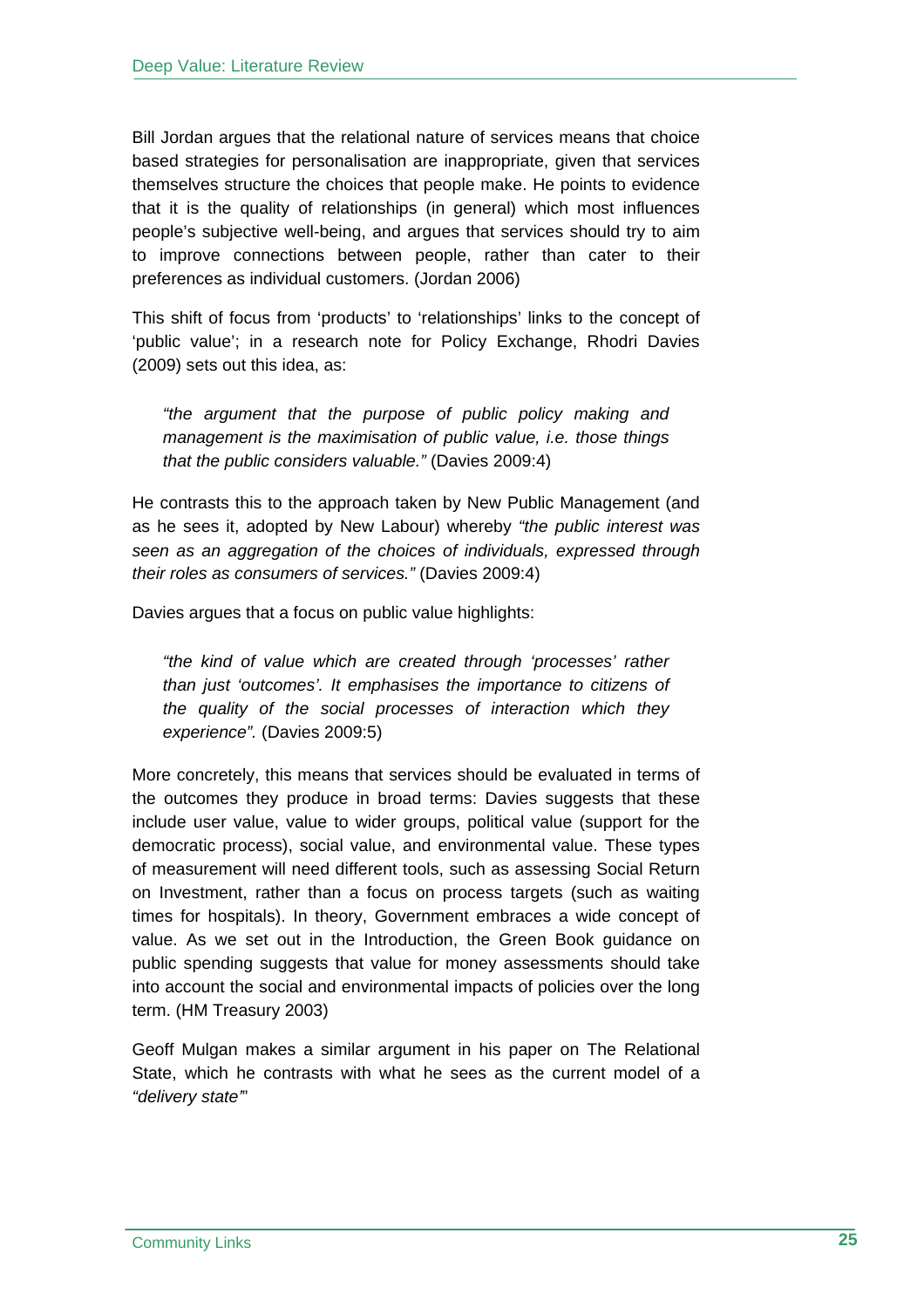*"a government which is organised around relationships and acting with others rather than just doing things to or for them starts to take on a very different character."* (Mulgan, 2010:1)

The literature does therefore suggest that there is a central role for effective relationships in public services, and that these may operate less well when personalisation is based on 'choice.' However, this literature remains largely theoretical.

In the following sections of this report on health, employment, education and advice we assess the literature on how relationships within these areas of services actually affect outcomes. The next section however briefly reviews the evidence on what people say they want public services to deliver.

#### What do people want from public services?

Much of the literature and political debate about effective public services has argued that people now have greater expectations of personalisation and 'customer service' from public services, in line with their demands as consumers in other fields. For example, a 2006 paper from the Cabinet Office on *"The UK Government's approach to public services"* argued that as incomes have grown, people's expectations of services have risen, and that higher educational standards mean that people are more able to exercise choice. (Cabinet Office 2006)

The polling organisation IPSOS MORI have conducted extensive research into people's views on public services, both qualitative and quantitative. This suggests that while people may see choice as valuable within public services, they do not view themselves as consumers. Qualitative research for the Cabinet Office in 2007 with over 100 people found that there was difficulty with the idea of the public service user as a consumer: it was unclear that people wanted a choice of provider, people did not feel that the public sector was responsive to needs, and there was a concern that the private sector could choose customers, whereas the public sector should be unconditional. (IPSOS MORI 2007) Further qualitative research for the RSA in 2010 found that at the core of what people valued in public services were the ideas of 'security' or a safety net, and 'fairness' – the 'right' people receiving services. (IPSOS MORI 2010)

A qualitative study by the Open University between April 2003 and May 2005 also found that people were reluctant to describe themselves as consumers of public services:

*"Asking people who use services to reflect on what words best describe themselves in their relationship with providers, the vast*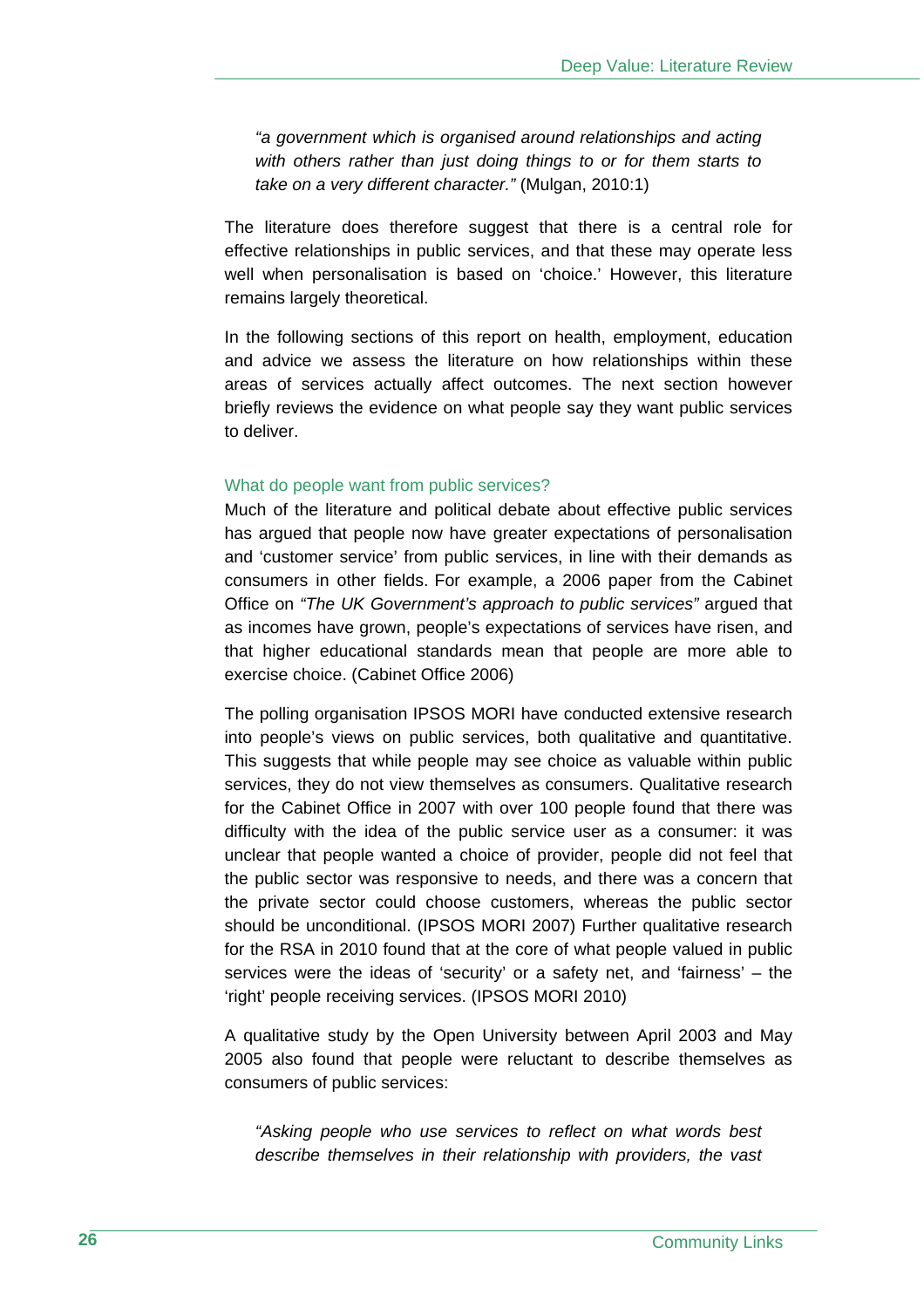*majority rejected the label of consumer or customer. In healthcare, many people contrasted the personal, ongoing relationship with providers (e.g. with a GP) with the anonymity and discontinuity experienced by customers."* (Open University, undated, online reference)

This research found users placing a high value on relationships: "*the quality of interactions (rather than choice of provider) is a key concern for people who use public services.*" (Open University, undated) Quantitative research by MORI in 2004 that examined the key drivers of satisfaction in public services also pointed to relationships as important. They found that five factors together could explain 67% of the variation in satisfaction with services. In order of importance, these were:

- *"Delivery: the service delivers the outcome it promised and manages to deal with any problems that arise.*
- *Timeliness: the service responds immediately to the initial customer contact and deals with the issue at the heart of it quickly and without passing it on between staff.*
- *Professionalism: staff are competent and treat customers fairly.*
- *Information: the information given out to customers is accurate and comprehensive and they are kept informed about progress.*
- *Staff attitude: staff are friendly, polite and sympathetic to customers' needs*"*.* (MORI 2004:3)

Relationships are clearly involved in both issues of professionalism and staff attitude.

The qualitative research also discusses the importance of relationship quality, with this having particular salience in health care:

*"the most important factor driving satisfaction with in-patient care*  was being treated with respect and dignity, followed by being *involved in making decisions… people want health services that do more than just deliver – they also want services to treat the user well."* (IPSOS MORI 2010:18)

MORI characterise the type of relationship that people want with the state – and thus effectively with those delivering services - as moving from an 'adult-child' relationship, whereby citizens are told what to do but have little say, to an 'adult-adult' relationship *"characterised by clear language, compromise, respect and a degree of equality."* (IPSOS MORI, 2010:27) This is echoed in comments by a workshop participant in research by Fischer Associates for the Health Foundation that *"when I go to the doctor's they make me feel like a child"* (Fischer Associates, 2009)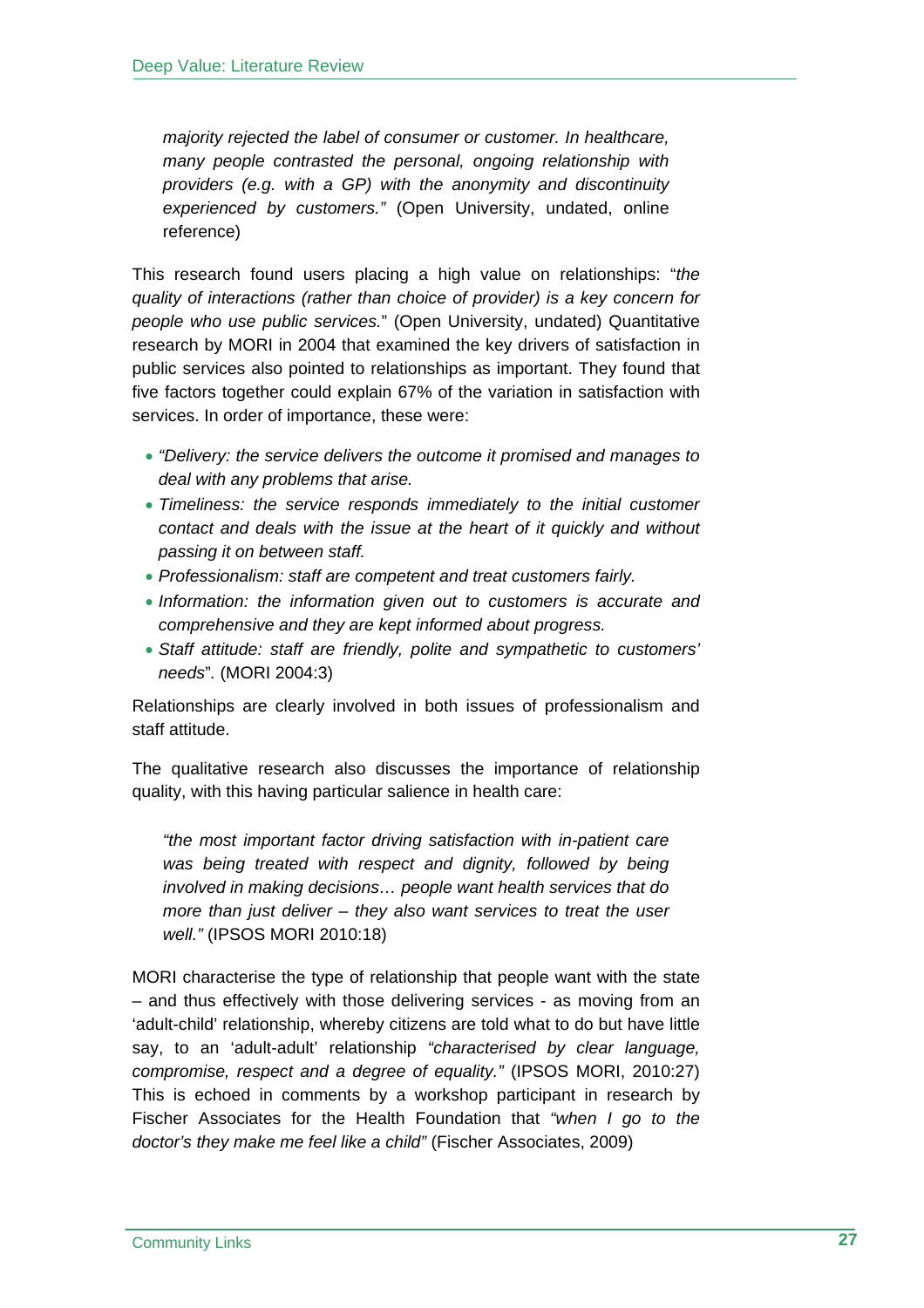The MORI work also identified a desire for relationships to be infused with more warmth or, perhaps, be more humanised:

*"people feel that the relationship between citizen and state could be more constructive – there is perceived to be an absence of warmth in the way public services relate to people and that this is then reflected in the ways people interact within public services and then with each other – in order to encourage people to care for each other the state should lead by example."* (IPSOS MORI, 2007:10)

Research in the U.S. has pointed out that people's reactions to public services may differ according to the context in which they interact with them. Trevor Brown (2007) contrasts service users who are customers, and can choose between services (for example between recreational facilities in a local area), those who are clients, dependent on a single service provider (for example refuse collection), and those who are captives, and must interact with the service (for example the police). His research with people in these three groups found that, perhaps unsurprisingly, those who were choosing to interact with a service rated it more positively. However, the *difference* that the quality of the interaction between the person using and the person delivering the service was much greater in the case of 'client' or 'captive' services: "*the conduct of public employees in these circumstances plays a significant role in shaping service evaluations."* (Brown, 2007:568) This suggests that effective relationships may be particularly important in situations in which people have no choice about whether to access the service – for example in employment programmes.

The next sections discuss the evidence from distinct public services on whether effective relationships are valued, what are the effective elements of one-to-one relationships, the benefits these produce, and the circumstances in which these relationships can thrive.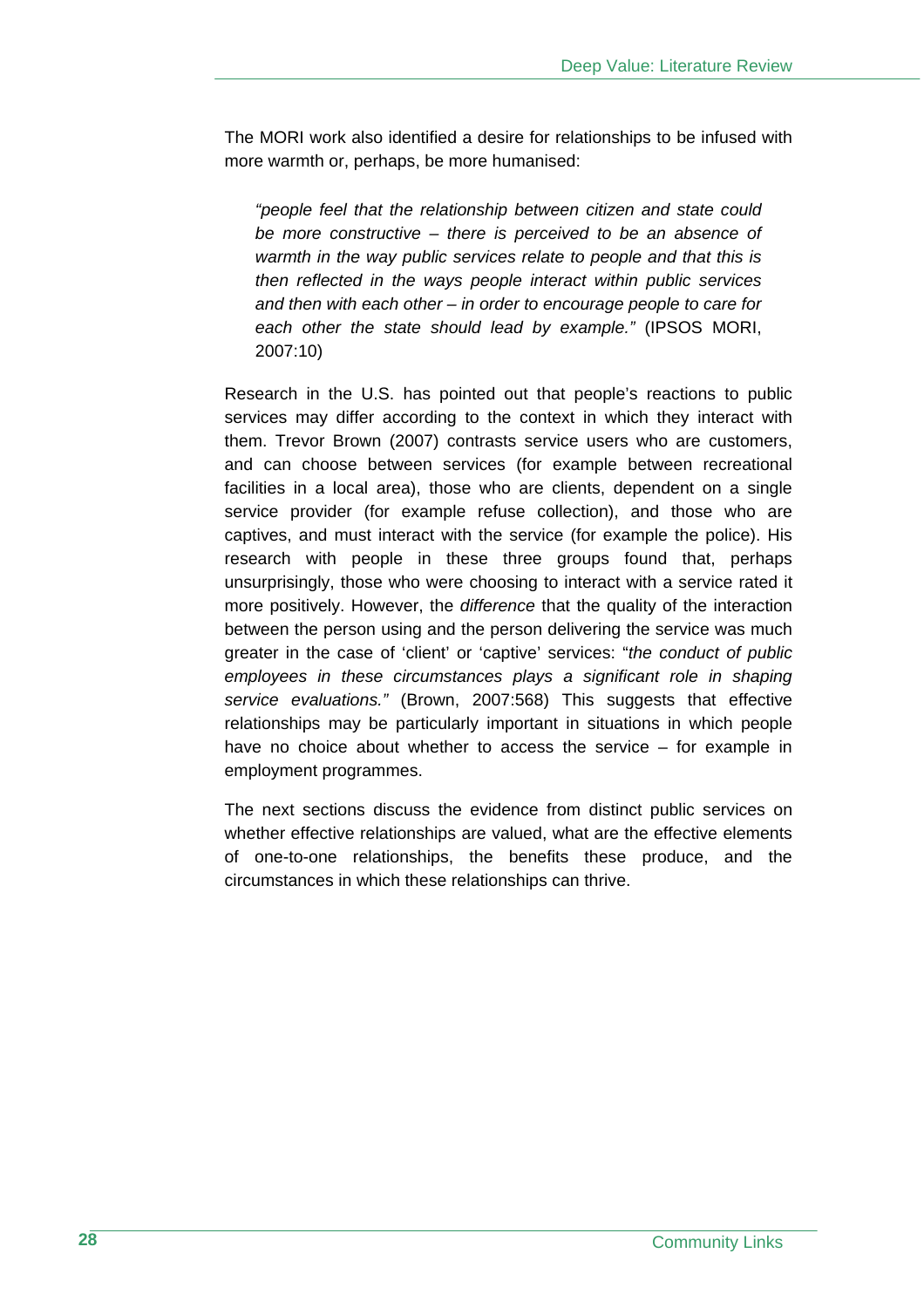### **5. Evidence from specific services: what importance do people place on effective relationships?**

### Do people value effective relationships?

- The quality of relationships people have with others in all part of their lives is an important determinant of happiness and well-being. The evidence for this is so compelling as to be referred to in the psychology literature as a 'deep truth'.
- An effective relationship with public service providers is a crucial factor in client satisfaction appearing repeatedly in studies of what people want from public services and in client feedback.
- Clients value this because they use services at times when they seek comfort. They may be angry, embarrassed, guilty or confused.
- Alongside the professional competence of the service provider, people make direct links between the effectiveness of the relationship and securing a good outcome.
- This seems to be especially important where people have more complex and chronic needs and have lower levels of skills and confidence.
- The role of relationships has started to be reflected in professional training and assessment, with health services developing particular expertise.

### Evidence from employment services

There is clear evidence that relationships with the advisors who deliver employment services (normally referred to as Personal Advisors) are an important, if not the most important, element in determining client satisfaction with services. Clients who access employment services are (with some exceptions, most notably lone parents) doing so as part of the conditions for receipt of benefits – and in these 'compulsory' interactions the quality of relationships may be particularly critical (see the discussion above).

Recent research for the Department for Work and Pensions (DWP) examined the "*drivers of satisfaction"* with employment services, in order to develop a way to measure how contracted out employment services are performing in terms of client satisfaction. The research involved 135 face to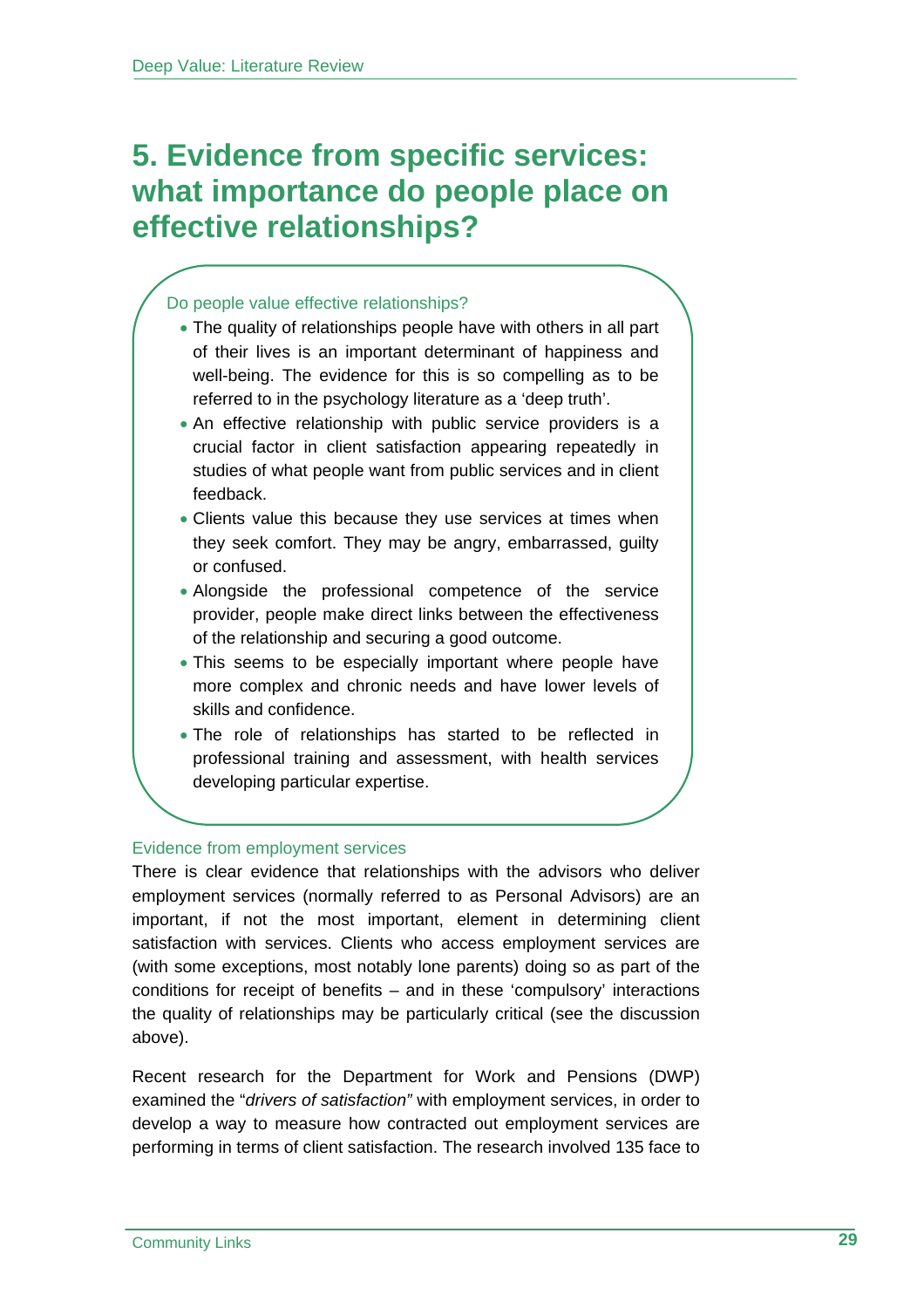face interviews across three Jobcentre Plus districts, and identified seven descriptors of what clients of employment services valued:

- Advisor relationship: catering to individual needs; continuity of advisor; mutual collaboration and support; and clear communication.
- Advisor knowledge: employment knowledge; careers advice; and wider knowledge.
- Job opportunities: quality and suitability; sustainability; range; and upto-date.
- Skills development: training to increase vocational skills; to increase confidence and social skills; formal training leading to a qualification; training in basic skills such as language courses; and work placements.
- Financial support: expenses including travel costs, free stamps, clothes for interviews and other relevant costs.
- Location of provider and job opportunities: accessibility of provider; and location of employment opportunities. Facilities for job searching: sufficient facilities for conducting job searches, including computers, telephones, and easily accessible job searching such as job folders.
- Premises: welcoming, relaxed environment; clean and hygienic offices. (Campbell Hall et al, 2010)

Condensing these further, the research concluded that client satisfaction could be assessed by measuring satisfaction with four elements: the advisor relationship, advisor knowledge, job opportunities, and skill development.

The value placed on the advisor relationship emerged strongly throughout this research. As one client who was interviewed put it:

*"If there was no relationship then you would have nothing to build on and there would be no point… If the advisors didn't build a relationship or a rapport with the customers then the whole thing would be a failure… it would become ineffective."* (Campbell Hall et al, 2010:16)

Evaluations of specific programmes have also shown that clients place a high value on this relationship. For example, the evaluation of the Working Neighbourhoods Programme concluded that:

*"The relationship between customers and W[orking] N[eighbourhood] P[rogramme] advisors… was found to be a key driver of satisfaction with WNP, even if job outcomes were not achieved. It was clear that many people had benefited from strong emotional support from advisors as well as the provision of*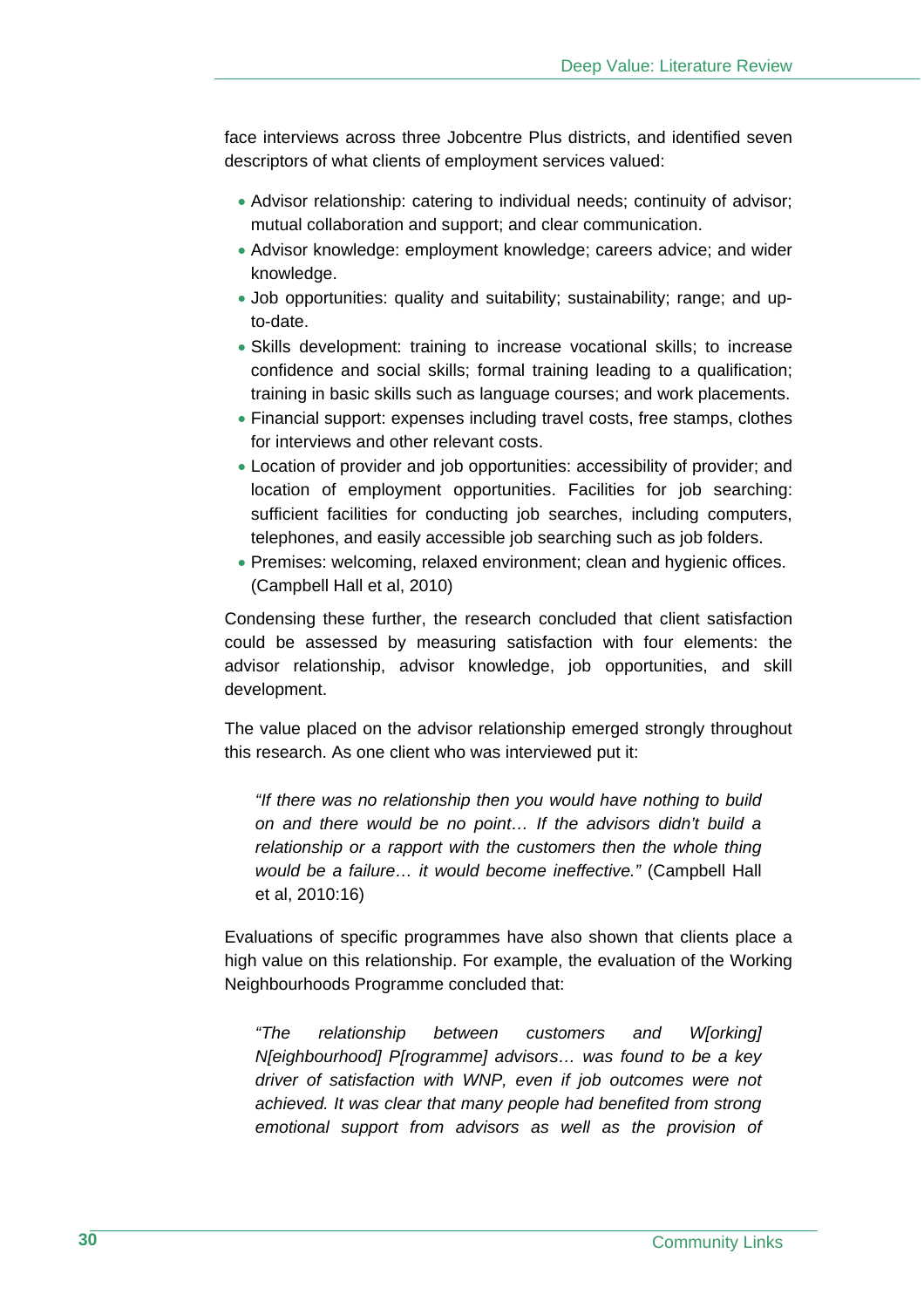*information, which taken together were considered particularly valuable when looking for work."* (Dewson et al, 2007:61)

Research with Jobcentre Plus customers, who were accessing both employment services and those designed to administer benefits, has also found that users of services see how they are treated as important. For those who access Jobcentre Plus services face to face:

*"aspects of service delivery based on customer treatment, including 'being treated with respect as an individual' and 'respecting privacy' came second in importance only to 'providing information relevant to needs and circumstances".* (Thomas et al, 2010:7)

Research has drawn attention however to the fact that different types of employment service user have different priorities. In their review of 'what works for whom' for the DWP, Hasluck and Green state that:

*"attitudes to Jobcentre Plus and satisfaction with its services may differ systematically across customer groups, with the factors*  leading to customer satisfaction being different for different *customer groups. Ethnic minority customers appear to place more weight on face to face contact and the nature of the inter-personal communication with Jobcentre Plus staff than white customers. In contrast, other customer groups (such as well qualified young people) seem to place more weight on the ability of provision to give them access to the specific occupation they wish to enter while others are much more interested in the extent to which provision entails financial support."* (Hasluck and Green 2007:144)

Likewise, in the research into what users wanted from employment services found variations between 'customer groups'. Lone parents tended to favour a more relaxed approach from advisors, in contrast to younger and more 'work-ready' customers who wanted a pro-active approach to find work as quickly as possible (Campbell Hall et al, 2010)

Overall however, it is clear than an effective relationship with their advisor is central to client's assessment of employment services.

### Evidence from education

Interactions between teachers and pupils may be seen as a different type of relationship than those involved in other public services. As the MORI research into what people want from public services found, many people want to access services in a way that encourages an 'adult-adult' relationship, rather than the 'adult-child' interaction that is central to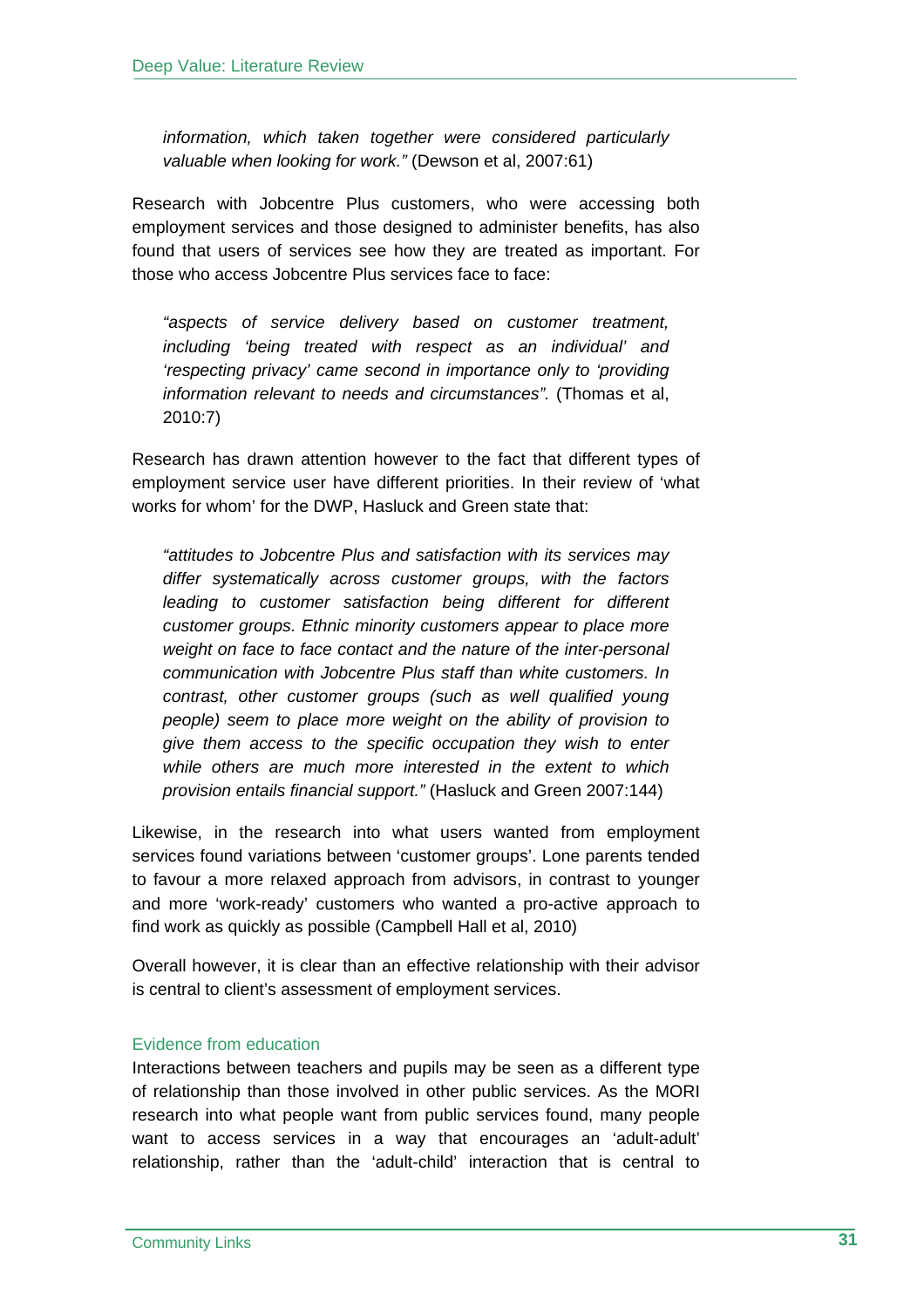education (at least below university level). (IPSOS MORI, 2010) However, research has shown that the quality of this adult-child interaction is something valued strongly by children, and that has impacts on educational and other outcomes. We therefore review this evidence here, drawing on work by Group 8 Education and on several reviews or metaanalyses of the literature. As there is significant quantities of research in this area, and this was not the major focus of the project, in this area of the literature search we included only work that summarised several research studies.

Research by Group 8 Education, who work with schools in Australia and the UK, found that students consistently identify five priorities for the ideal school. These priorities point to the importance of humanised relationships between teachers and students. The ideal school is one where children know:

- I am safe
- I am respected by teachers
- I am believed in by teachers
- I am listened to by teachers
- My teachers are knowledgeable. (Corrigan, 2008 cited in CoSA, 2009a)

Bergin and Bergin cite research suggesting that in secondary schools, both students and teachers believe that good teachers are those that establish trusting, close relationships with students. (Beishuizzen et al, 2001, cited in Bergin and Bergin, 2009) Research cited in Cornelius-White's review of learner centred teacher student relationships, similarly found that "*students desire authentic relationships where they are trusted, given responsibility, spoken to honestly and warmly and treated with dignity*." (Poplin and Weeres, 1994, cited in Cornelius White, 2007:116)

### Evidence from advice

Community Links has previously investigated the value of the relationships between those providing legal advice on social welfare issues and their clients. We focused on those providing legal advice funded by civil legal aid. These advisors were working in not for profit agencies. This research was published as *Time well spent: The importance of the one-to one relationship between advice workers and their clients.* (CoSA, 2009a)

This research found clear evidence that clients value a deeper relationship with their advisor. Research conducted for the project asked clients to describe their ideal advice provider.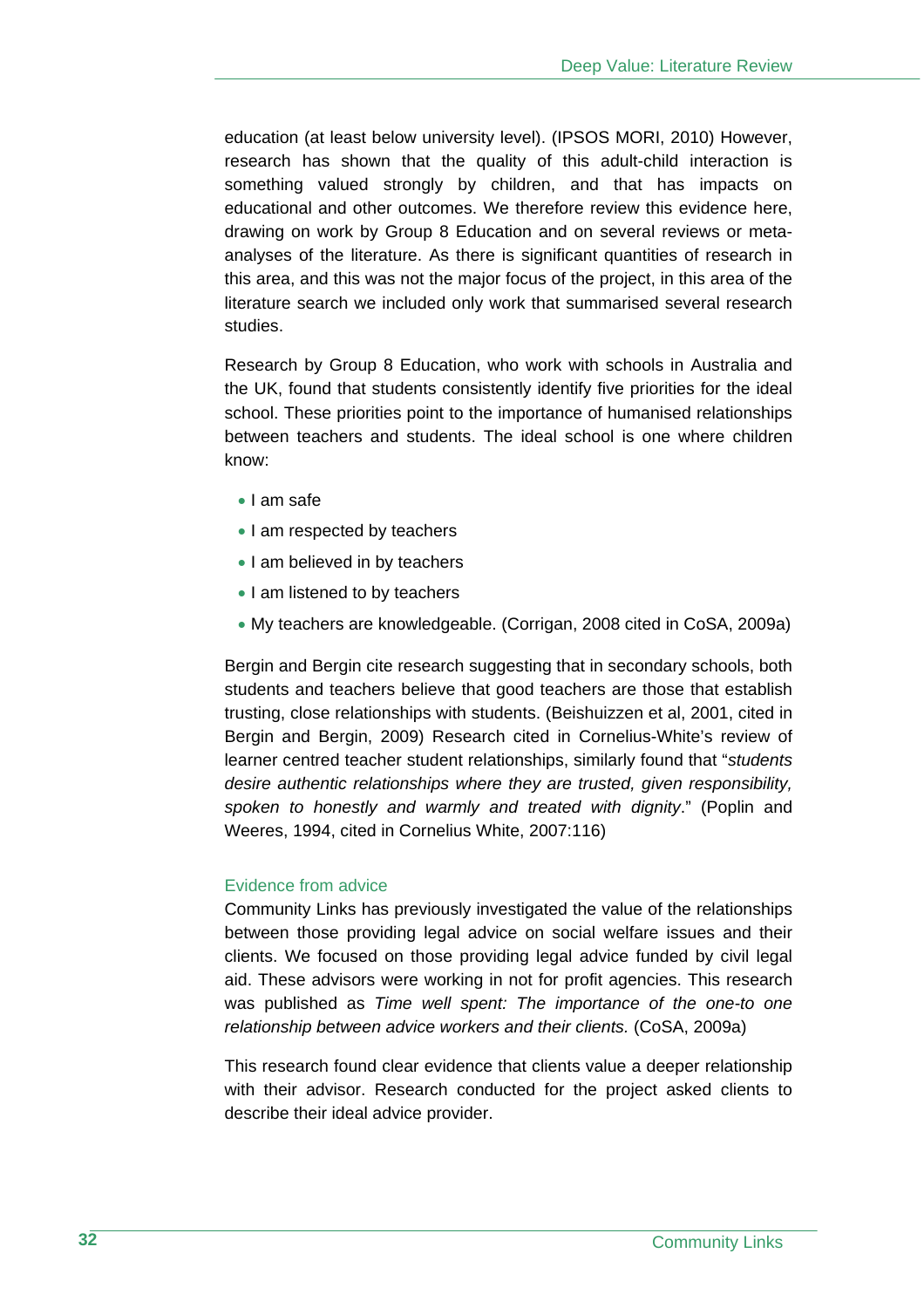This process was carried out in five Law Centres and advice agencies, generating 800 client statements. Twenty seven characteristics were then narrowed down from these statements, and 22 clients in seven law centres were asked to prioritise these.

The top six priorities were:

- Advisors are knowledgeable and appropriately qualified to provide advice to clients.
- Advisors provide high quality advice and effective guidance.
- Advisors communicate effectively with clients and take care to explain the issues clearly and honestly.
- Advisors take the time to understand client situations and problems.
- Advisors are experienced in dealing with client issues.
- Advisors are effective problem solvers able to handle a wide range of issues.

Statements three and four particularly focus on the quality of the relationship, reflecting the value placed on the ability to communicate and the time and the ability to listen. Taking the time to listen and understand is about showing support and empathy for the client, and demonstrating that the advisor cares about what is happening to the client, and wants to apply their knowledge and experience to address the issue at hand.

In an additional piece of research conducted for *Time Well Spent* by Allen and Overy, comments on the client feedback forms sent to five law centres (a total of 283) were reviewed. The relationship with their advisor was specifically mentioned by 26% of these with characteristics noted falling into two categories:

- *Advisor attitudes* that clients specifically recorded as being highly valued – accessible, diplomatic, conscientious, polite, helpful, friendly, supportive, sympathetic, kind, understanding, caring, hard working, believed in me, didn't give up on my situation, patient, courteous, honest, built my confidence, gentle.
- *Advisor competencies* that clients specifically recorded as being highly valued – professional, efficient, kept me informed.

In an on-going six-year study on the impact of debt advice on low income families, Orton has found that interviewees identified three key elements of debt advice: someone to talk to; information and options; and dealing with creditors. Orton notes that:

*" 'Someone to talk to' was a theme raised in each year of the research and remained just as strong in Year three as in Year one. It might be thought that the importance of this element of advice*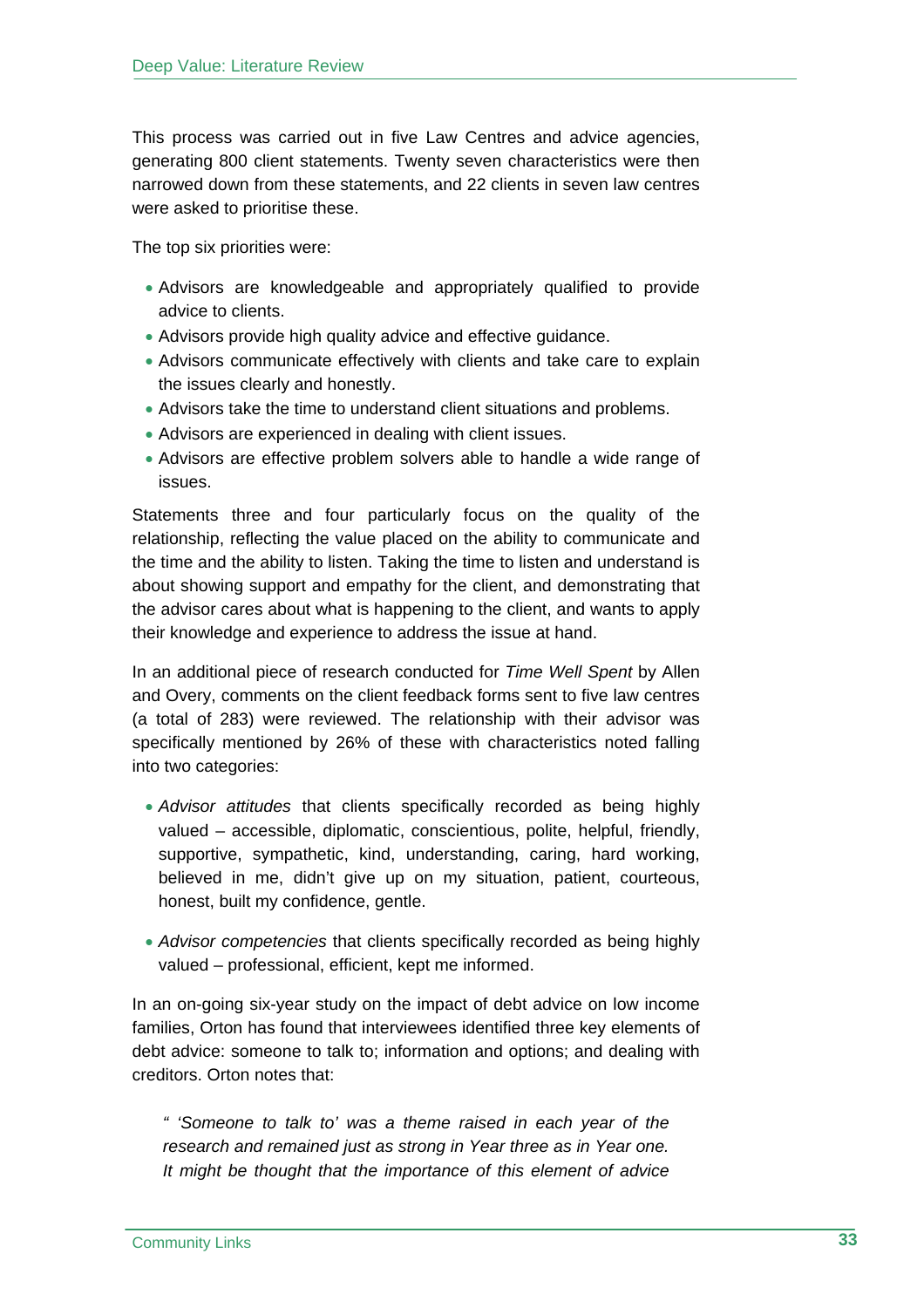*would diminish over time but this was not the case. At its simplest, this really did just mean someone listening to what the interviewee had to say. But there were other elements that were critical: advisors being understanding, non-judgemental and sympathetic were all vital. A related theme was that…before any information was provided or action taken, having someone to talk to gave interviewees a strong sense of reassurance. Some interviewees talked in terms of their debts being put into a broader perspective or it was the immediate assurance that there was an organisation available that could help, and ways forward. Other interviewees expressed this in phrases such as "having someone on my side" or 'fighting my corner' "* (Orton, 2010:24)

Orton concludes that some form of counselling is an important element of effective advice provision.

#### Evidence from health

The value placed by patients on their relationships with clinicians is well recognised in healthcare. Hartzband and Groopman report that medical humanism has been a major movement in medicine in the last decade where effort is made to understand the patient as a person focusing on values, goals and preferences with regard to clinical decisions. They go on to note that medical schools now routinely teach and assess cultural competence and the importance of individualised care. (Hartzband and Groopman, 2009) For example, the Royal College of General Practitioners has incorporated these elements into assessment of GP competencies. (Royal College of General Practitioners, 2010)

This reflects a sharp change from doctors playing a more paternalistic role where patients were expected to do what doctors told them. This new model of shared decision making reflects an ethical position that doctors should align their interests with those of the patient.

People value these relationships also as a source of comfort. People visit the doctor inevitably because they are worried about something. Two studies, one by Oeseburg and Abma (2006) of multiple sclerosis and another by Arora (2003) of cancer note that sufferers feel a great sense of 'loss' of physical abilities, perceived status and of perceived control and that this is one of any number of deeply emotional issues that people may be experiencing when they seek to use healthcare services. They may also be upset, angry or embarrassed and, as such, expect and need more understanding and support from healthcare professionals.

A survey by Little et al (2001) into patient-centered approaches to consultation involving 865 patients identified three domains of patient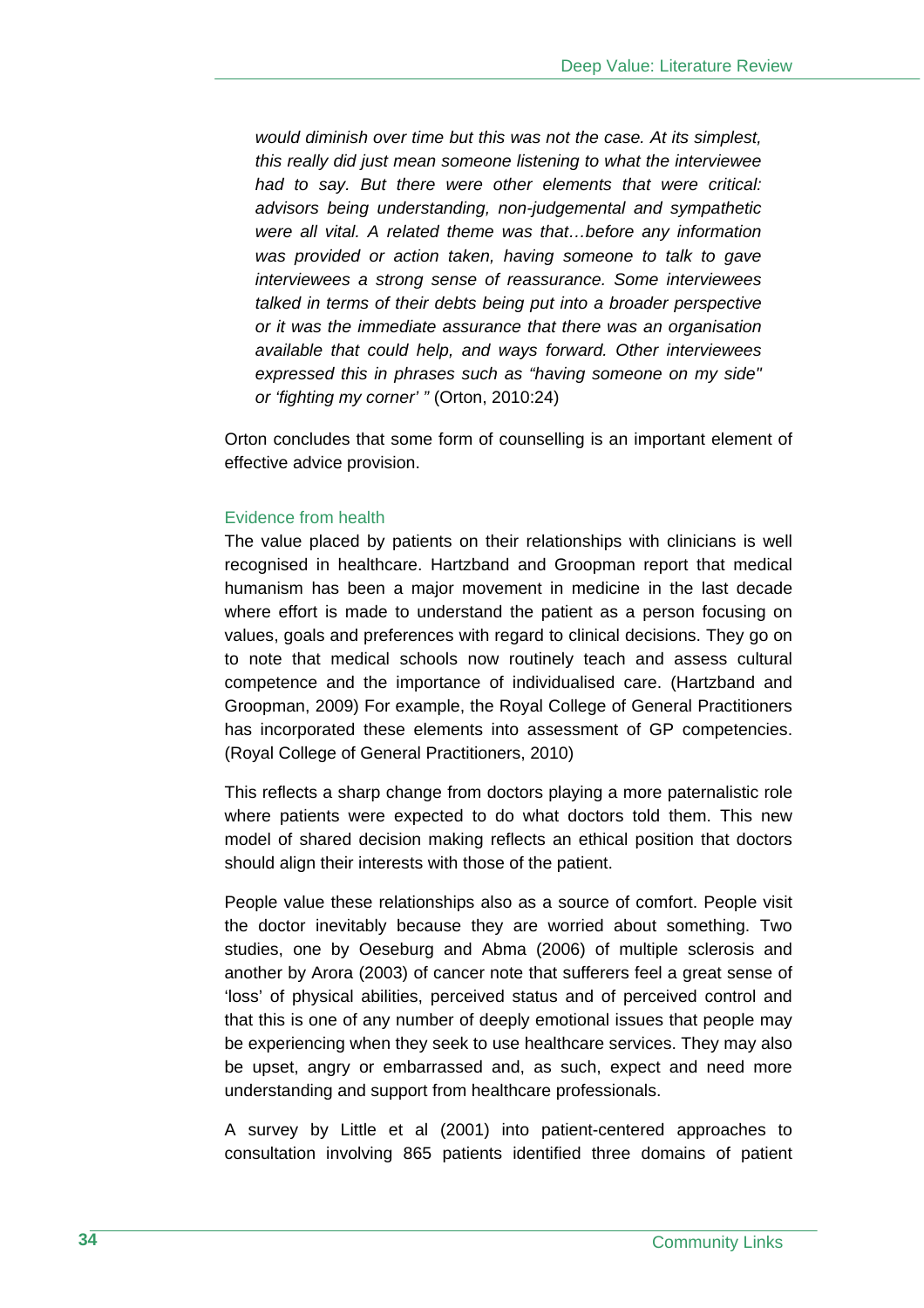preferences: communication (agreed with by 88-99%), partnership (77- 87%), and health promotion (85-89%) and concluded that patients in primary care strongly want a patient-centered approach.

Coulter's (2005) article titled *"What do patients and the public want from primary care",* draws on a systematic review of the literature on patients' priorities for general practice care, which examined 19 studies published between 1966 and 1995. (Wensing et al 1998) This found that:

*"the most important factor was "humaneness," which ranked highest in 86% of studies that included this aspect. This was followed by "competence / accuracy" (64%), "patients' involvement in decisions" (63%), and "time for care" (60%)."* (Coulter, 2005, viewed online)

There is also clear evidence of what people think when the relationship is not a good one. One participant cited in research on doctor-patient communication in general practice talked about her doctor failing to take her concerns about asthma seriously:

*"It was like she (GP) didn't hear. One time I came out of here and I was crying because I didn't understand what was happening to me and I felt really small, like a worthless sort of human being."* (Barry et al, 2001:471)

Throughout the health literature, evidence is offered to show that more effective relationships between clinicians and patients contribute to making patients more empowered. In turn, evidence is given that empowered patients have higher satisfaction with care. (Barrett et al, 2003; Grol, 2001)

A study in Alaska asked healthcare users what they most wanted from their healthcare. The answer was continuous healing relationships based on patient need and personal choice. (Gottlieb et al, 2008)

We found one report that argued *"patients value convenience and access more than relationships with a doctor"* and concluded that "*the implications of this are profound."* (Featherstone and Storey, 2009) The report goes on to focus on the importance of patients having choice over which GP practice to attend but notes that patients find it difficult to access high quality comparable information about GP performance. The report argues then that patient satisfaction correlates positively with good quality care and so could be a good proxy. However, as we see elsewhere in the literature, quality of relationships with clinicians is an absolutely key component in satisfaction. Furthermore, the report cites a number of webbased methods for sharing performance data on doctors such as IWantGreatCare.org, WellPoint, HealthGrades and RateMD. Yet looking at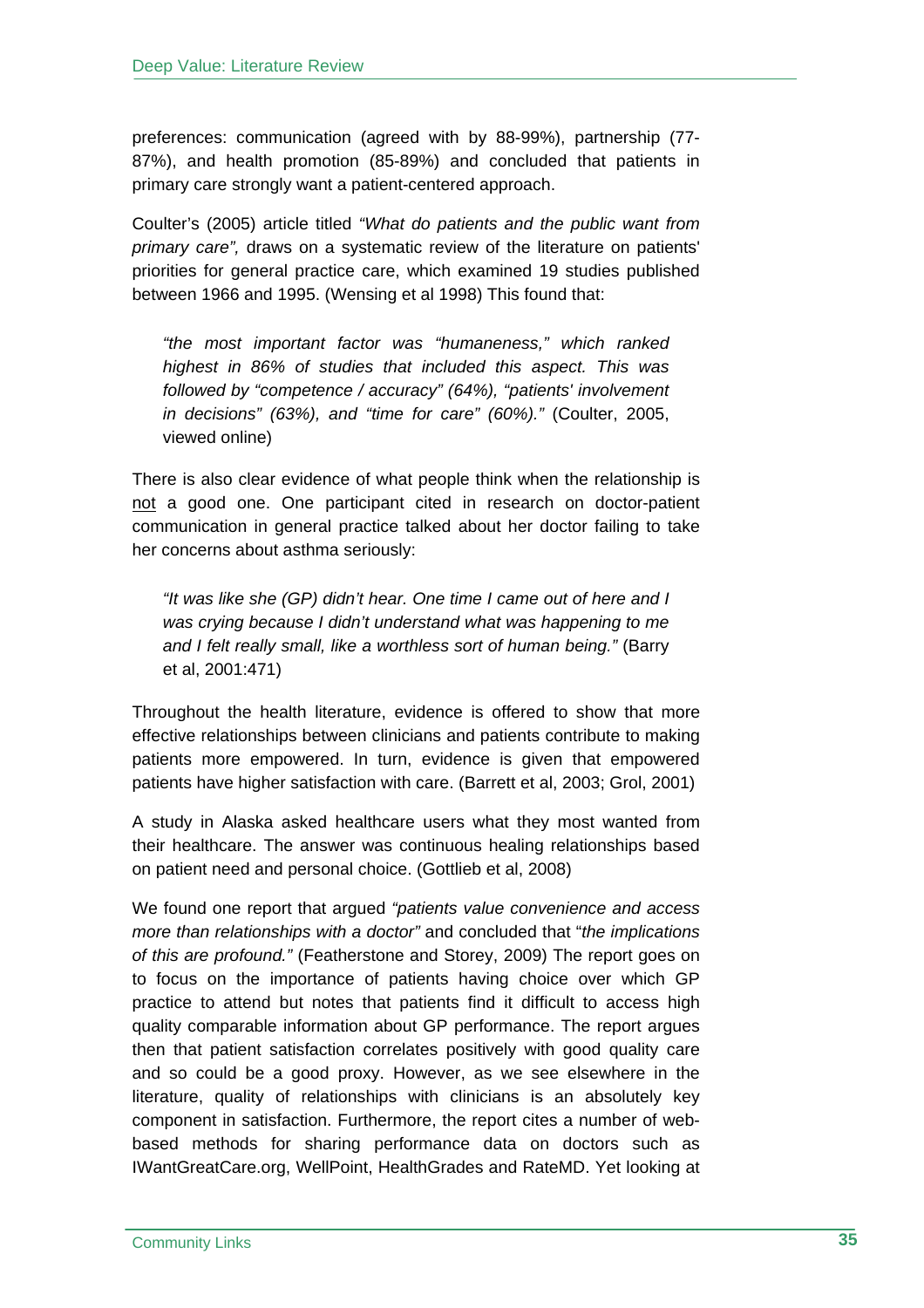the ways in which patients are asked to rate their doctors on these sites, factors such as time with patients, listening and answering questions, trust, helpfulness and communication (all factors that reflect important aspects of effective relationships) feature prominently.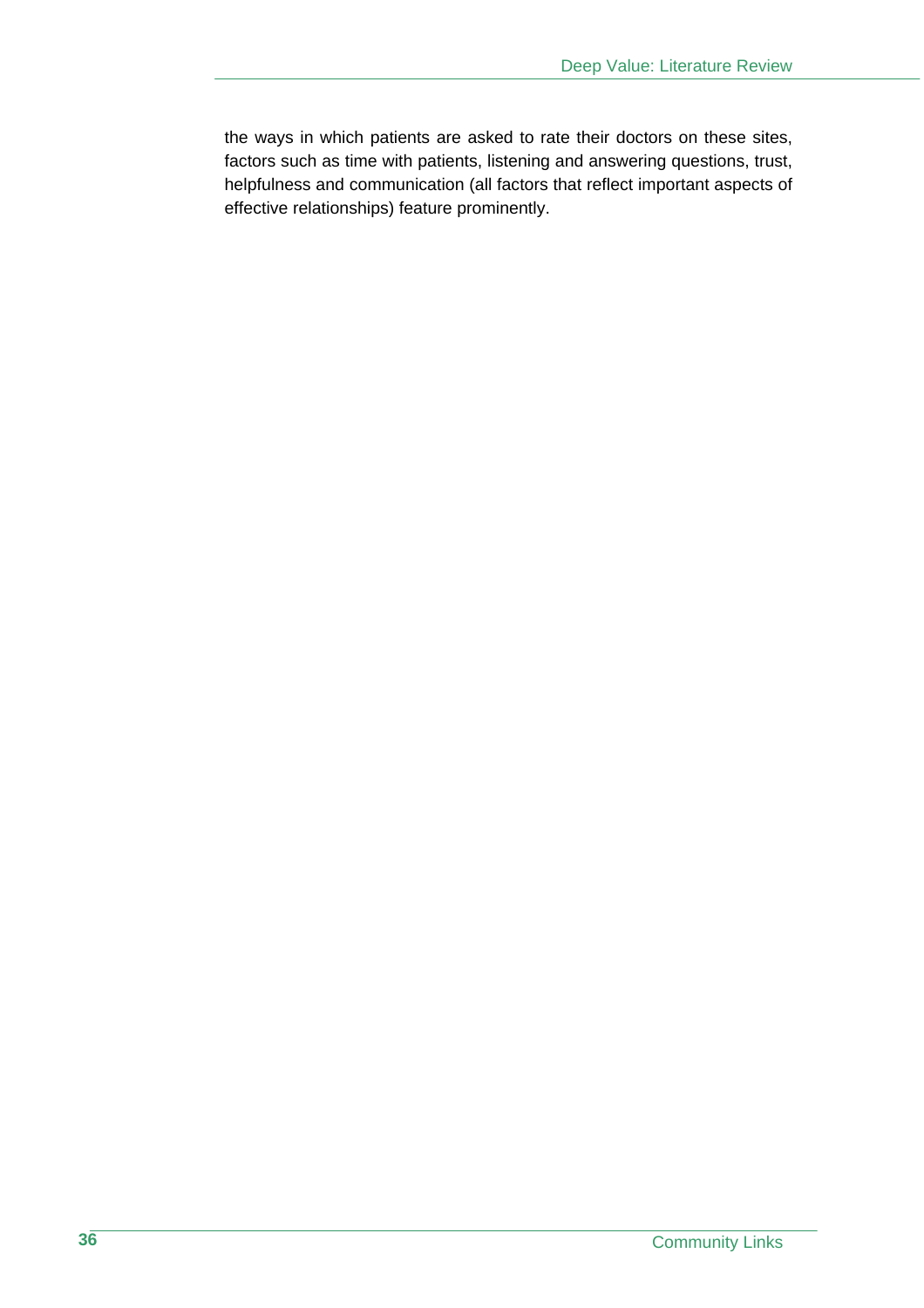## **6. Evidence from specific services: what are the elements of effective relationships?**

## **What are the elements of effective relationships?**

Understanding – the service provider seeks to understand the needs and circumstances (economic, personal, emotional, cultural) of the person using services and treats people with dignity and respect demonstrating that they are 'on their side.' In return people using services acknowledge the pressures on service providers and their need to make judgements about good use of public funds.

Collaboration – there is trust, both sides have confidence in each other, both are honest and achieve a position where agenda setting and decision making are shared.

Commitment – where the service provider demonstrates dynamism and commitment and is thorough and well prepared for meetings.

Communication – where the service provider listens and opens new lines of questioning to draw out relevant deeper issues.

Empowerment – where relevant, an aim of public services should be to support people to change thinking and behaviour so as to cope differently with challenges in the future. This may involve challenge and confrontation but if the other elements of effective relationships are in place, the result can be powerful for the individual and cost effective for the public purse.

Time – having the time is important, but this is not open-ended. With the right skills and systems in place people can quickly put these elements of effective relationships in place.

## Evidence from employment services

Research into what drives user satisfaction with employment services looked at the elements of relationships that clients valued. Key criteria of effectiveness for clients were clear communication, mutual collaboration, trust and the advisor taking a non judgemental attitude:

*"customers valued mutual collaboration and support between themselves and their advisors, and voiced a desire for a trusting, non judgemental relationship, where advisor and customer worked*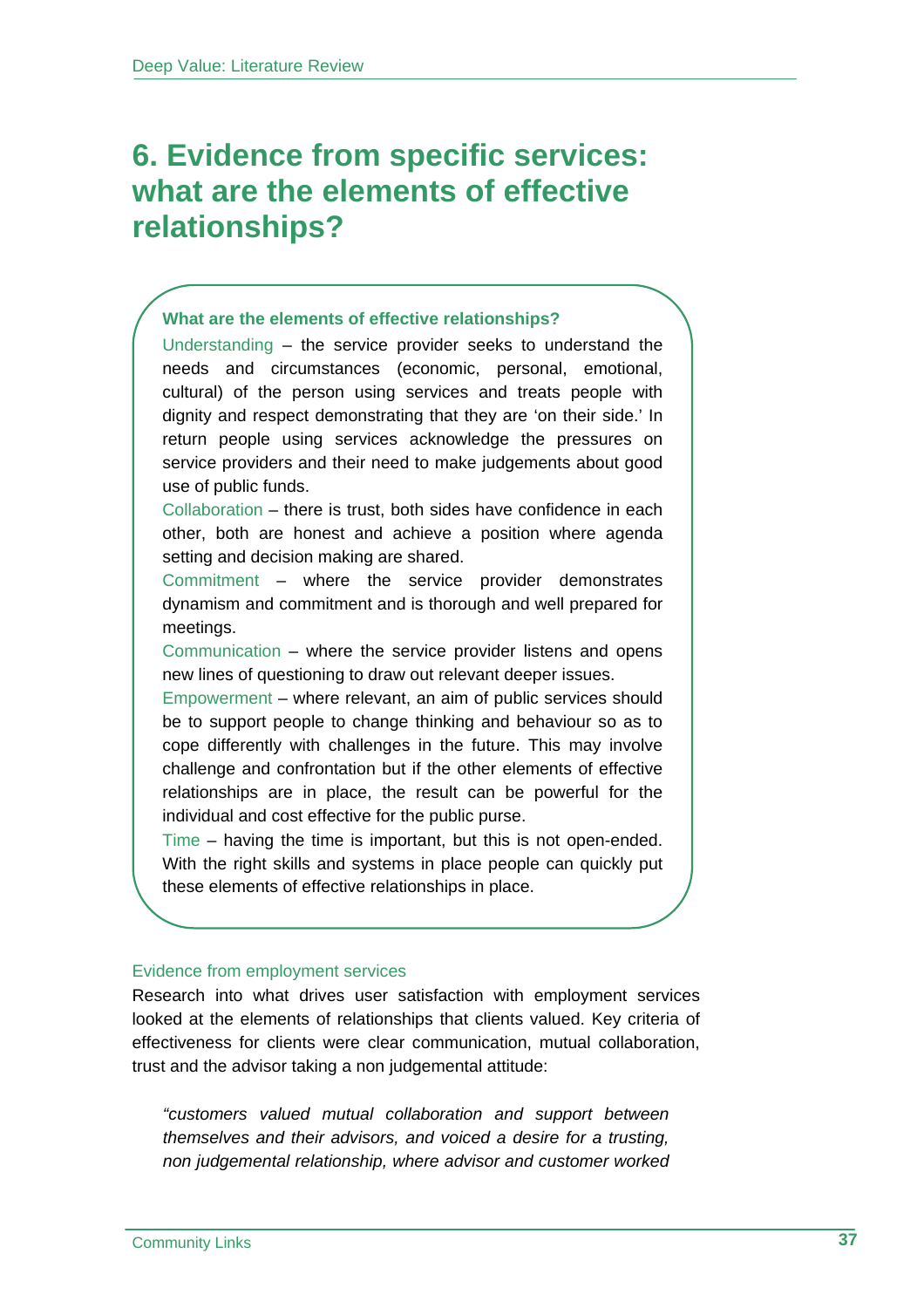*together to find suitable employment opportunities. Active involvement in the process and having their opinions sought and acted on boosted customers' confidence and motivation to find employment."* (Campbell Hall et al, 2010:17)

A separate research project commissioned by the DWP involved extensive analysis of conversations between clients and advisors during the 'work focussed interviews' that clients must take part in as a condition of claiming benefit, and which are intended to encourage and help them to move into work. Interviews were observed in both the Jobcentre and in contracted out employment provision delivered by the private and voluntary sector in 'Employment Zones'. They defined as 'effective' the *"strategies which encourage a client to consider constructively, or make positive progress within, the stages of going back to work."* (Drew et al 2010)

They found that advisors in Employment Zones were generally more effective in this sense than those from Jobcentre Plus, and highlighted five ways in which it was possible to differentiate more effective advisors, as:

- **collaborative** in their approach to the interview, treating the relationship with the claimant as a partnership;
- **directive** guiding the interview agenda, and providing explicit instruction to claimants on a range of practical matters, such as CV construction, what to wear to an interview, how to answer interview questions, and how to find suitable childcare;
- **proactive** pursuing employment and training opportunities there and then during the interview, and ensuring that they followed claimants up (e.g. with a phone call later in the week);
- **positive** about the claimant, for example highlighting marketable skills;
- **challenging** requiring claimants to engage actively in job seeking, and encouraging them to think differently about their situation. (Drew et al 2010:6)

They distinguished between a 'process-led' approach, in which advisors followed a set script, almost regardless of the individual they had in front of them, and a 'claimant-focused' approach, which took into account the specific needs of the client. Although the research states that there may be tasks for which a process led approach is appropriate:

*"a process led approach risks missing opportunities for supporting the client's back to work journey which may well have been followed up effectively had the advisor been more focused on the individual"* (Drew et al, 2010:202)

This echoes previous research contrasting Employment Zone and Jobcentre Plus advisors, which found that Employment Zone advisors are: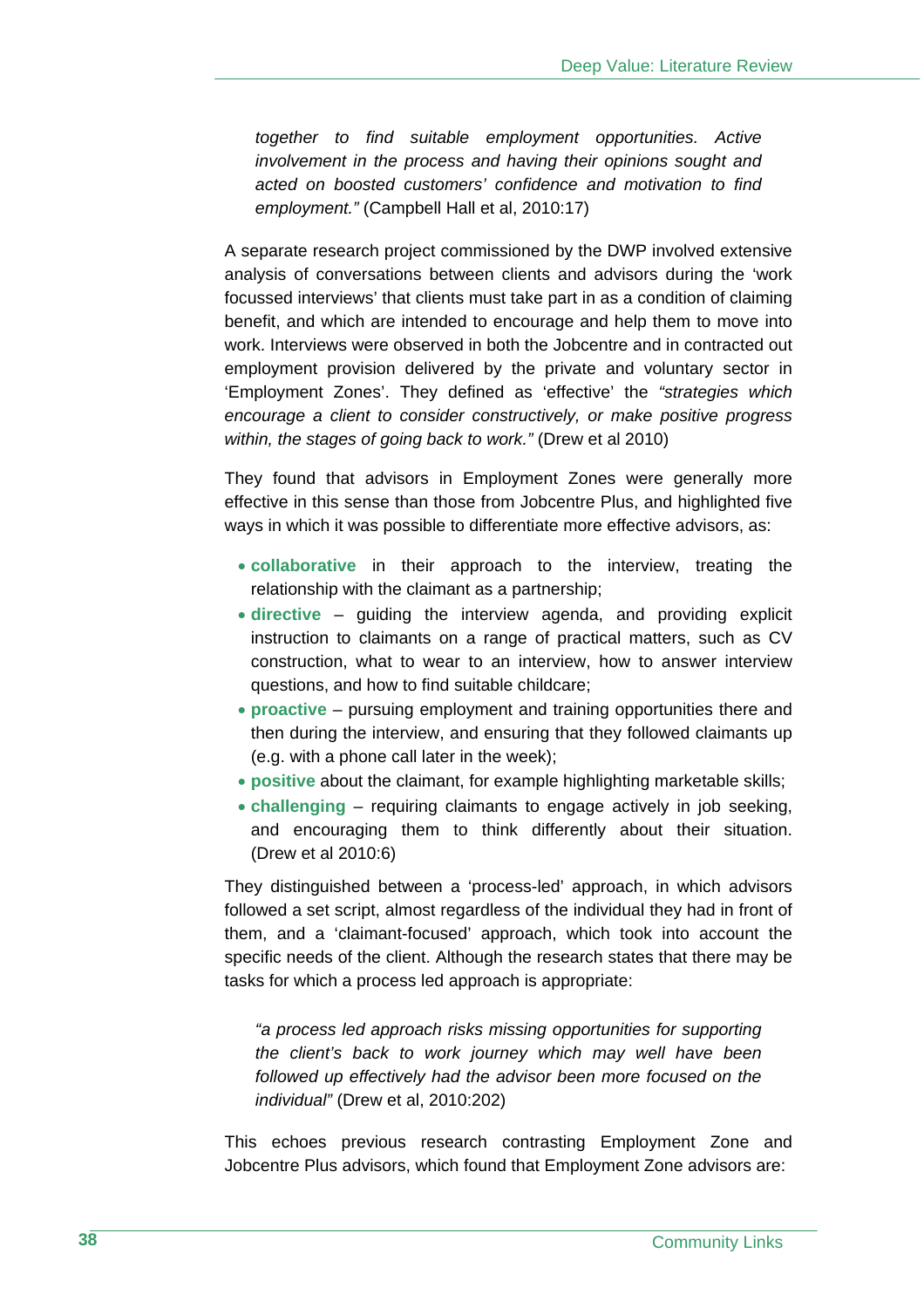*"able to devote more time to getting to know customers and to identifying their barriers and job aspirations. They are also more persuasive and accommodating, aiming, where possible, to place customers into work of their own choosing, rather than compelling them into jobs they do not want."* (Griffiths and Durkin, 2007:4)

From both the client perspective, and that of the service aim of getting people into jobs, an approach that focuses on the individual and emphasises collaboration seems vital.

## Evidence from education

In their review of "*attachment in the classroom"* Bergin and Bergin draw on attachment theory to explain how teachers can develop relationships that make pupils feel 'secure'. Attachment theory relates to how children interact with their primary caregivers, mainly parents, and suggests that these relationships provide the foundation for socio-emotional well-being. Children with secure attachments to their primary care-givers go on to do better at school, both socially and academically. (Bergin and Bergin, 2009)

Bergin and Bergin state that although some relationships between children and teachers also have the quality of 'attachment' some are weaker than this. However, they show that quality relationships between teachers and pupils at either the level of attachment or below are important for a range of children's outcomes (see below), and that secure attachments between pupils and teachers can compensate where children do not have secure attachments with their primary caregivers.

They state that "*to be effective, teachers must connect with and care for children with warmth, respect and trust."* (Bergin and Bergin, 2009:150) Secure student relationships in elementary school have been characterised by:

*"trust, feeling in tune with the student, and perceptions that the student feels safe with the teacher, the student would seek help, and the teacher could console the student".* (Pianta and Nimetz 1991, cited in Bergin and Bergin 2009:151)

Bergin and Bergin also offer a series of recommendations for teachers of how to build this type of relationship:

*1. Increase sensitivity and warm, positive interactions with students.* A key way to achieve this is to increase knowledge of child development. *2. Be well prepared for class and hold high expectations for students.*  This demonstrates that teachers care about student achievement.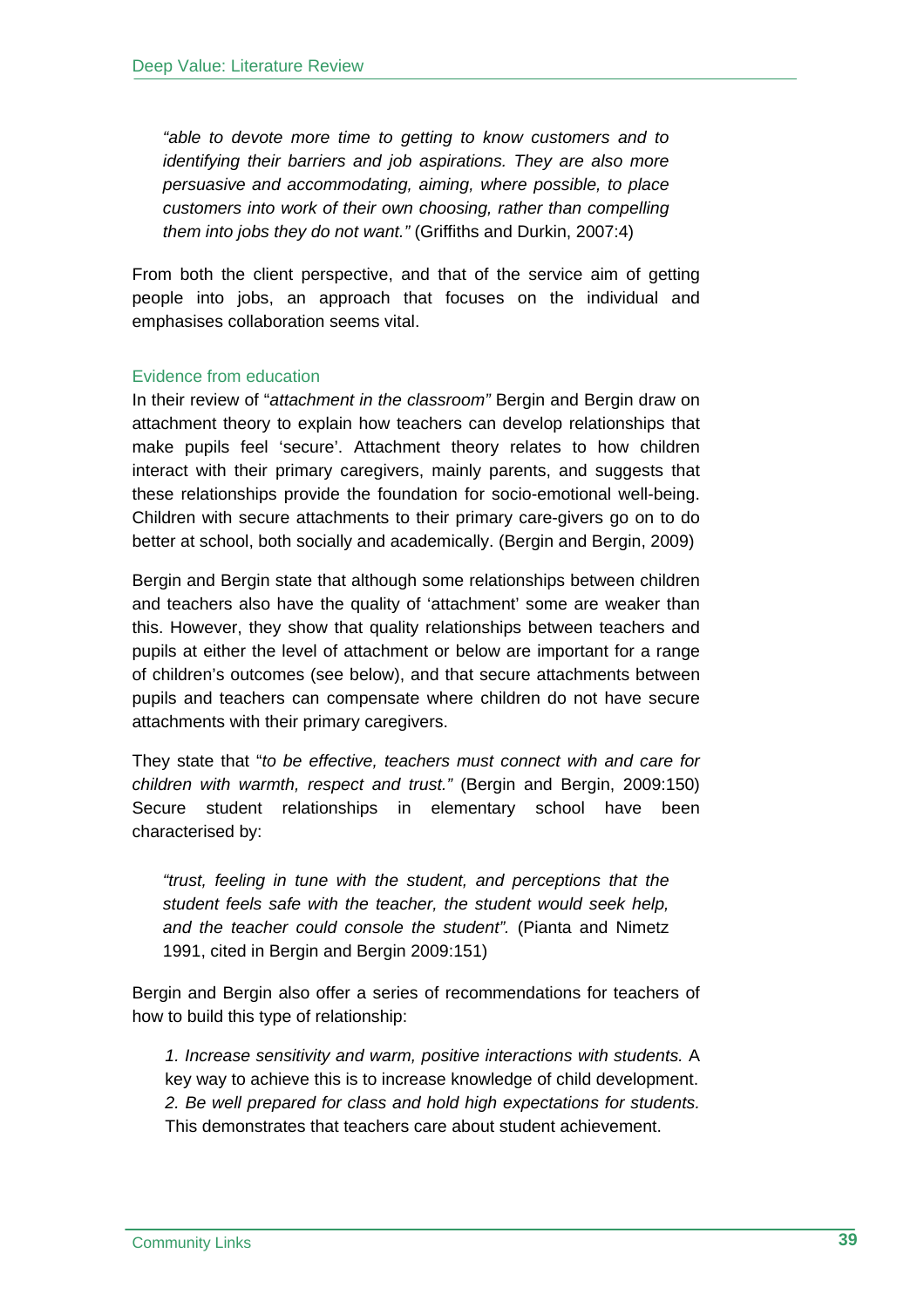*3. Be responsive to students' agendas by providing choice wherever possible.* 

*4. Use induction rather than coercive discipline.* Explain the reasons for rules and the consequences of breaking them, rather than using threats and the teacher's ability to control resources such as recess time, grades or detentions.

*5. Help students be kind, helpful and accepting of one another. 6. Implement interventions for specific, difficult relationships.*  (Adapted from Bergin and Bergin, 2009:158-160)

Theo Wubbels and Mieke Brekelmans draw on what they call the 'systems approach' to also argue for the importance of teacher – student relationships. This approach suggests that all interactions between teachers and students will have an impact.

*"One cannot not communicate when in the presence of someone else, whatever a person's intentions are, others will infer meaning from this behaviour."* (Wubbels and Brekelmans, 2005:7)

They review research on teacher-student relationships in secondary schools over 25 years, and find that *"appropriate student relationships are characterised by a rather high degree of teacher influence and proximity towards students.*" (Wubbels and Brekelmans, 2005:6) These characterisations of 'proximity' and 'influence' come from the use of a Questionnaire on Teacher Interaction, which asks students and teachers to map the relationship on two axes. One axis looks at whether teachers are more 'dominant' or 'submissive'. The other looks at whether they are more oppositional or co-operative. 'Influence' refers to the teacher being more dominant than submissive; 'proximity' to the teacher being more cooperative than oppositional.

## Evidence from advice

Research into the cost of quality legal advice led by the Refugee and Migrant Justice Centre and cited in *Time Well Spent* identified a number of ways in which clients felt that the solicitor had provided them with a good quality one-to-one relationship. The factors associated with this were that the solicitor was:

- Thorough and meticulous
- A good and careful listener
- Respectful of the client
- Empathetic
- Sympathetic
- Patient when dealing with the client during meetings and telephone calls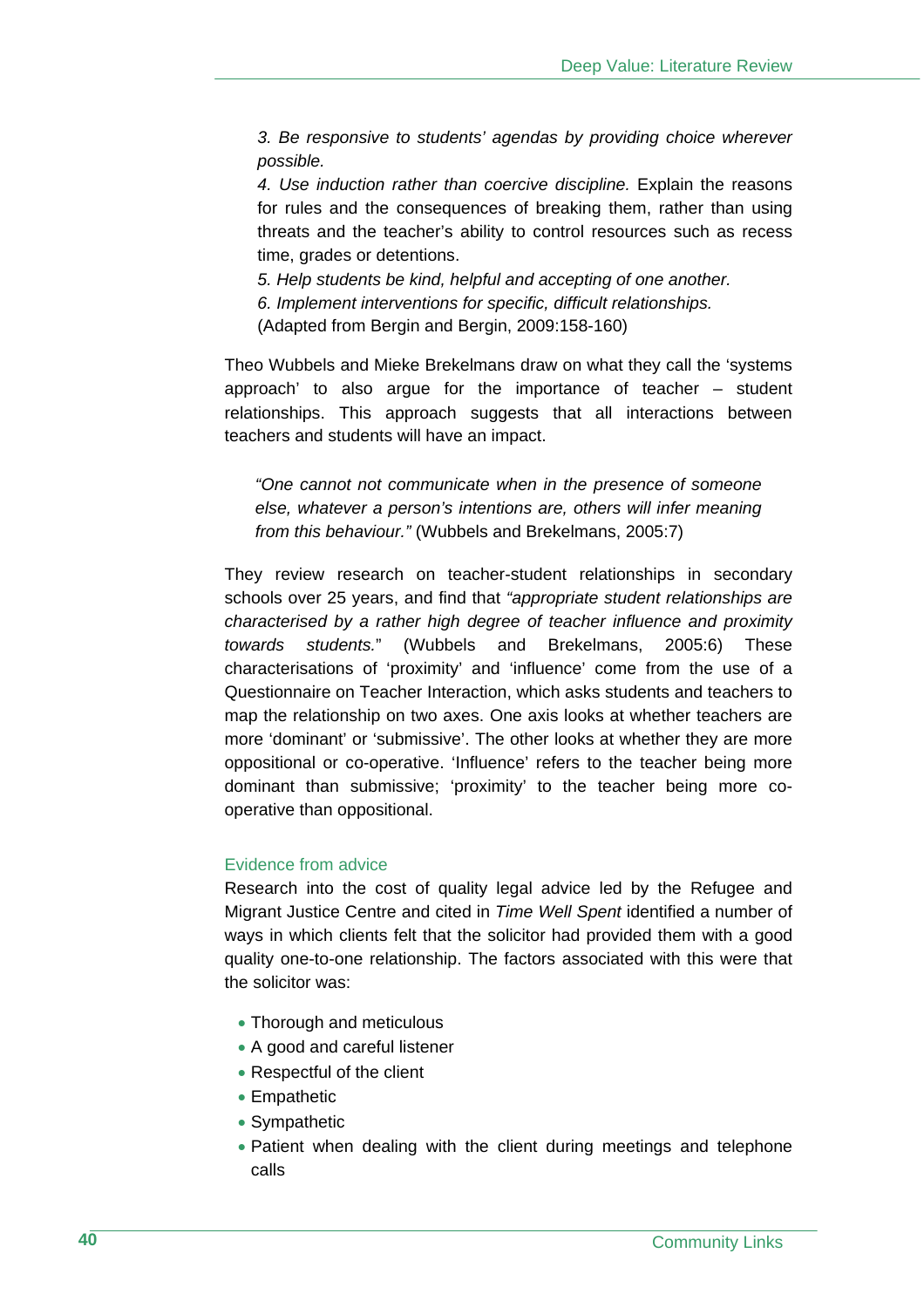- Confidence inspiring
- On the side of the client.

Competence was not sufficient – clients needed to feel that they were being listened to. As one participant in this research put it:

*"Well my first solicitor, the one I got when I made my initial application for asylum, was not interested in anything, my welfare or anything. They are competent but indifferent to the plight of their clients, including myself"* (in CoSA, 2009a:15)

Research for the Ministry of Justice (then the Department for Constitutional Affairs) into 'legal problem clusters' in solicitors and advice agencies also found that certain interviewing styles were more effective than others at getting clients to reveal a greater number of legal problems:

*"About 12% of problems were raised implicitly, either through proactive questioning by the advisor or being picked up through general dialogue with the client about the 'main' problem. Advisor interviewing skills played a part in this: those assessed as better interviewers on certain criteria exposed more complex problems."* (Moorhead and Robinson 2006:ii)

Researchers investigated the extent to which advisors carried out four practices within the interview:

- the extent to which the advisor checked that they had understood the client's problem(s);
- the extent to which the advisor checked for additional facts associated with the client's situation;
- the extent to which the advisor took notes about the client's problem(s); and
- the extent to which the advisor stated a plan of action.

Those advisors who checked for additional facts and who took notes were more likely to reveal additional problems than the problem the client had initially come in to address, although these problems are often linked closely to the issue that the client tells the advisor that they need to resolve.

This research also investigated the idea of advisors 'empowering' clients to take action. They found that some advisors;

*"stressed that empowering clients was an important element of successful, effective advice giving. At best, it benefited the individual client by providing him/her with valuable life skills; it*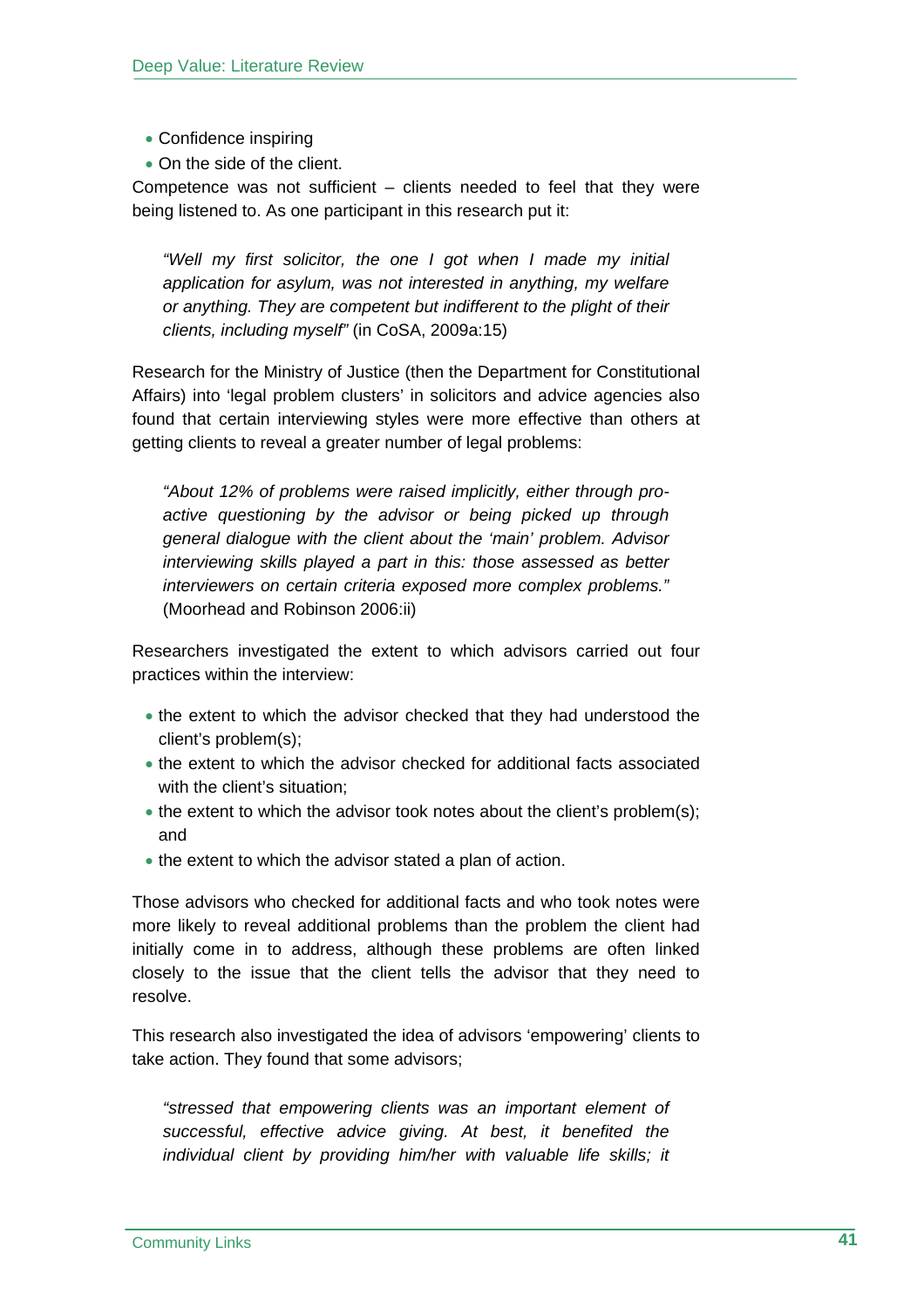*reduced that individual's need to seek further advice; this in turn freed up advisor time enabling a new client to be dealt with."*  (Moorhead and Robinson, 2006:78)

However, 'empowerment' was not always effective, and some clients were in too vulnerable a position to be able to act without assistance:

*"Clients were confused by the instructions they were given and left problems to fester or escalate as a result. Clients coping with years of social exclusion or dramatic worsening in their health or lifestyle and poor levels of educational attainment and self-esteem are often ill-equipped to deal with complex bureaucracies or hostile opponents."* (Moorhead and Robinson, 2006:iii)

### Evidence from health

Work by the Royal College of General Practitioners (2010) has sought to incorporate establishing effective relationships into the competencies of GPs. For example, in order to demonstrate excellence in communication and consultation skills, a GP must:

*"Incorporate the patient's perspective and context when negotiating the management plan; Whenever possible, adopt plans that respect the patient's autonomy; Use a variety of communication techniques and materials to adapt explanations to the needs of the patient; and appropriately use advanced consultation skills such as confrontation or catharsis to achieve better patient outcomes."* (Royal College of General Practitioners, 2010:1)

A second competency looks at the ability to practice holistically, meaning the ability of the doctor to operate in physical, psychological, socioeconomic and cultural dimensions, taking into account feelings as well as thoughts.

Fischer Associates build an interesting analysis around the role that fear plays in doctor-patient interaction. (Fischer Associates 2009) The fear of not going to the doctor and getting seriously ill, the fear of going and receiving bad news, but also of the fear of being humiliated if found not to be ill, or guilty at taking up the doctor's valuable time. Doctors meanwhile fear making mistakes, getting in to trouble if they prescribe or refer people on too much and also handle the expectations and interactions with patients who may be unstoppable in their conversation and insatiable in their demands. The analysis examines how the conventional form of consultation has evolved to manage and reduce the doctor's fear whilst potentially disregarding the anxieties of the patient.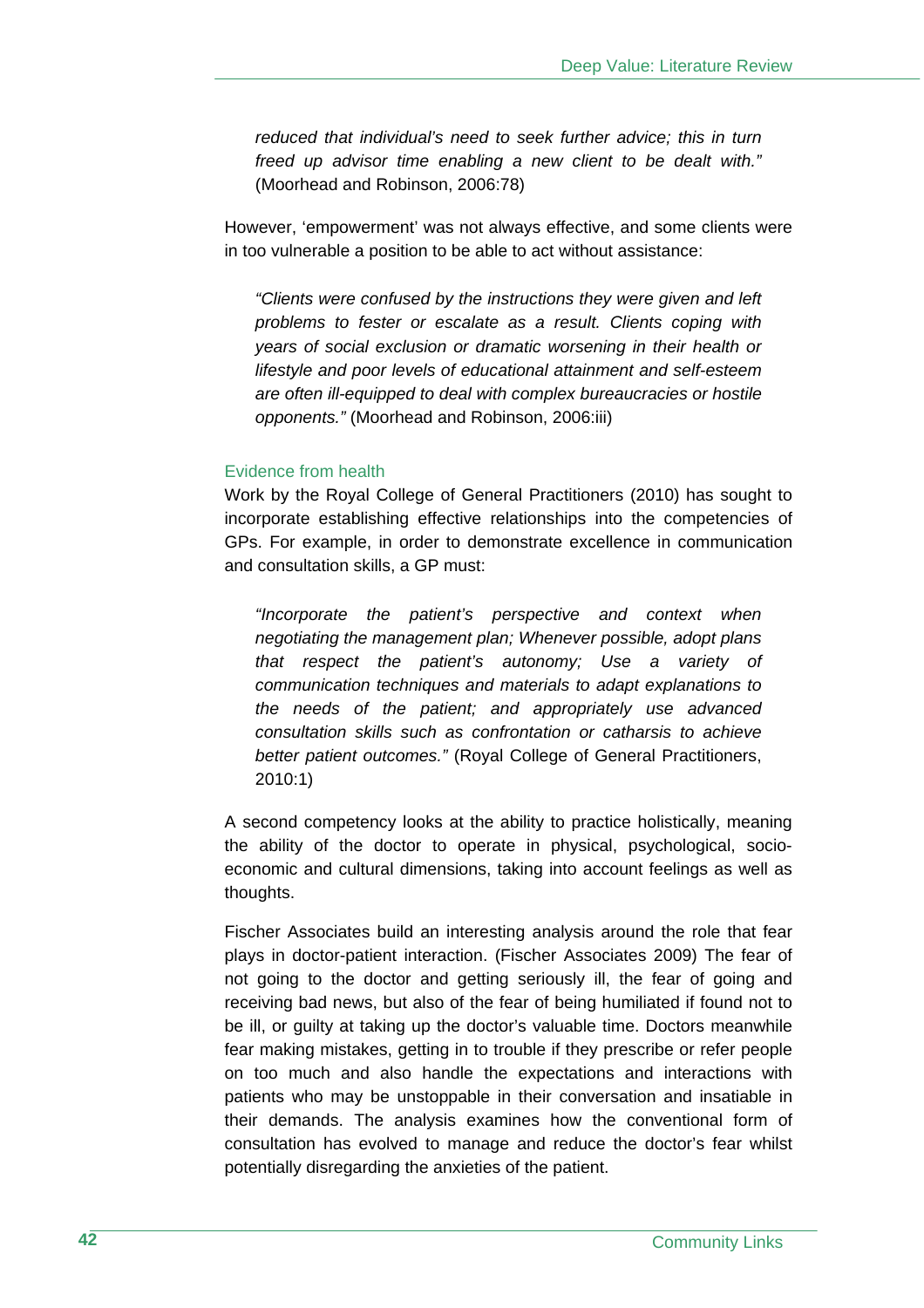There has been longstanding understanding in healthcare fields on the importance of good communication skills in establishing effective relationships, for example in a number of studies on the treatment of cancer (Cassileth et al, 1980; Cawley et al, 1990; Derdiarian, 1986 and Gray et al, 1998)

The choice and use of language is important. Focusing on 'the voice of medicine' by using technical and scientific terms serves to confuse patients, as well as to de-contextualise events and remove them from particular personal or social contexts, to the detriment of establishing effective communication. (Barry et al, 2001) This article cites Mishler's widely referenced 1984 study of the discourse of medicine which proposes that if doctors used more ideal forms of speech including listening, asking open-ended questions and translating technical language, care would become more both humane and more effective. Mishler cites eight necessary and sufficient conditions.

*"A view of patients as (1)autonomous, (2)unique and (3)irreplaceable 'whole persons' who are treated with (4)empathy, (5)warmth and (6) share in decisions with doctors in (7) an equal and (8) egalitarian relationship."* (in Barry et al, 2001:490)

This work by Barry et al involved a qualitative study of doctor-patient communication in general practice and found that in the consultations that generated the best outcomes, doctors made use of open-ended questions, active and open listening without interruption, humour, questions directly concerning context and the wider lives of patients, spoke in natural, everyday language, made empathetic statements of recognition and acknowledged and validated patients' feelings. As we note elsewhere in this review, there are of course situations where straightforward, single issues can be dealt with successfully without a deeper engagement. The implication here is that systems need to be highly skilled at triage so that deeper problems are not missed and left to get worse.

Oeseburg and Abma (2006) conclude that care should be seen not as a transaction of technical information but as a 'mutual endeavour,' where professionals commit themselves to an interactive relationship with patients in order to develop advice that is consistent with the patients' values and preferences. Referring to the process of care as a mutual endeavour also highlights the responsibilities that rest on patients themselves: to be informed; to adhere to agreed treatment regimes and to enable good communication with clinicians. (Bakker et al, 2001)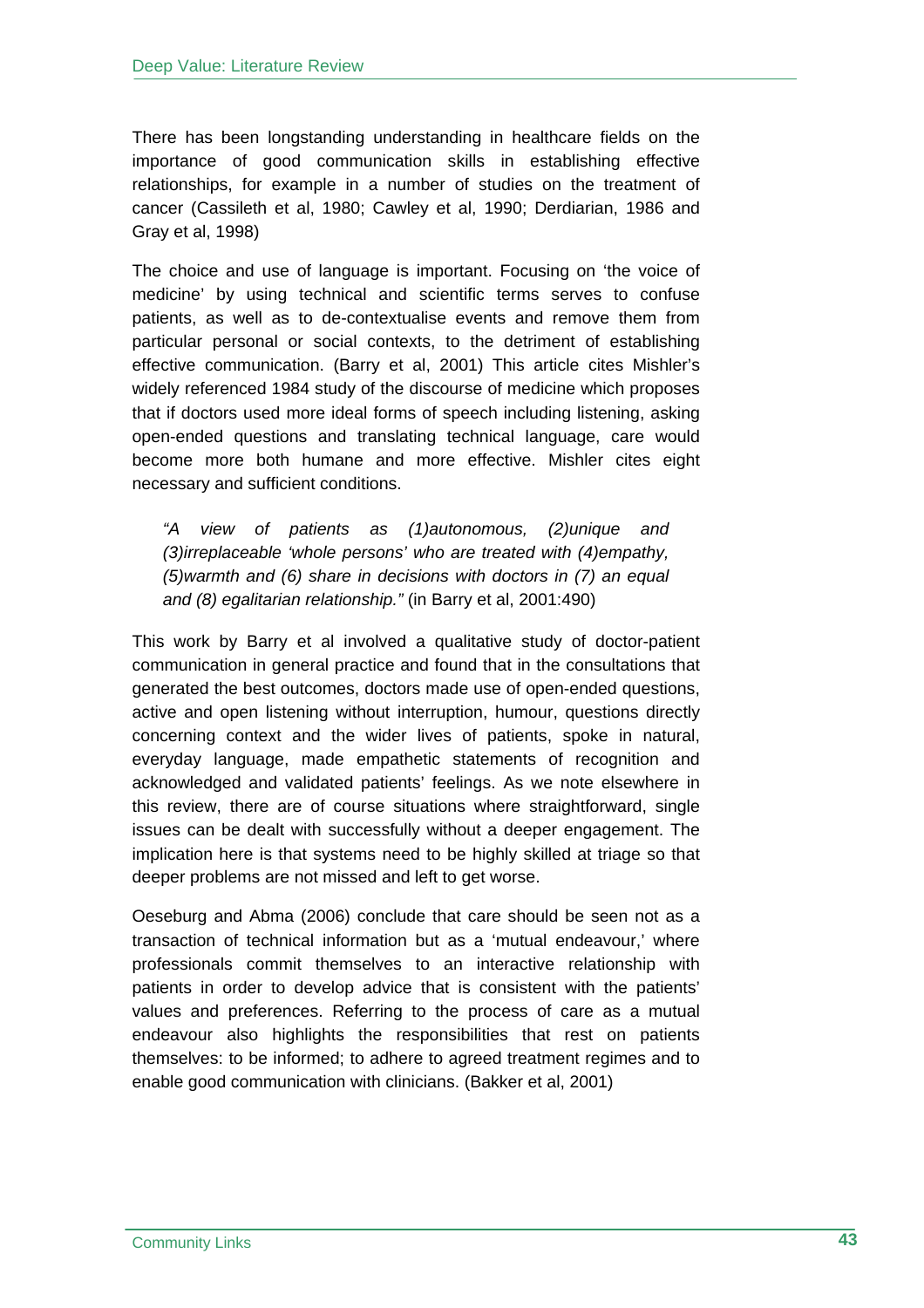## **7. Evidence from specific services: what are the benefits of effective relationships?**

#### What are the benefits of effective relationships?

Where relationships are effective, evidence reveals that they contribute to achieving a range of valuable benefits: the failure to realise these benefits can be damaging.

- The relationship between the advisor and the client in employment services has consistently been found to be a key element of a successful approach to helping people into employment.
- Pupils who develop positive relationships with teachers go on to achieve better academic results.
- People who access advice services funded by civil legal aid are more likely to reveal full information if the advisor builds a trusting and respectful relationship, thus leading to swifter resolution of cases, and clients who are more satisfied with the outcomes.
- Patients who experience a good relationship with their healthcare professional are more likely to engage in positive behaviour change.

#### Evidence from employment services

A wide range of evaluations of employment programmes have concluded that the strength of the advisor-client relationship is a, if not the, critical element in meeting the service aim of helping the client to access employment. Hasluck and Green's (2007) review of 'what works for whom' across DWP programmes, concluded that one of the strongest conclusions to be drawn from the wide range of evaluation evidence they considered, was that Personal Advisors were 'critical to the success or otherwise of interventions'. They stress that ensuring that this relationship functions well should not be seen as an optional extra, but is vital to the success of programmes:

*"Friendly staff, welcoming accommodation and a sense of shared purpose are not just desirable rather cosmetic aspects of provision but may be essential elements in the effectiveness or otherwise of provision….a key to effective provision would appear to be for*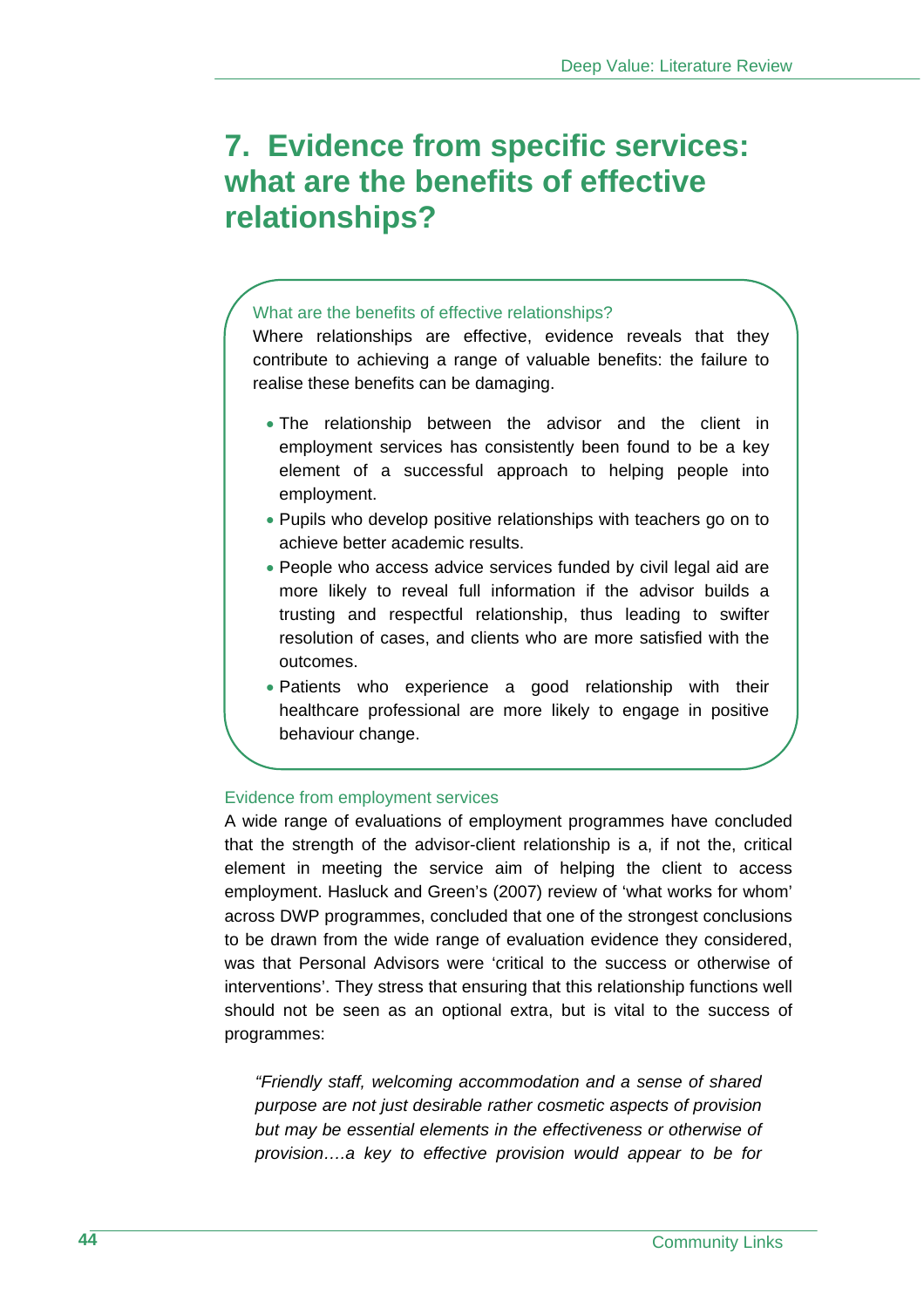*Jobcentre Plus and programme providers to engage effectively with customers and to 'buy in' to any provision to which they are referred."* (Hasluck and Green, 2007:147)

Analysis of Work Focused Interviews likewise cites the research consensus that:

*"the advisors' ability to convey appropriate information at the appropriate time, within a relationship of co-operation, respect and trust, plays a crucial role in helping move claimants forwards into work-related activity or into work itself."* (Drew et al 2010:225)

There is less evidence on how effective relationships within employment services might benefit clients in other areas of their lives. However, some of the findings that advisors aim to increase confidence and motivation suggest that these relationships may have 'spill over' effects. The research into effective techniques in Work Focused Interviews described the more successful advisors as developing a sense of 'self efficacy' in clients 'motivating them to recognise how much more they had going for them than they initially thought.' (Drew et al, 2010) Successful relationships with advisors are also described as improving customers 'confidence and motivation levels' (Campbell Hall et al, 2010) with this being particularly important for 'vulnerable' or 'challenging' customers.

IPPR's research with Personal Advisors found that they felt that their role was to 'motivate and empower' their clients, not just to get them a job. They quote one personal advisor expressing this view:

*"Obviously our aim is to try and get people into work and training, but I think it's also about moving people forward… for [the] long term. So it's not just measured [by] what we do… but I think there's a bit more to it than just targets and getting people jobs."* (McNeil, 2010:15)

Engaging in paid work can itself have benefits for health and self esteem. (Waddell and Burton, 2006). But effective relationships may also influence these factors by improving confidence, not just by making the process of job search more successful.

## Evidence from education

Educational research demonstrates the importance of relationships for both academic and social outcomes.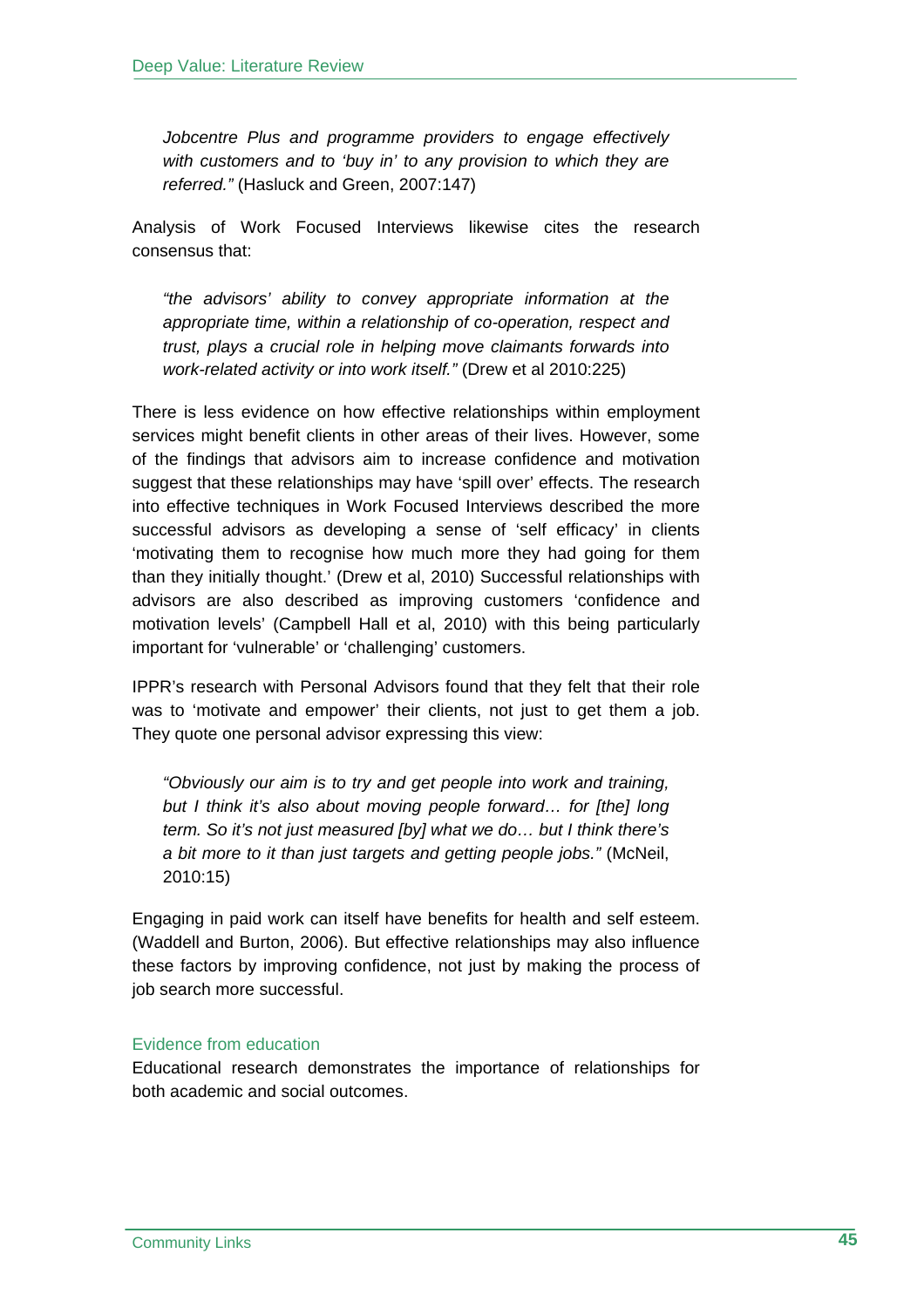Bergin and Bergin (2009) show evidence (from the U.S.) that good quality relationships between pupils and teachers impact on pupil academic achievement. At elementary school level:

*"In a study of several hundred first to fifth graders, emotionally warm, sensitive teachers had students with greater growth in math and reading ability. (Pianta* et al *2008) In a study of 827 first-grade classrooms in 32 states, emotionally supportive teachers had students who were more likely to engage in academic activities, experience positive relations with peers, and avoid negative behaviours (National Institute of Child Health and Early Development Early Childcare Research Network 2002)."* (Bergin and Bergin, 2009:152)

The impacts of positive relationships may be particularly important for the most disadvantaged children with several of the studies reviewed showing greater impacts for children who had low socio-economic status, were low achieving, or African American.

The importance of positive relationships was also confirmed in a metaanalysis of 119 studies by Cornelius-White, who also found that the influence of relationships was higher than that of many other types of educational intervention:

*"Positive relationships, non-directivity, empathy, warmth and encouraging thinking and learning are the specific teacher variables that are above average compared with other educational innovations. Correlations [for the impact on students of these factors] for participation, critical thinking, satisfaction, math achievement, drop-out prevention, self esteem, verbal achievement, positive motivation, social connection, IQ, grades, reduction in disruptive behaviour, attendance, and perceived achievement are all above average and are presented in decreasing order."* (Cornelius White, 2007:144)

Cornelius-White points out that many of the studies discussed in this analysis involve correlation, rather than causation; it may be that students with these attributes encourage teachers to form more positive relationships rather than vice versa. However, there appears to be good evidence to suggest that positive interactions between students and teachers are an important element of school success.

### Evidence from Advice

As described above, research for the Ministry of Justice showed that advisors with more effective interviewing styles were more able to uncover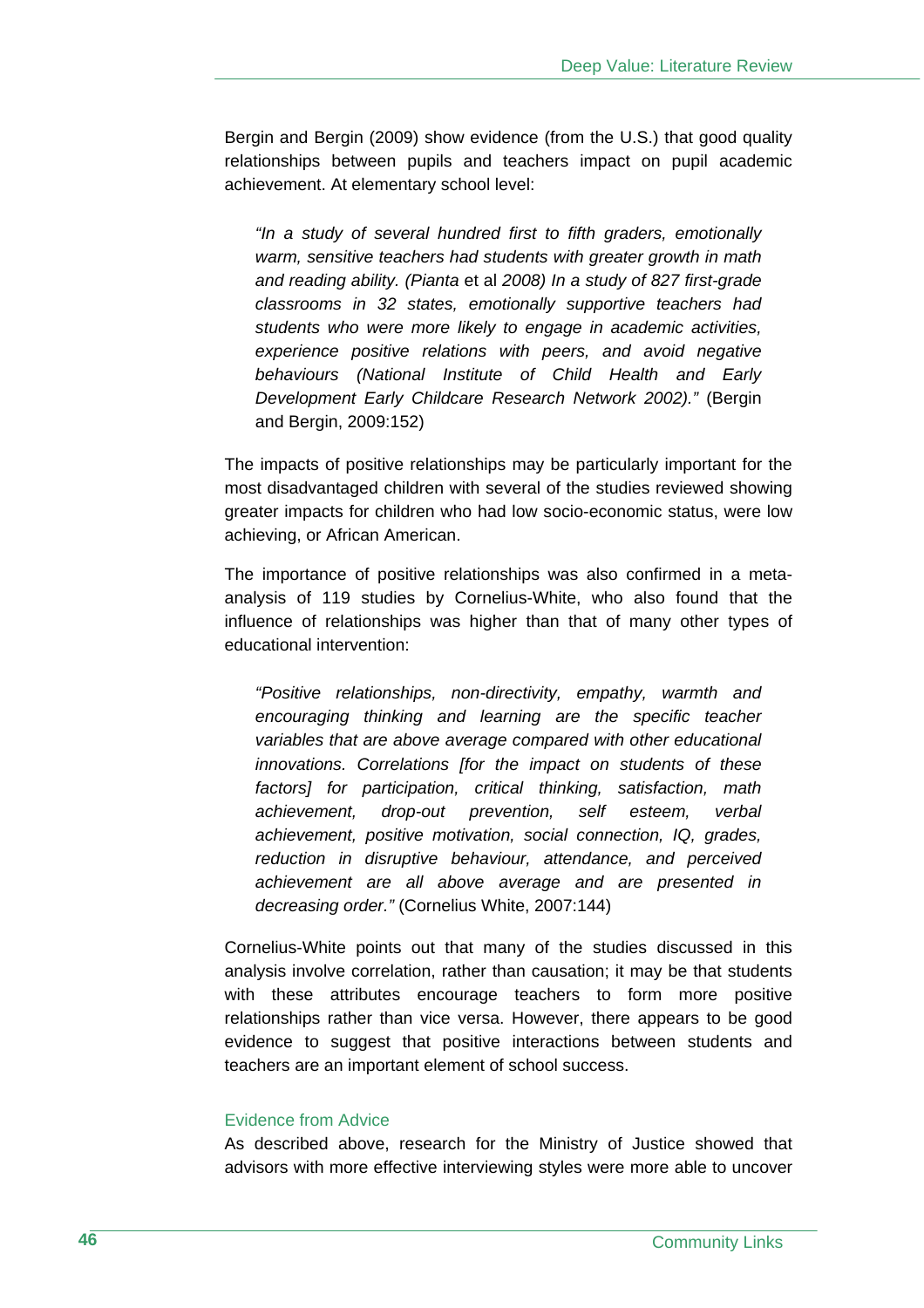additional problems being experienced by clients, and to carry out their case on the basis of better information (Moorhead and Robinson, 2006) *Time Well Spent* (CoSA 2009a) found that the trust and confidence created between advisor and client when the client feels respected and listened to is essential for gathering for gathering and giving effective information. Where the relationship is poor, information can be withheld, misunderstood or passed on incorrectly leading to the wrong advice being given, to the wrong outcome being achieved, or to failures that have to be addressed later.

One clear example of the possible economic benefits of effective relationships is given by the Early Advice pilot in Solihull. This pilot tested whether more investment in legal advice and discussion at the early stages of asylum applications would shorten the time taken for decision making in these cases, and lead to greater justice and lower costs. The evaluation found good evidence of success: the rate of conclusion of such cases significantly increased, appeal rates fell, and the evaluation identified considerable potential savings. (Aspden, 2008)

The pilot involved closer working relationships at all stages of, and between all parties in the case, including between home office representatives and advisors, as well as between advisors and clients. Improved relationships between advisors and clients do seem to have played an important role in the pilot's success. The evaluation noted that applicants 'seemed to have a better understanding of what was happening at each stage of the claim' and that there was a clear value in the applicant having the same representative throughout the process. One interesting finding from the pilot was that negative decisions were better received by applicants, and there were fewer 'absconders'. The evaluation concludes that this was because applicants had been involved throughout the whole process, and appreciated that they had been able to put their case fully. (Aspden 2008, cited in CoSA 2009a)

It is clear that advice provision itself has benefits that go wider than the resolution of a case for one individual. Examining the cost effectiveness of legal aid expenditure, Citizens Advice have estimated that:

- For every £1 of legal aid expenditure on housing advice, the state potentially saves £2.34.
- For every £1 of legal aid expenditure on debt advice, the state potentially saves £2.98.
- For every £1 of legal aid expenditure on benefits advice, the state potentially saves £8.80.
- For every £1 of legal aid expenditure on employment advice, the state potentially saves £7.13. (Citizens Advice, 2010)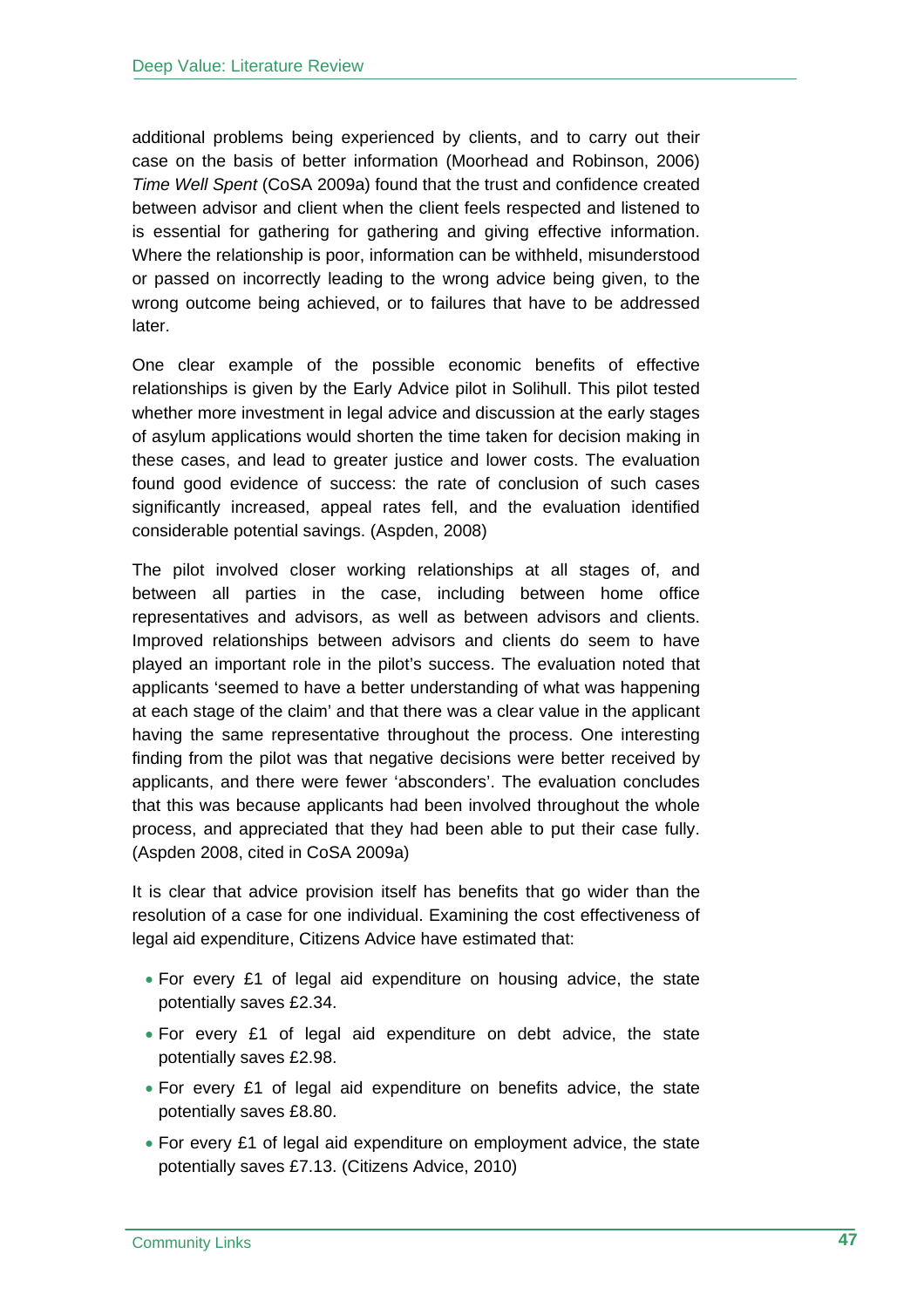This analysis does not isolate the independent impact of effective relationships on achieving these cost savings, although the evidence we have seen suggests that effective relationships are key to achieving the successful resolution of cases. However, one of the 'costs' estimated by the Citizens Advice work to be reduced by expenditure on civil legal aid however, is that of stress related illnesses. Here there does seem to be clear evidence that effective relationships are key to reducing the incidence of stress. Moorhead and Robinson found that:

*"Simply having someone to talk to was felt to be beneficial, although the advisors typically did much more than that. Clients talked about being calmed down, cheered up and made to understand their rights…. Many clients spoke of dramatic reductions in stress levels, feeling much more relaxed about their situations and many of those who had reported health problems arising from the stress talked about how the advice had led to their problems abating. …advisors could act as an antidote to bureaucratic indifference."* (Moorhead and Robinson, 2006:63)

They refer both to the importance of advisors 'validating' the client's perspective, and responding 'humanly.'

### Evidence from health

There is a wide range of evidence from health research on the benefits of effective relationships between clinicians and their patients as well as the negative impacts of poor relationships.

Taking the negative impacts first, Fischer Associates (2009) note that where consultations are poor, there are a number of potential concerns: Safety, where there is a clear risk to patients if symptoms are missed; efficiency, where patients may return to the same doctor or make another appointment with a different doctor if not satisfied with the first consultation; and equity when the ability of patients to get what they want or need will depend on their strategies for getting through the consultation. That study concludes that:

*"The quality of care is a factor of the quality of the interactions between people who use services and people who provide them. Thus, transforming this dynamic is a (lever) for improving quality."*  (Fischer Associates, 2009:2)

As a further development of the point about equity, Bakker et al (2001) note that the literature indicates that personal characteristics such as education level may impact on how health care professionals interact with patients. For example some researchers have reported that physicians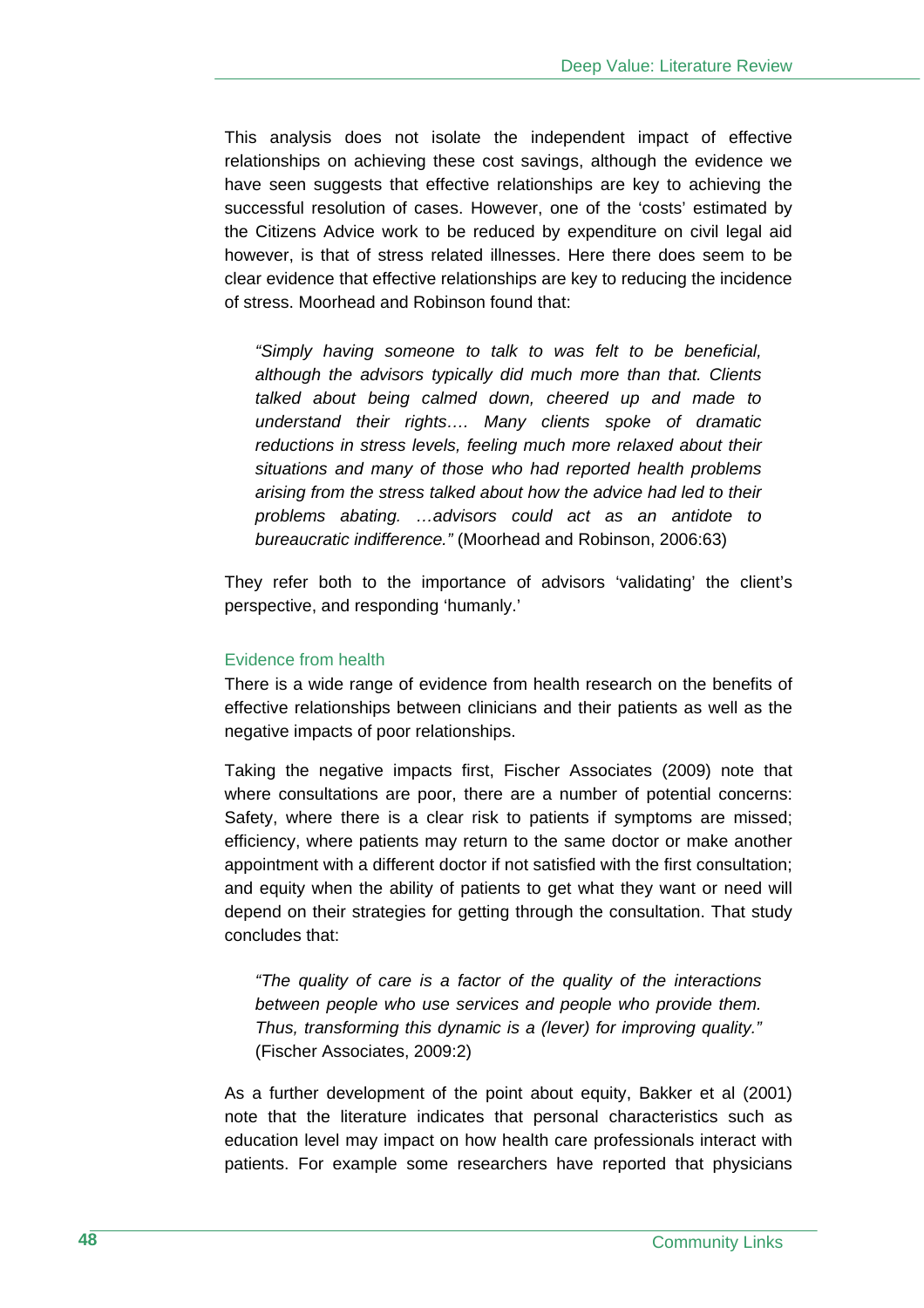may give less information to patients that with less education and lower incomes.

Oeseburg and Abma (2006) note in their study of the experience of a multiple-sclerosis patient that misunderstandings in medical encounters have negative outcomes for patients.

A study by Barry et al (2001) examined 35 general practice case studies via detailed analysis of doctor-patient consultations and looked at a range of endpoints such as adherence to treatment and patient satisfaction. Findings revealed that the poorest outcomes occurred when patients' wider relevant context and meaningful problems going on in their lives were ignored or actively blocked by the doctor from being revealed. In two cases with the poorest outcomes, both consultations had involved children. The doctors in these cases had been focused on time and securing the efficient throughput of patients. However, both patients ended with incorrect and needlessly expensive outcomes with prescriptions that they did not want nor need (as agreed by doctors in a post-consultation interview).

The analysis led to the conclusion that increased focus on understanding the wider issues facing patients makes not only for the humane treatment of patients, but for better outcomes, particularly for chronic physical conditions and psychological conditions. Interestingly, Barry et al found that where consultations fully examined context and the situation, psychological conditions were initially presented as a physical problem.

Bakker et al (2001) note the importance of patients being active participants in the process of their healthcare and in 'not just letting something happen to you'. This study focuses on the importance of 'connectedness' between patients and their health workers and the important impacts that can be secured when this is achieved. Where patients feel that their health worker is making an effort to focus on the individual circumstances and needs, the study found that this led to trust and the patient taking much greater role in their treatment. Where patients and clinicians failed to connect, women assumed a more passive and submissive role. Where effective communication has helped to ensure that they did connect, the study points to a range of benefits that are secured and cite further studies as evidence for this. Effective communication leads to:

*"Increased patient participation in treatment decision making; (*Benbassat et al, 1998 and Bilodeau et al, 1997)

*Increased ability to cope during and after treatment*; (Johnson et al, 1988) *and*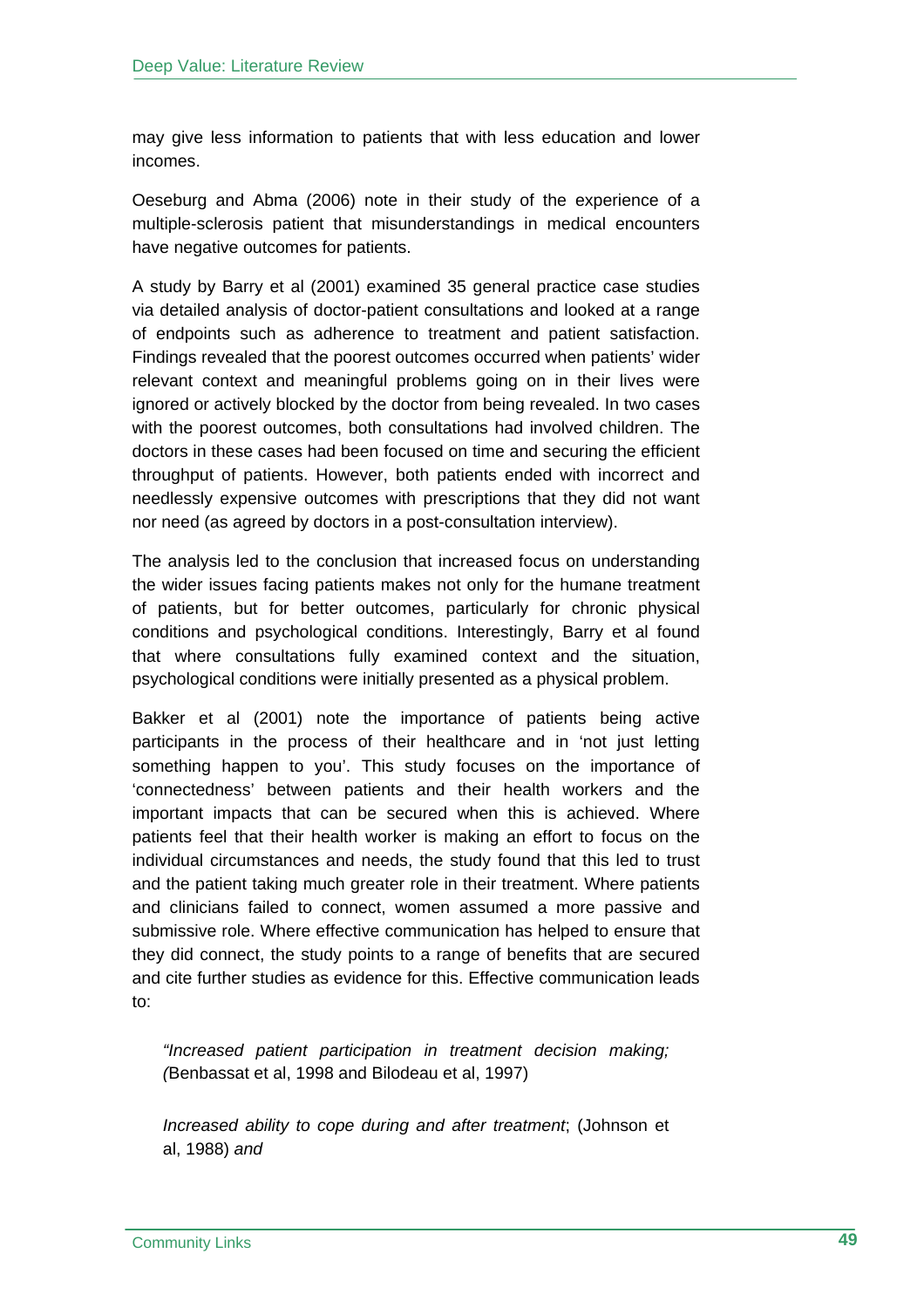*Increased satisfaction in treatment choices and interactions with health care providers"* (Wiggers et al, 1990; Cassileth et al, 1980)

One study in the US goes as far as to argue that an approach that is patient-centred, health-oriented and emphasises the therapeutic relationship between clinicians and patients is 'a strategy to address the epidemic of chronic diseases bankrupting the (US) economy' (Maizes et al, 2009:277). It notes that the cost of chronic care in the US is greater than \$1.5 trillion a year, or 75% of all medical expenses. Significantly, it argues that an increased commitment to being patient-centred is a necessary step to healthcare systems moving to a greater focus on prevention and health promotion, even simple activities such as taking more exercise and the impact that this can have on conditions such as diabetes.

Other studies also find that good relationships appear to play a strong role in contributing to positive behaviour change in patients. (Rollnick et al, 1992 and Lussier and Richard, 2007)

The argument underpinning these conclusions is that empowered patients with a greater sense of control over their lives have:

*"greater knowledge, skills, attitudes and self awareness necessary to influence their own behaviour…, to improve the quality of their own lives." (Maizes* et al*, 2009:281)* 

These authors then review a range of other research that a greater focus on the needs of the patient results in:

*"…better adherence to treatment regimes* (Hall et al, 1988 and Hughes 2008)*; and improved outcomes."* (Greenfield et al, 1985, Lind-Albrecht, 2006, Power and Bendall, 2003 and Segal, 1998)

They also reference a study of therapies for tackling Irritable Bowel Syndrome which:

*"layered three approaches to discover the impact of being involved in a study (Hawthorne effect), receiving a therapeutic ritual (placebo treatment) and responding to an 'augmented visit' with a warm empathetic practitioner. They found that an enhanced relationship with a practitioner, together with the placebo treatment provided the most robust treatment."* (Kaptchuk et al, 2008 in Maizes et al, 2009:281)

The article also cites what it describes as a 'dramatic' example of the benefits of effective relationships generated by a retrospective analysis of psychiatrists treating patients with depression. (McKay et al, 2006) Those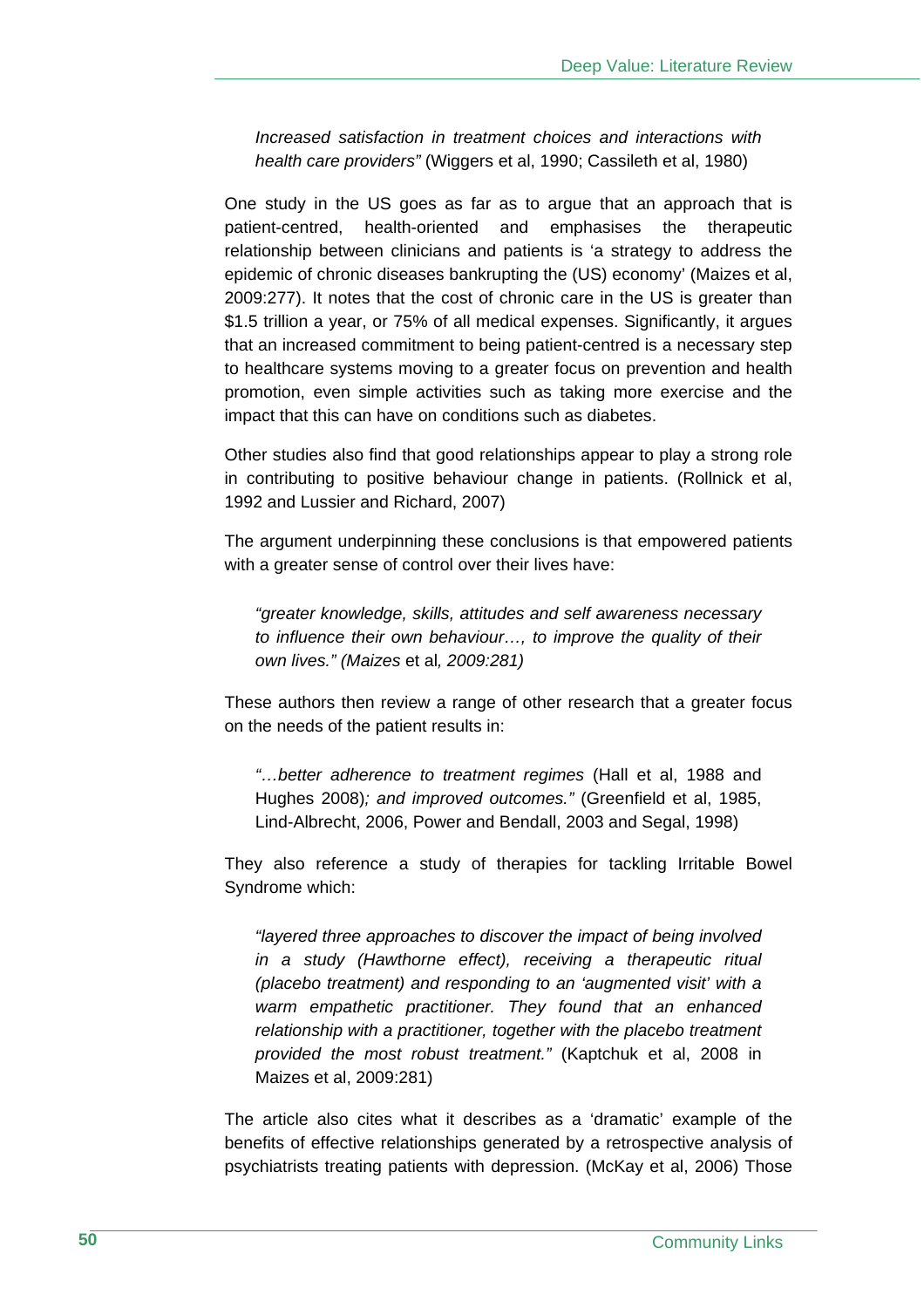psychiatrists in the study able to develop strong relationships revealed better results by using a placebo to treat depression than physicians less gifted at developing relationships who used an active drug. The authors conclude that:

*"the health care community would be wise to consider the psychiatrist not only as the provider of treatment, but also the means of treatment"* (Maizes et al, 2009:281)

Further evidence that effective relationships can contribute to cost savings is mentioned in the study of Alaskan healthcare cited above. Having consulted patients over what they most wanted from their healthcare, a new system was designed around making more use of primary care services with effective relationships at their core. The result was use of urgent care / emergency department reduced by 40%, specialist care reduced by 50% and hospital days by 30%, all the while increasing patient satisfaction from 35% to 85%. (Gottlieb, 2008) This initiative is also referenced in the World Health Organisation's 2008 World Health Report.

An interesting additional perspective here on the benefits of effective relationships which cuts across all service areas relates to the impact of poor relationships with clients on staff burnout. Maslach and Jackson's seminal work on this topic notes how staff-client interactions are inevitably charged with feelings of anger, embarrassment, fear or despair and that solutions are not always obvious and easily obtained thus adding further ambiguity and frustration. For professionals that are helping people in such circumstances, the ongoing stress can be emotionally draining and lead to a range of negative impacts including emotional exhaustion where workers feel they are no longer able to give of themselves, cynicism and where staff develop negative or cynical attitudes towards their clients even to the extent that staff can come to view their clients as somehow deserving of their troubles. The authors conclude that:

*"The consequences of burnout are potentially very serious for staff, clients and institutions. (They) can lead to deterioration of quality of care (and are also) a factor in job turnover, absenteeism and low morale."* (Maslach and Jackson, 1981:100)

The Maslach Burnout Inventory (MBI) was developed to measure aspects of burnout syndrome and to develop an instrument to assess burnout in a wide range of workers delivering services. The MBI invites respondents to rate how they feel about a number of statements including:

*'I can easily understand how my recipients feel about things I can easily create a relaxed atmosphere with my recipients;*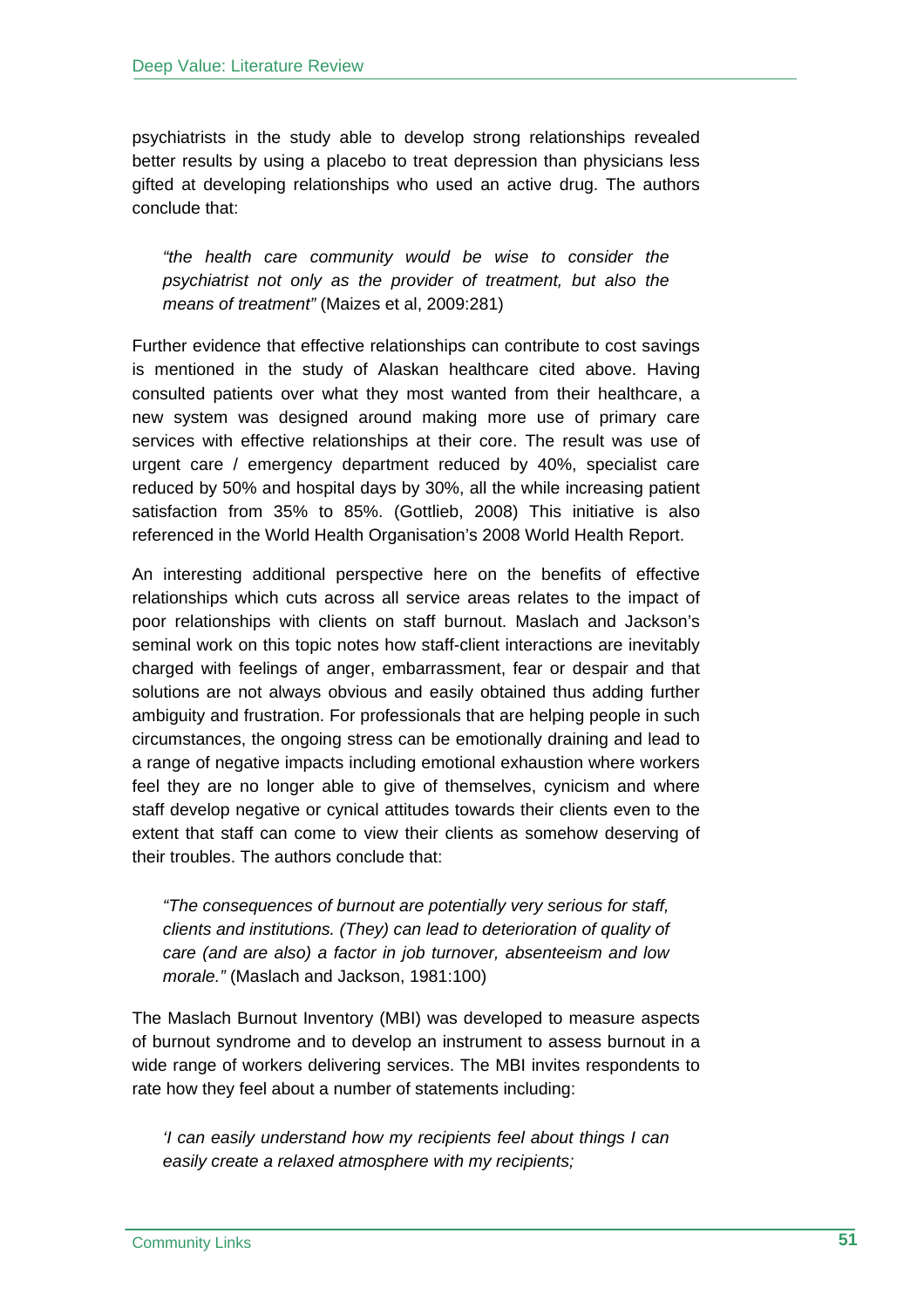*I feel exhilarated after working closely with my recipients;* 

*I feel I treat some recipients as if there were impersonal objects;* 

*I've become more callous towards people since I took this job;* 

*I don't really care what happens to some recipients.* (Maslach and Jackson, 1981:101-102)

As is clear, much of this relates specifically to aspects of the quality and effectiveness of the personal relationships staff have with their clients.

The benefits to staff of positive relationships with clients is also noted by Bakker et al who show how a good therapeutic relationship has positive influence on work satisfaction. (Bakker et al, 2001) Investing time and resources into enabling staff to establish and maintain effective relationships with their clients clearly has, then, a range of important benefits.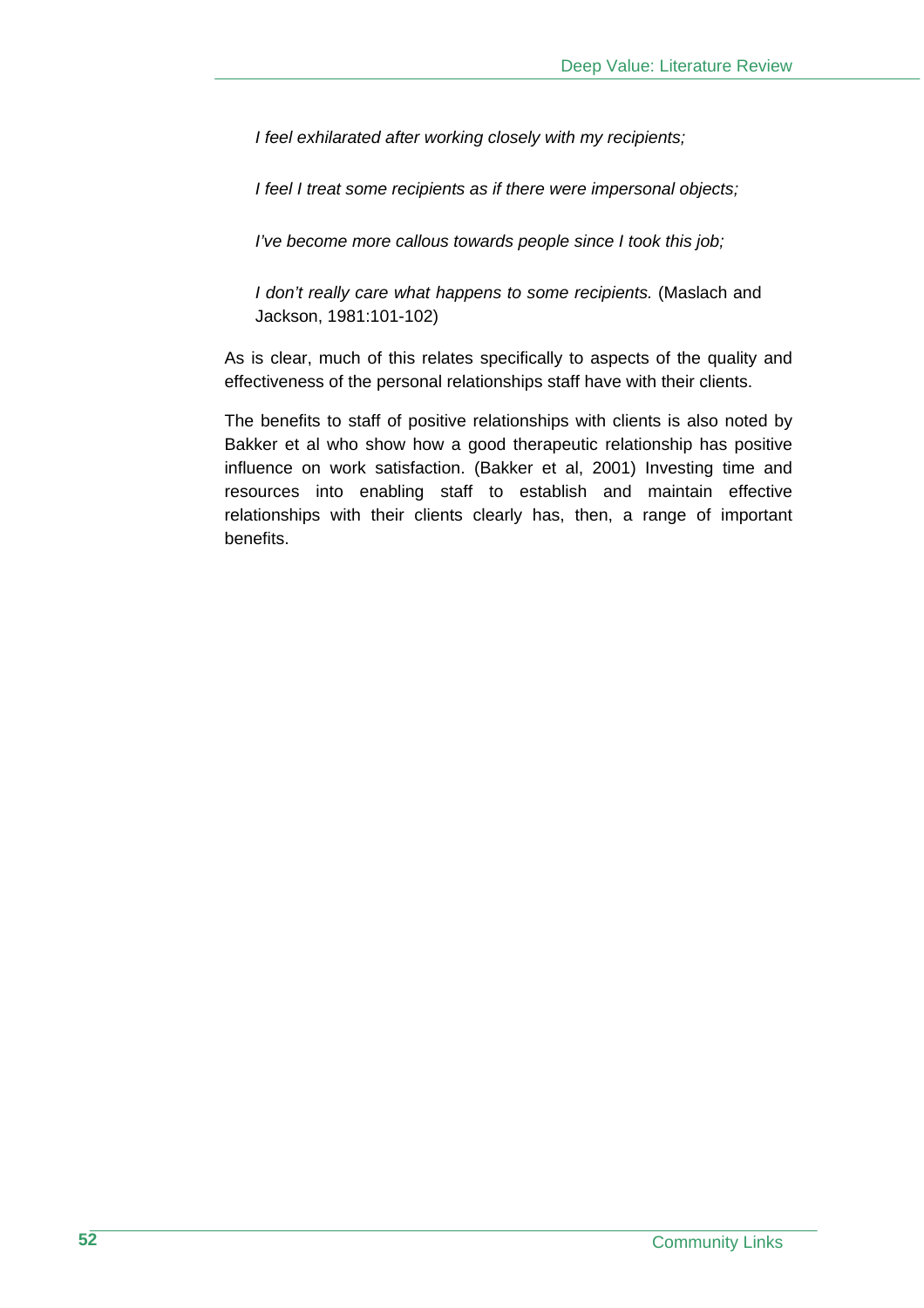## **8. Evidence from specific services: in what situations do effective relationships thrive?**

## In what situations do effective relationships thrive?

- Front line autonomy excessive focus on a set process, and on 'output' targets (as opposed to outcomes) restrict the ability of advisors to treat the client as an individual. Advisors who have autonomy over how they carry out their work can build better relationships.
- Continuity and time building an effective relationship requires time, and ensuring that a client sees the same advisor over the period in which they are interacting with a service helps to provide this time and establish a relationship.
- Training and skills clients will trust advisors when they know that they are competent in their role.
- Attitudes of the advisor professionals need to have an attitude towards their clients of trust and respect, and to be proactive in pursuing their case.
- Separation between 'policing' and 'supporting' professionals may both 'police' the system and assist clients to access it. Situations in which there is a clear separation of these roles – or these roles are conducted by different people, may help to build the relationship of trust between the client and the professional in the 'support' role. Where this is not possible, the relationship with the advisor assumes even more importance.

## Evidence from employment services

One of the key findings from research comparing employment services that have been contracted out to private sector organisations to those delivered by Jobcentre Plus, is that advisors in contracted out services can develop better relationships with their clients due to their greater autonomy and flexibility over how to achieve outcomes. Evaluation of the Employment Zone programme concluded that:

*"what differentiates Employment Zone delivery from mainstream employment services and contributes to improved performance is the way in which the flexibilities afforded to contractors feeds into*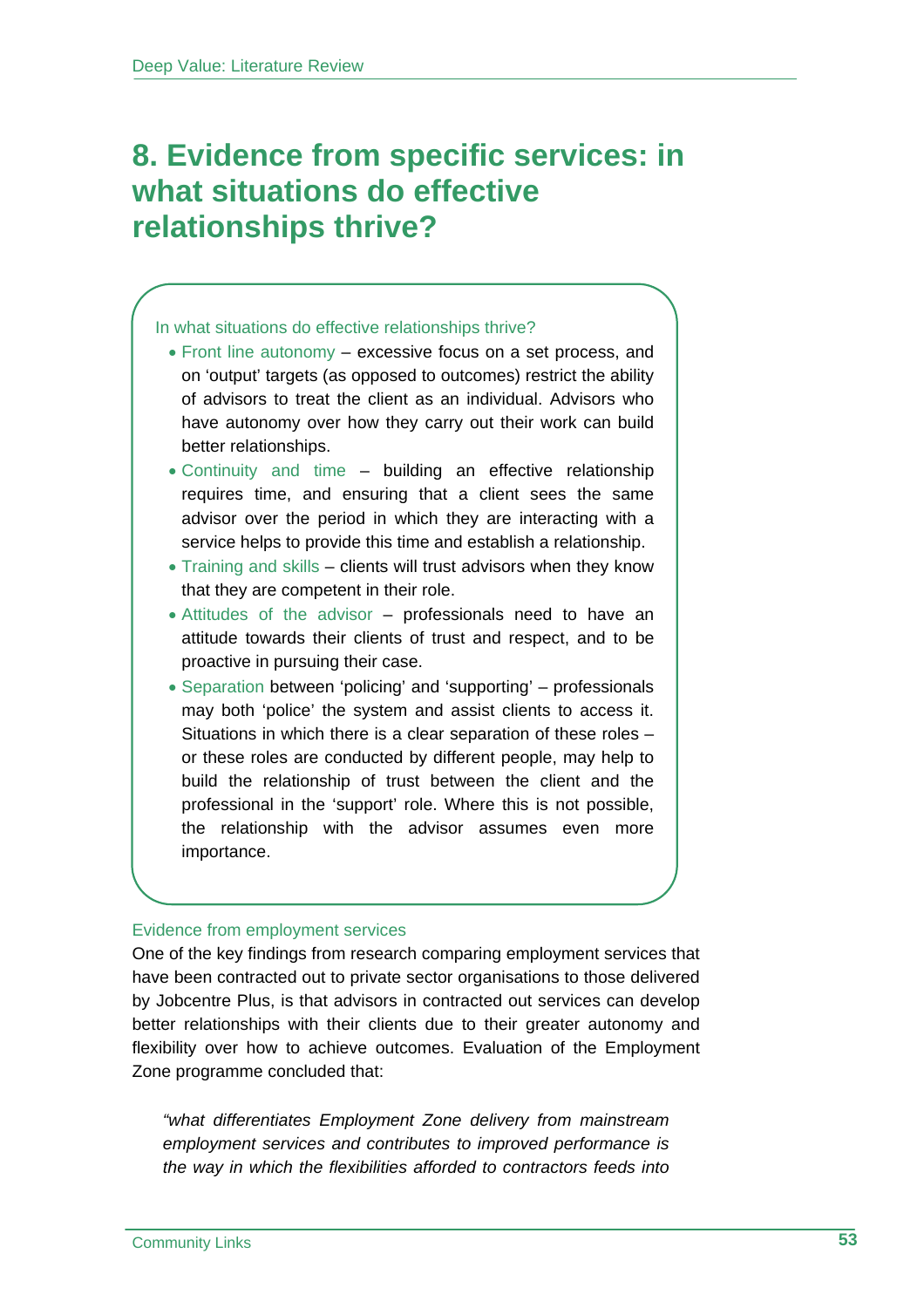*the interface between advisor and customer. Unlike in Jobcentre Plus, Employment Zone providers have no other distractions or responsibilities and operate with greater discretion and autonomy (and that) Employment Zone advisors themselves tended to highlight the flexibility and high levels of autonomy they have in the role which they felt enables them to work more effectively with their clients to achieve better outcomes."* (Griffiths and Durkin 2007:36)

Analysis of client – advisor interactions in Jobcentre Plus and Employment Zones similarly highlighted the impact of the greater flexibility enjoyed by Employment Zone advisors on their ability to effectively engage clients. This research also pointed to the tension between Jobcentre Plus advisors role in administering the benefit system, and in trying to engage with their clients as individuals:

*"a question is how successfully these twin functions or roles are combined in Jobcentre Plus WFIs and whether the requirements associated with the 'administration' role/tasks create tensions and difficulties when combined with performing the more claimant – focused role of assisting clients in their search for work."* (Drew et al, 2010:221-222)

Research by the IPPR with personal advisors also highlighted this potential conflict. They point to the power dynamic between client and provider being different in employment services to other public services, due to the conditionality involved. (see also Stafford and Kellard, 2007) They suggest that attempts to increase this conditionality may create similar tensions for contracted out services as have been experienced by Jobcentre Plus workers:

*"It has not been custom or practice among employment providers to threaten clients with sanctions. On the contrary, much of what advisors do… is done to promote rapport and trust and to work with people's ambitions and aspirations rather than to impose anything on them. If providers start being more co-ercive, there is a danger that the essential trust will irrevocably be broken."*  (McNeil, 2010:23)

The IPPR research also suggests three other ways in which effective relationships can be encouraged. Firstly, they suggest co-location of employment service providers with other trusted local organisations, in order to engage people in a friendly environment. Secondly, they suggest that workers involved in engagement are also those involved in delivery, to maintain the trust and continuity. Lastly they discuss the role of training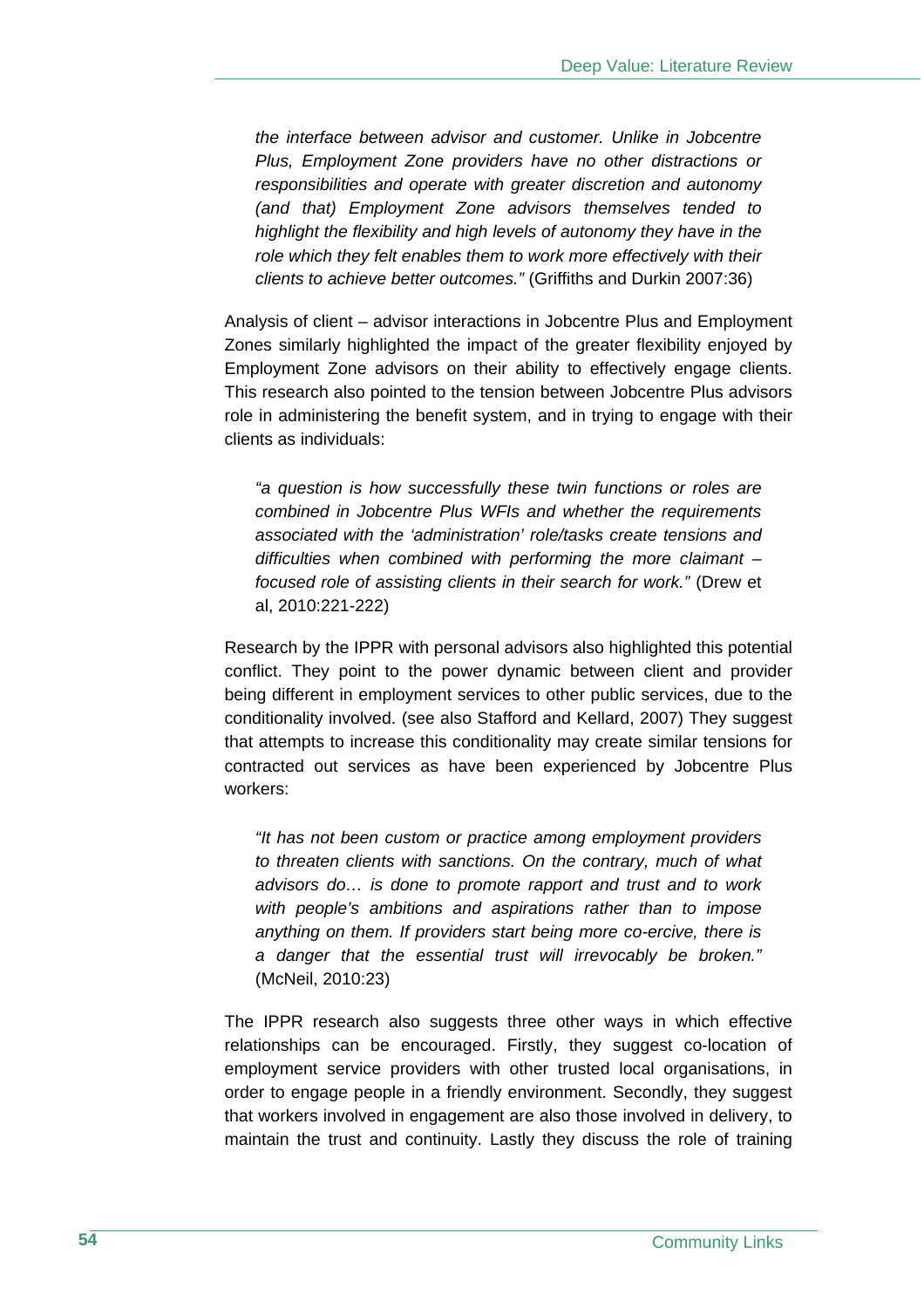and professionalisation of advisors. Training was universally thought to be useful by the advisors they interviewed:

*"not only for increasing and improving skills and knowledge, but because it created the opportunity to reflect on individual practices and learn from others."* (McNeil, 2010:20) *.* 

However, there were mixed views about whether a specific advisor qualification and associated professionalisation was necessary; many advisors were committed to retaining a front line role and saw experience in this type of setting as the most important quality.

Advisor autonomy and flexibility is key to the establishment of effective relationships. This can be enhanced by effective training and support, but will be threatened by having to engage in process led tasks, and, arguably, by having to 'police' the system and apply sanctions.

## Evidence from education

Bergin and Bergin's (2009) review of attachment in the classroom, points out that it may be easier for teachers to form effective relationships with pupils in pre-school or elementary school than in secondary school, due to teachers spending more time with pupils. They also point out ways in which 'junior highs' differ from elementary schools that may interfere with what they refer to as 'school bonding' – or the sense of belonging at school that students get from a network of secure relationships with teachers and peers. In 'junior highs' there is a greater emphasis on teacher control and discipline, with teachers spending more time maintaining order, and less time teaching. In this context, teacher student relationships are also less personal and positive.

In their recommendations for school wide policies that create the circumstances in which positive relationships can thrive, they recommend keeping schools small, and providing continuity of people and place – for example maintaining the same teacher over a number of years, and in the same building.

## Evidence from advice

*Time well spent* (CoSA 2009a) identified six things that advisors need in order to establish good one-to-one relationships. Some of these referred to advisors' own skills, attitudes and competencies, some to the environment in which they were using these. Moorhead and Robinson also refer to advisors needing a combination of: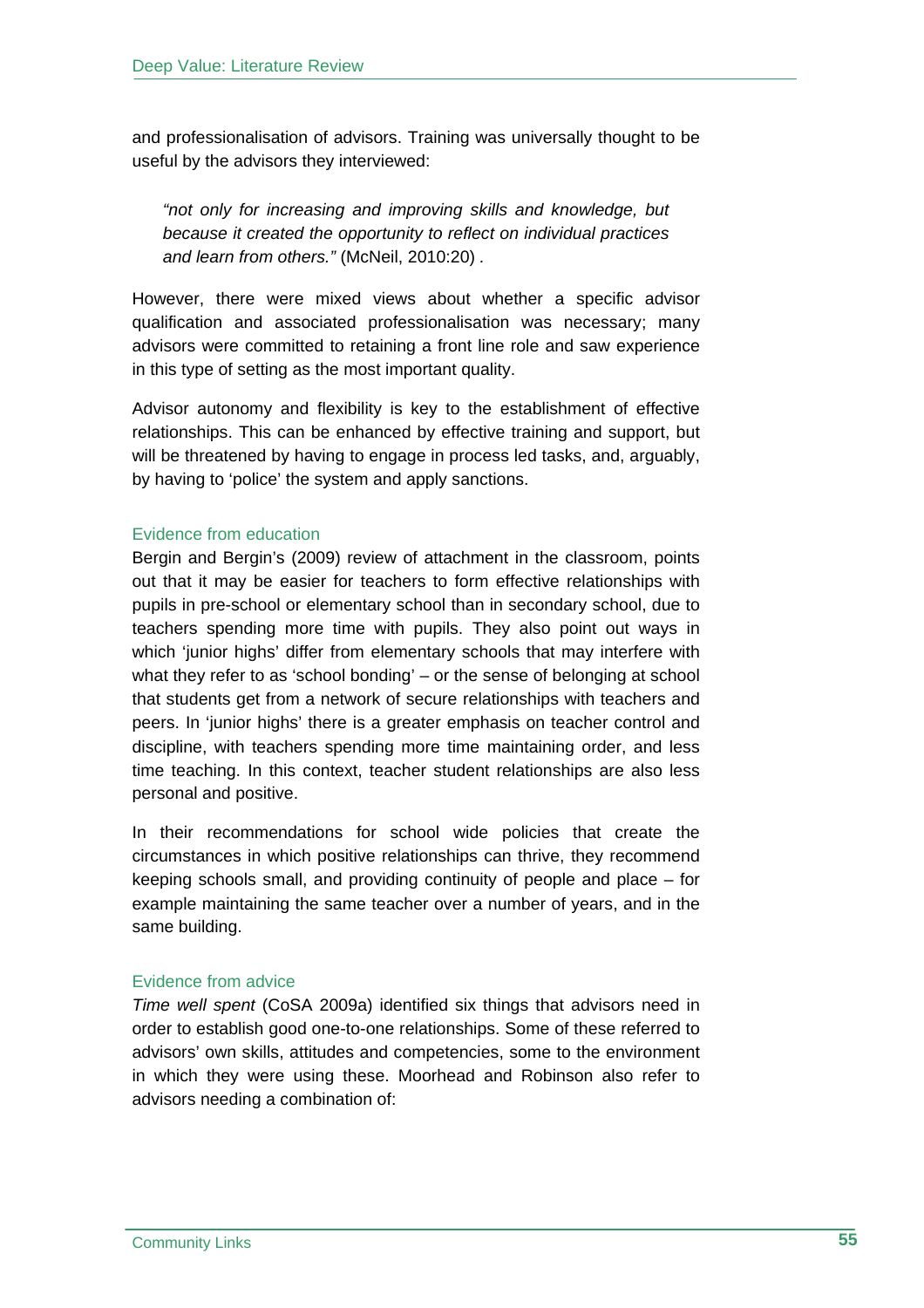*"skill and time, as well as an understanding of what is possible in terms of legal advice and the capacity of bureaucratic systems to respond to interventions from outside"* (Moorhead and Robinson, 2006:74)

The conditions identified in *Time Well Spent* for advisors were as follows:

"They need the **time** – building relationships takes time. Clients repeatedly talked about the importance of advisors taking or having the time to listen.

They need to **begin building relationships** at the earliest opportunity.

They need to **hold certain values** – the relationship with clients needs to be base on respect. From this, flow relationships where the dignity and equal worth of clients is recognised.

They need certain **attitudes** – the rigorous pursuit of cases requires advisors to be proactive and show that they will not be put off by hurdles. This helps to inspire confidence in the client that the advisor cares about them.

They need the **skills** – building relationships requires advisors to be good listeners and good communicators. It also requires an understanding of the impact of multiple disadvantage on people and how, in these circumstances, it is especially important for clients to feel valued and that the service is responsive to their needs.

They need to be able to deal with clients as **people not cases** – they need to operate within a system that recognises the value of building a good relationship; rushed transactions in highly pressured environments, burdensome administration and excessive direction in how to manage the progress of a case all mitigate against creating the conditions needed to develop a productive relationship." (CoSA 2009a)

#### Evidence from health

The amount of time clinicians can spend with their patients is seen as playing a role. Barry et al found that doctor-patient consultations that resulted in the best outcomes took longer, from between seven and 20 minutes. Shorter consultations, where doctors were focused on getting people seen quickly, resulted in poor patient satisfaction and unnecessary expense on prescriptions that were not wanted or needed. A systematic review carried out by Freeman et al (2002) found that doctors with longer consultation times consistently prescribed less and offered more advice on lifestyle and other health promoting activities. They add that longer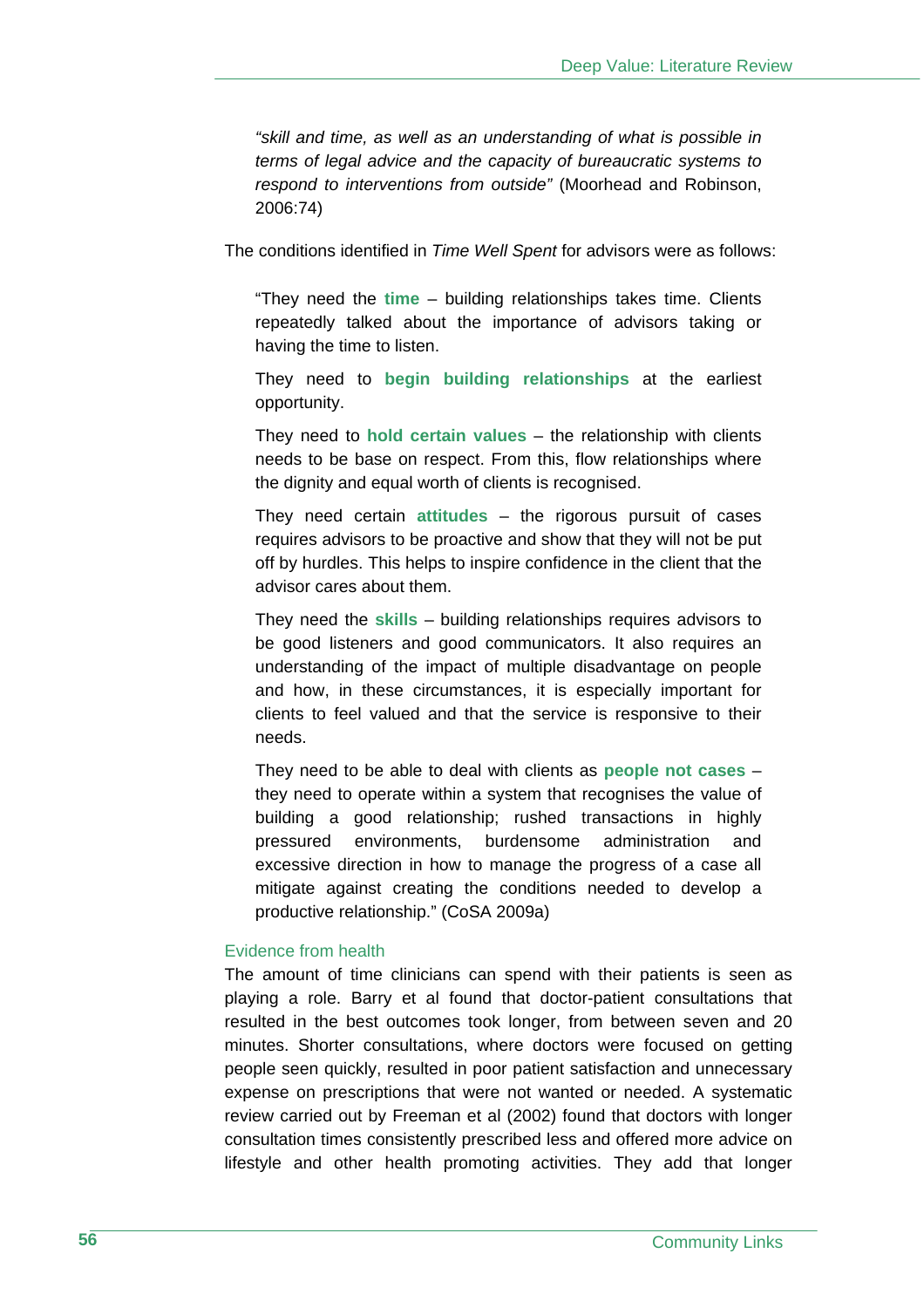consultations have been significantly associated with better recognition and handling of psychosocial problems and with better patient enablement.

The research studies examined for this review note that attention needs to be given to the structural aspects of healthcare systems to enable doctors to work fully within the patient-centred model. (Barry et al, 2001) Featherstone and Storey (2009) make the interesting recommendation in their report that a patient premium could be introduced to reflect the additional resources GPs may have to allocate to patients from poorer backgrounds.

Hartzband and Groopman are noted above as identifying medical humanism as a major movement in medicine in the past decade. In the same article, they also note the trend to evidence-based practice where experts evaluate the best data and develop clinical guidelines in response. They argue that 'now when it is important for (these two trends) to coalesce, they are poised to collide.' (Hartzband and Groopman, 2009:554) As doctors come under increasing pressure not to spend, they will have to get patients to accept a particular course of action in their treatment 'regardless of whether it is compatible with their values of preferences.' (Hartzband and Groopman, 2009:555) The authors see the solution as a true commitment to shared decision making, though this is complex particularly where the public servant is having to ration or police access to resources.

Efficient administration is also seen as a necessary part of making it possible for relationships to thrive. Fischer Associates note the impact that frustration with administration can have on patients making the patient feel 'sullen' and frustrated. (Fischer Associates, 2009) This is one of a number of what Fischer Associates note as 'system conditions' that can undermine the ability of the doctor to establish a good relationship with patients The implication for enabling good relationships is to focus effort on processes and support systems that increase the likelihood of patients and clinicians being 'at their best' at the moment of interaction. This would include ensuring basic measures like records being the right place at the right time. However, it would also go beyond this to making sure that record keeping is good so that doctors and patients can quickly pick up where they left off, wider issues such as supporting organisations to be joined up around the consultation both before and after, and ensuring that lessons about what supports and advances good relationships with patients are captured and reflected by healthcare institutions.

Fischer Associates also introduce an interesting additional dimension to the debate about how to support relationships to thrive by raising the question of how important different staff within the health system consider developing relationships to be. The evidence suggests the need to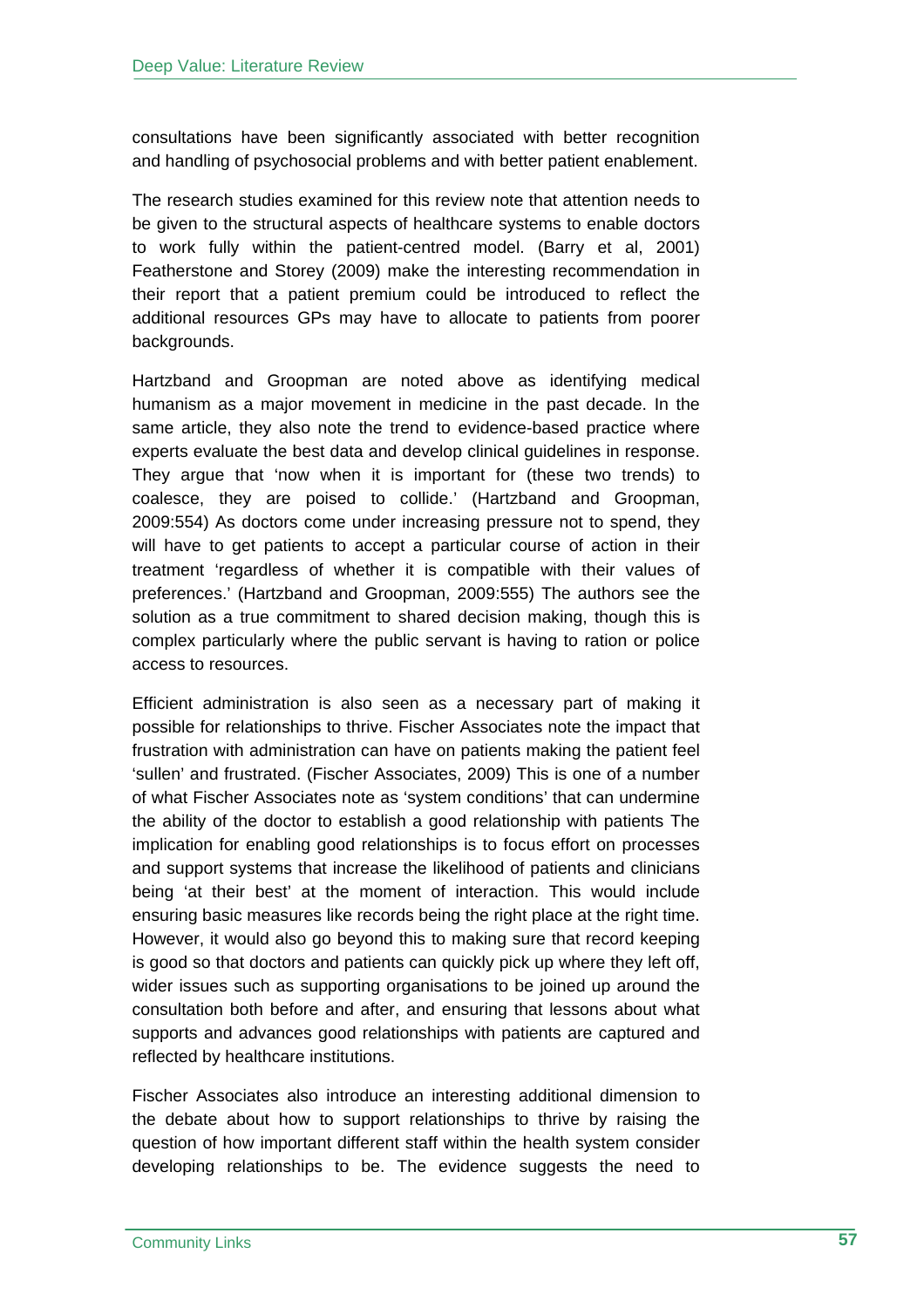organise clinical interactions in more everyday ways but their research found doctors saying that nurses are seen as delivering this, not them. The clear inference underpinning this was that this type of work in seen as lower status. In research workshops, doctors tended to:

*"dismiss informal interaction as 'just' something: 'just sitting and chatting', 'I haven't got time just to sit and chat' 'the nurses do that chatting stuff', and 'the emotional is done by our nurse, not by me'"*  (Fischer Associates, 2009:12)

Doctors here seemed to be acknowledging that this kind of work has a function but away from the serious business of doctoring.

Perhaps this suggests that in some situations, focusing on the importance of relationships is seen as undermining the status of the professional who applies data and experience to a series of variables and where being more human about this might somehow de-mystify the expert. People in this frame of mind may feel they have no stake in behaving differently. For systems to be much more focused on establishing effective relationships, this sort of culture needs to be addressed. Oeseburg and Abma conclude that:

*"expectations of patients and healthcare professionals are better met when care is redefined as mutual endeavour in which the caring abilities of healthcare professionals and the vulnerability of chronically ill patients are taken into account."* (Oeseburg and Abma, 2006:349)

Patients being well-informed is also seen as one important driver for better relationships with clinicians. One suggestion made by Fischer Associates (2009) is for children to be taught in schools how to have an effective consultation with the doctor and to see this an important life skill. Maizes et al conclude that:

*"The truly competent physician is the one who sits down, senses the 'mystery' of another human being and offers with an open hand the simple gifts of personal interest and understanding. The relationship is the centrepiece of healing-oriented care."* (Maizes et al, 2009:281)

The authors view this in some ways as the art of medicine.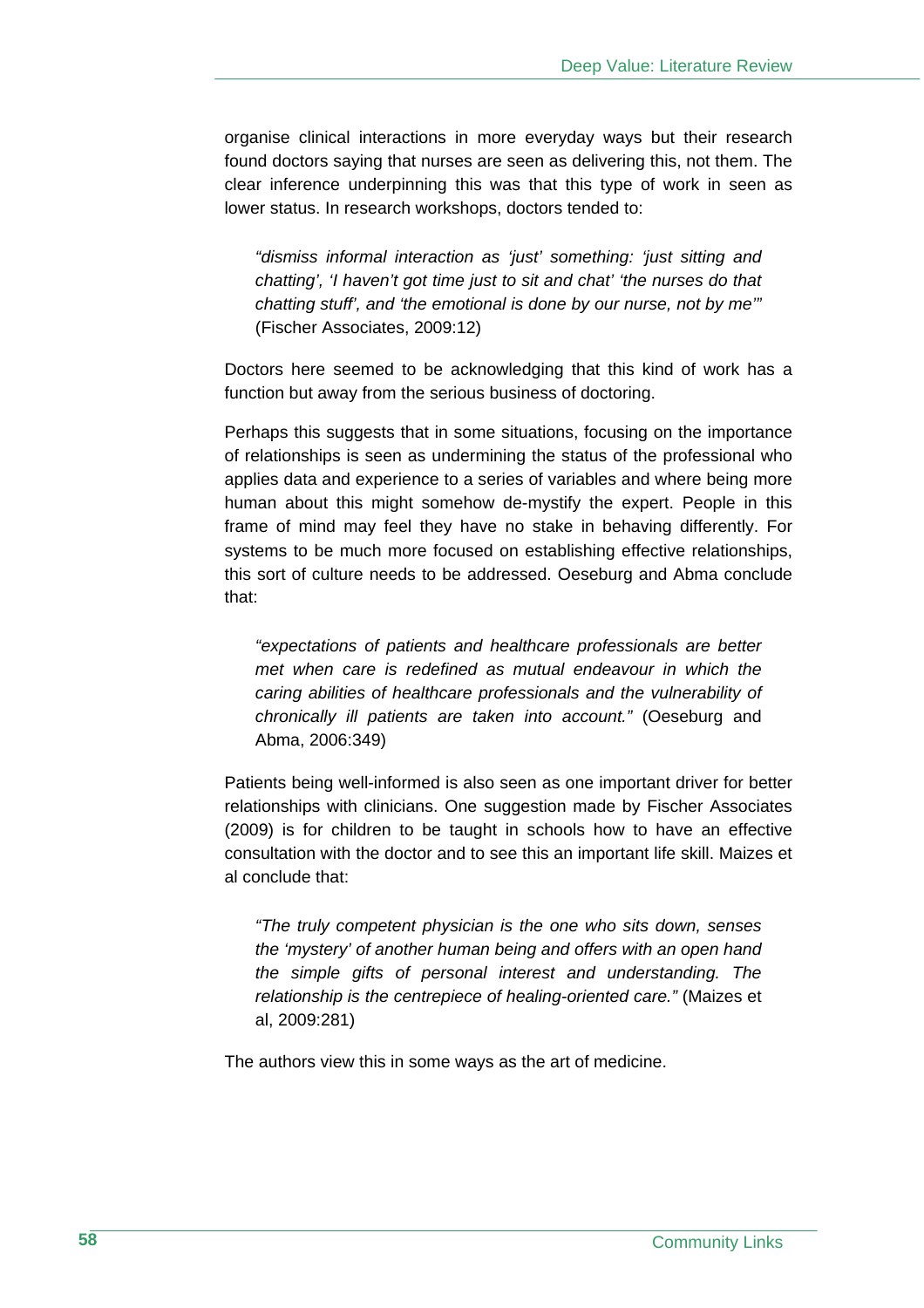## **9. Evidence from the psychological literature**

In addition to the evidence from specific services, we also wanted to examine the role of relationships in achieving psychological wellbeing. Our thesis was that effective relationships can deliver psychological benefits both as part of, and in addition to, their role in achieving better service outcomes. We asked Dr Alex Linley, of the Centre for Applied Positive Psychology to review literature from the psychological field, and to draw on his existing knowledge of this area.

The specific literature review predominantly drew up articles focused on effective one-to-one relationships within the arena of commercial customer service and marketing. As such, their focus was largely on benefits to the organisation doing the marketing, rather than on psychological benefits for the individual receiving the service. Literature from positive psychology (recently reviewed extensively for the production of *Major Works on Happiness and Well-being*, edited by Felicia Huppert and Alex Linley) is focused almost exclusively on the psychological benefits (e.g., happiness) of interpersonal relationships, but these relationships are almost exclusively construed as romantic, friendship or family relationships – the outcomes of professional helping relationships are generally limited to the helping professions of therapists and located in the therapeutic context. (e.g., Horvath & Greenberg, 1989; Wampold, 2001)

However, in general terms, it is well-recognised and well-established that interpersonal relationships are one of the greatest sources of human happiness (Lyubomirsky et al, 2005; Myers, 1999), and there is a wealth of evidence supporting the fundamental role played by human relationships in well-being. It has been argued that this is because of our fundamental human need to belong (Baumeister & Leary, 1995), which has come about through our evolution in social contexts, leading to many of our most basic psychological processes being concerned with sociality, interaction, and ongoing relationships (Reis et al, 2000)

Relationships have been shown to be an important, if not the most important, determinant of our happiness and well-being. (Berscheid & Reis, 1998; Lyubomirsky et al, 2005), and in cross-cultural studies, social relationships have been found to be the only consistent predictor of subjective well-being in every country studied (Diener, 2001; cited in Reis & Gable, 2003), as well as being a core differentiator for those found to be the happiest of happy people. (Diener & Seligman, 2002) Indeed, this led one authority in the field to conclude that the association between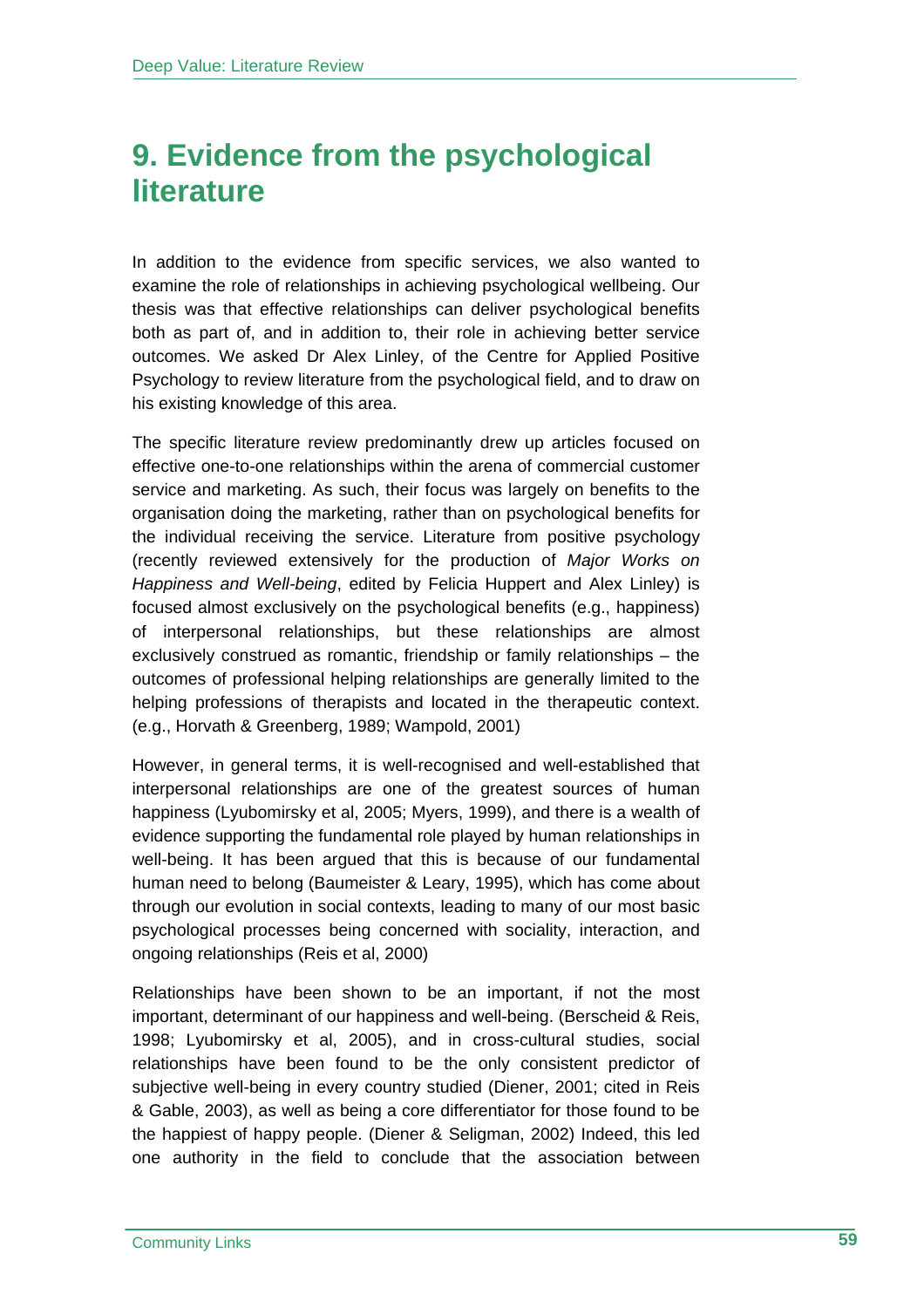relationships and well-being is so compelling as to be a 'deep truth' (Myers, 1992:154), while other researchers have included positive relations with others as a core component of psychological well-being, rather than just as a cause of it. (Ryff, 1989) On this basis, key relationship variables such as the divorce rate, changing family constellations and work-group interactions have become core indicators used by economists, political scientists, and policy makers (Berscheid, 1999).

In terms of professional one-to-one helping relationships, as distinct from family, romantic, friendship or work relationships, there has been significant focus on the role of the relationship between psychotherapists and their clients (Horvath & Greenberg, 1989; Rogers, 1957; Wampold, 2001) and in psychotherapy research, the evidence for the role of the relationship is overwhelming. (see Bozarth & Motomasa, 2005) In a study of the treatment of depression, across all therapies, Krupnick et al (1996) found that the relationship contributed one-fifth of the outcome variance, a finding which is consistent across therapies (Lambert, 1992), and which is second only to the resources of the client themselves in predicting successful therapeutic outcome (Hubble & Miller, 2004; Wampold, 2001)

Perhaps the most famous statement of the core elements of psychotherapy are the necessary and sufficient conditions for therapeutic personality change described by Rogers (1957). Rogers argued that all psychotherapies are effective insofar as the necessary and sufficient conditions are present. The necessary and sufficient conditions were an integrative statement, not a description of client-centred psychotherapy per se, and as such, they may be considered to be relevant for effective helping relationships more broadly. (Rogers, 1959)

The six necessary and sufficient conditions as described by Rogers (1957:96) are:

- 1. Two persons are in psychological contact;
- 2. The first, whom we shall call the client, is in a state of incongruence, being vulnerable or anxious;
- 3. The second person, whom we shall call the therapist, is congruent or integrated in the relationship;
- 4. The therapist experiences unconditional positive regard for the client;
- 5. The therapist experiences an empathic understanding of the client's internal frame of reference and endeavours to communicate this experience to the client;
- 6. The communication to the client of the therapist's empathic understanding and unconditional positive regard is to a minimal degree achieved.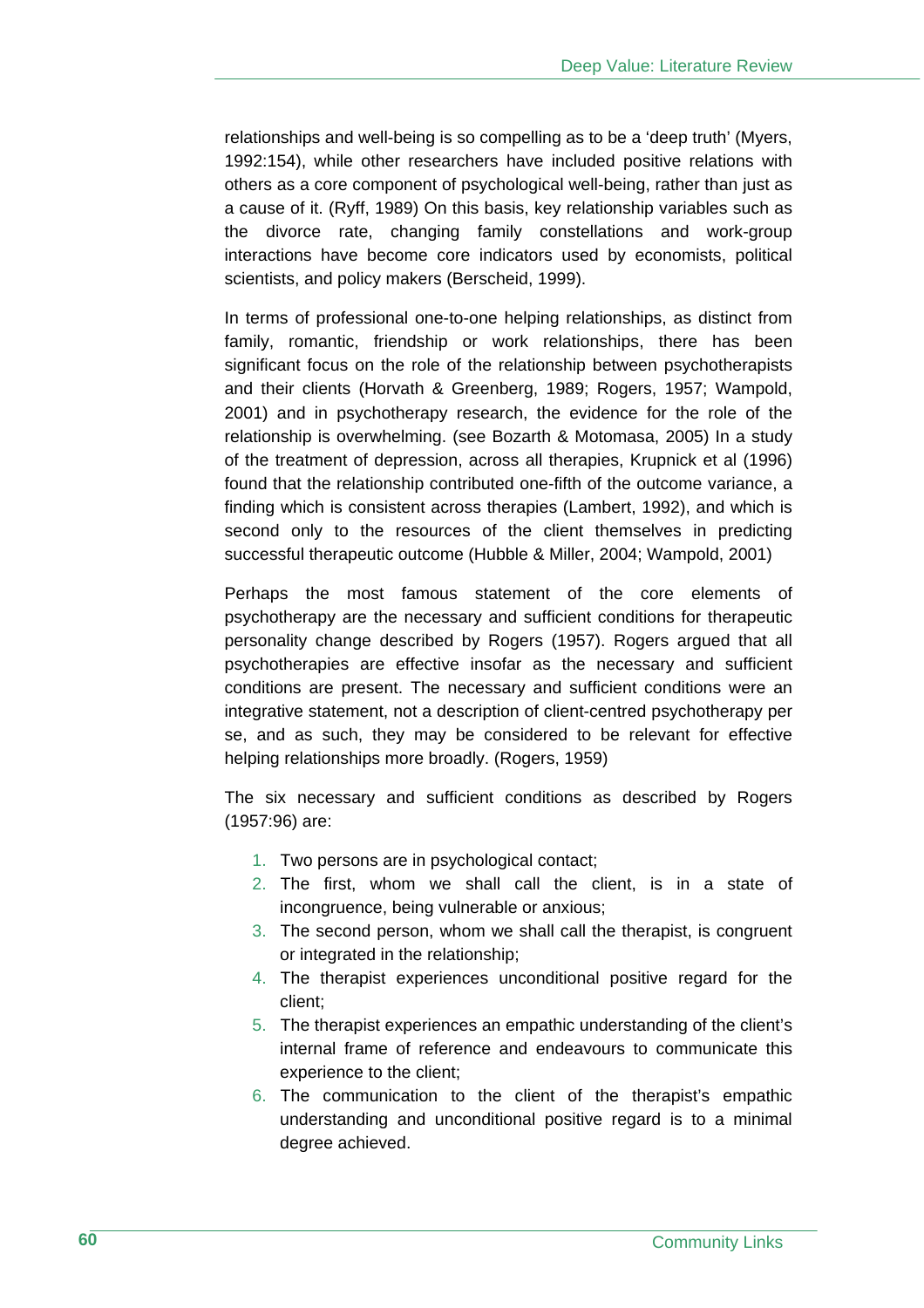While the language used by Rogers is obviously oriented to a psychotherapeutic setting, the core conditions, which are considered to be conditions three, four and five, describe the practice of the professional (i.e., therapist or other helping professional), in that they endeavour to be congruent, empathic, and to experience unconditional positive regard for their client. In this way, Rogers seeks to describe the attitudinal qualities of the helping professional, which may in turn be more applicable across wider helping settings and relationships more broadly (Rogers, 1959).

There may be key differences in terms of what is needed in a psychotherapeutic context, and that which is required in the delivery of public services. For example, a key role of the advisor in employment services appears to be to offer some form of 'challenge' to their client. This of course, is not necessarily incompatible with 'unconditional positive regard.' The advisor may be able to display unconditional positive regard towards the client, and yet still challenge their behaviour. We discuss this below in the conclusions section.

From the perspective of self-determination theory, which posits the three fundamental human needs of autonomy, competence, and relationships (Ryan & Deci, 2000), it is argued that satisfaction of these three fundamental human needs in relationships will lead to a better quality of relationship. (La Guardia et al, 2000) Empirical investigation shows that this is indeed the case, such that relationships are rated as more effective and of a better quality, the greater the extent to which they support individuals to experience autonomy (feeling in control of their own direction), competence (feeling capable of meeting the challenges they face and achieving their goals), and relatedness (feeling a positive sense of connection with others). From this perspective, the necessary and sufficient conditions described by Rogers (1957) may be enabling features for the achievement of these three fundamental human needs.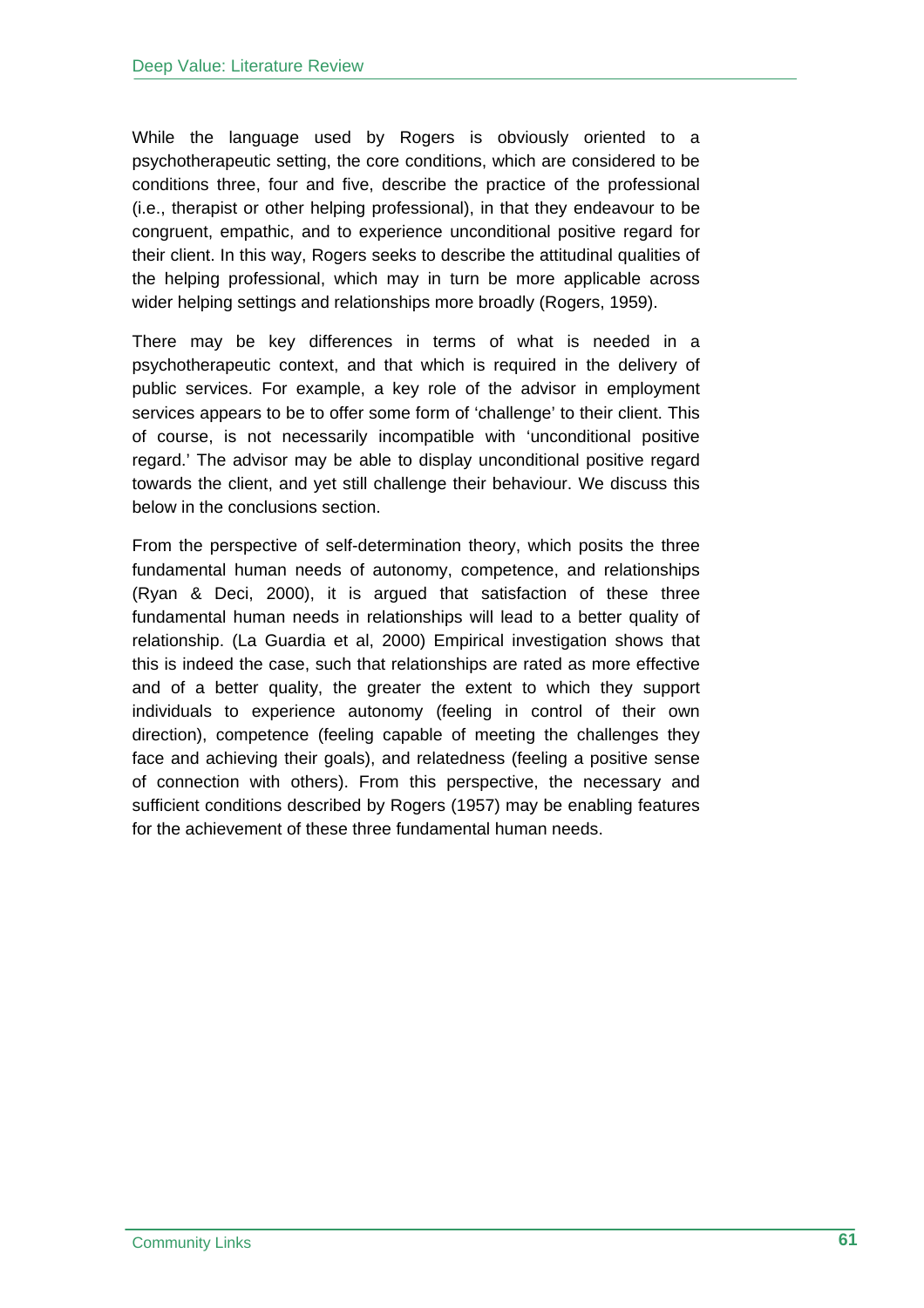## **10. Conclusions and further thoughts**

#### **Conclusions**

People using public services put great importance on the human relationship with the person providing the service.

The elements of what make for effective relationships are strikingly similar across all areas studied in this review. Where relationships are effective, evidence reveals that they contribute to achieving a range of valuable benefits: the failure to realise these benefits can be damaging.

There was a clear consensus in the literature about the types of working conditions and practices which were more conducive to building effective relationships.

We conclude that the literature shows that effective relationships are not just a 'nice to have' but increase the likelihood of achieving a positive outcome across all of the sectors examined in this review. Improving the effectiveness of relationships is therefore an important strategy for improving quality and performance.

#### Further thoughts

In this section we discuss our initial responses to some key questions. These areas of work will be developed in the next stage of the project.

#### Where does Deep Value fit into theories of public service reform?

Public services are an area where there is no shortage of ideas for reform, but somewhat less evidence about what types of structure and management create services that are more effective at delivering their stated aims, and that respond to the needs of citizens. We believe that the evidence summarised here shows that effective relationships between those delivering and using public services can play a key role in delivering these aims, but these have not been a significant focus of attempts at reform.

We believe that the idea that the value from public services is produced in the interaction between the user and deliverer of a service is persuasive, and that it follows from this that ways of measuring the value produced from public services need to think widely about what type of outcomes are desired. This value should include social outcomes that go further than the initial purpose of the service itself – for example, interaction with employment services may not just help clients move into paid work, but to develop their confidence and ability to cope with set-backs.

The empirical evidence in this area is weak; claims that 'personalisation', or 'co-production', however understood can deliver more effective services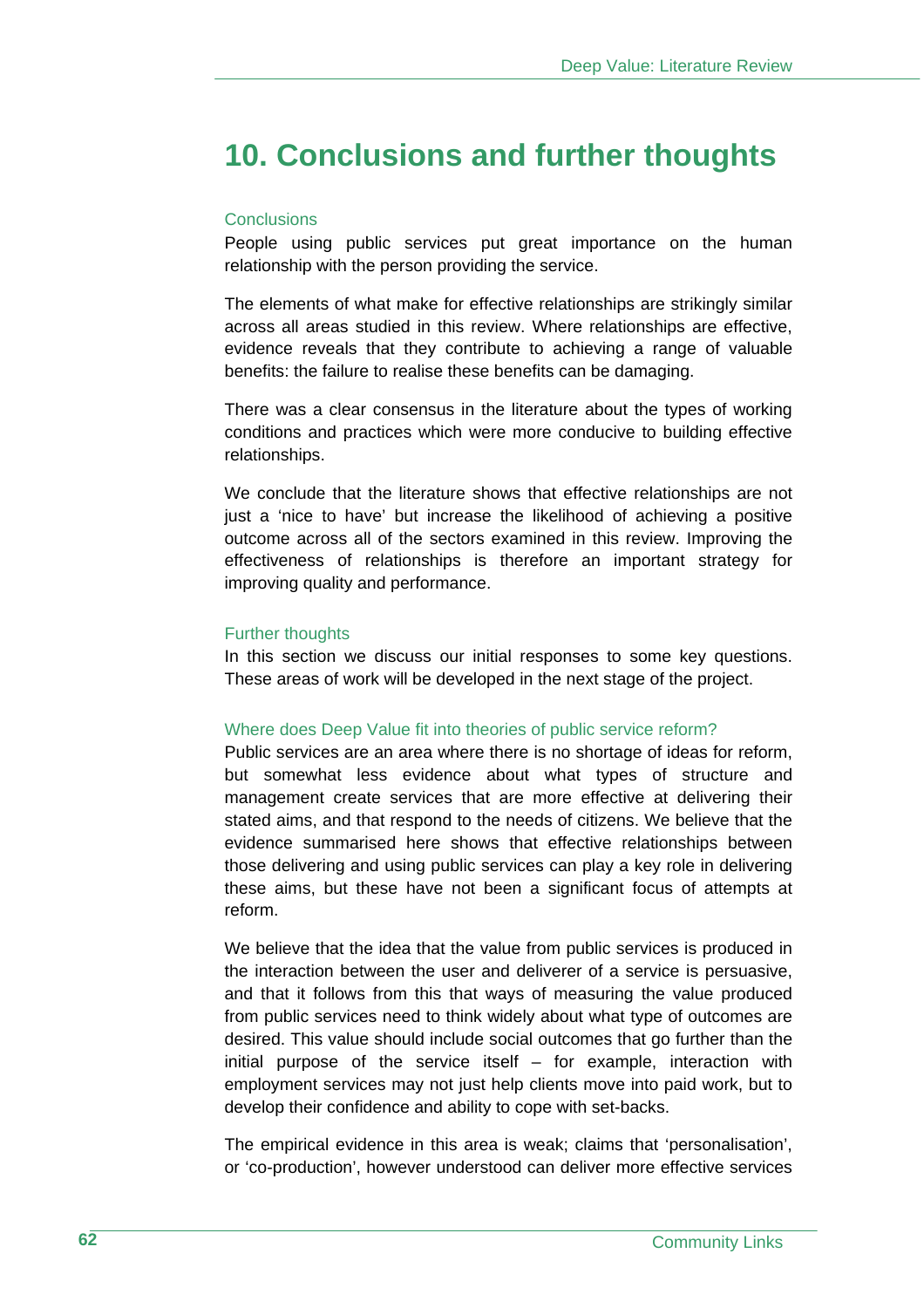need to be tested further. However given the strong evidence we found for the importance of relationships, we believe that there are some dangers in reforms that break the personal link between front line staff and clients. This means that reforms which are based solely on the 'choice' of changing provider may not fit well with a focus on 'Deep Value'.

### Isn't this just an expensive luxury?

It is well known that public services are under pressure from severe spending cuts. Legal aid for social welfare issues may be entirely removed,<sup>6</sup> and while the Work Programme will devolve decisions on how to deliver employment services to private sector employment providers, the shift in payment towards job outcomes may put a strain on the amount they are prepared to invest in clients up front.<sup>7</sup> We know that investing in relationships requires advisors to have sufficient time to build trust with clients – time that may seem like an expensive luxury.

However, the evidence suggests that an effective relationship is not a 'nice to have' in the delivery of services, but an essential component of effectiveness, and of client satisfaction. Value for both the client and wider society is produced in the interaction between that individual and the public service professional. This needs to be the first focus of investment – not an afterthought. As resources become more constrained, getting delivery right becomes more, not less important.

Nor should relationships be seen as something that happen by chance – or as a side effect of public servants being 'nice' people. We know that there are clear behaviours and practices that promote effective relationships. While public servants need autonomy and flexibility to make this work, information about expectations and effective practices can help them to establish better relationships, leading to better outcomes.

#### If this is common sense, why is it not common practice?

The statement that better relationships lead to better services may seem like a truism. We know that many public sector professionals do work hard to establish good relationships with clients, and see this as an intrinsic and satisfying part of their role. But effective relationships have received little attention in wider debates about public service reform, and we believe that current structures may frustrate the ability of front line workers to develop these relationships.

## What does this mean for the idea of people as consumers of public services?

Oeseburg and Abma (2009) argue that freedom of choice for patients is complicated because patients are not aware of the value of the relevance of different types of care 'products.' Featherstone and Storey (2010) also acknowledge that getting the right information is crucial if consumers are to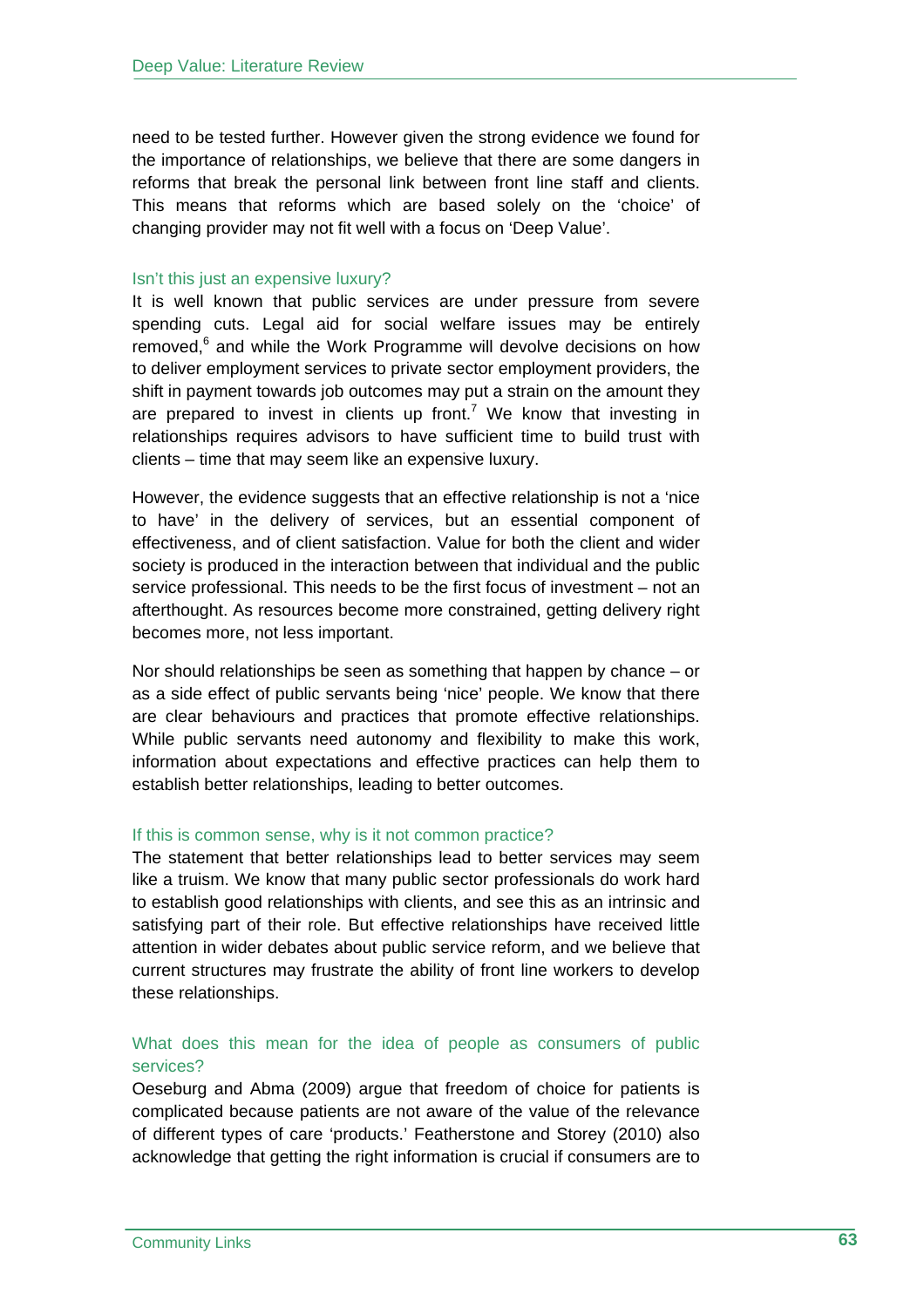make good decisions. Oeseburg and Abma go on to argue to make a direct link with issues relating to relationships with patients by arguing that medical professionals often lack the communication skills to elicit patients' preferences and involve them in treatment decisions, citing a range of other studies that have also drawn this conclusion. They suggest that:

*"the image of the patient as consumer and healthcare professional as information provider is not a productive way to envision the relationship between healthcare professional and patient… An interpretive / deliberative model is more productive…especially in the care of people with a chronic illness."* (Oeseburg and Abma, 2009:350)

They conclude that we need to find new words to describe the relationship that go beyond the economic policy discourse of consumers, products and transactions. This view is supported in one health study that concluded that care needs to incorporate three dimensions beyond that of the consumer:

*"a philosophy of the person; a view of well-being, not just illness; and a philosophy of care consistent with this."* (Dahlberg et al, 2009:265)

#### Public services and power

The process of accessing public services has to reflect on the question of power. This is relevant in a number of ways, from the role of a JobCentre worker to 'police' the system and introduce sanctions if someone is not following the rules, to the role of a doctor in weighing up what resources he or she is willing to allocate to a patient in terms of prescribing or referring on. There is clearly a tension between the role of the public servant as someone offering support and their role as someone policing or controlling access to resources.

Power can be exerted in indirect and direct ways through the interactions when services are being delivered, through the front-line worker dominating conversations, ignoring or blocking potential lines of discussion or using technical language that confuses or intimidates people.

These factors have to be acknowledged as having an impact on the potential to establish effective relationships and reaching a point where power is more effectively shared.

#### Next steps for this work

This paper aimed to review the literature, and assess the evidence, rather than to provide a blueprint for the reform of public services. The next stage of the project will seek to go further, assessing how policy makers can use this evidence to design more effective services.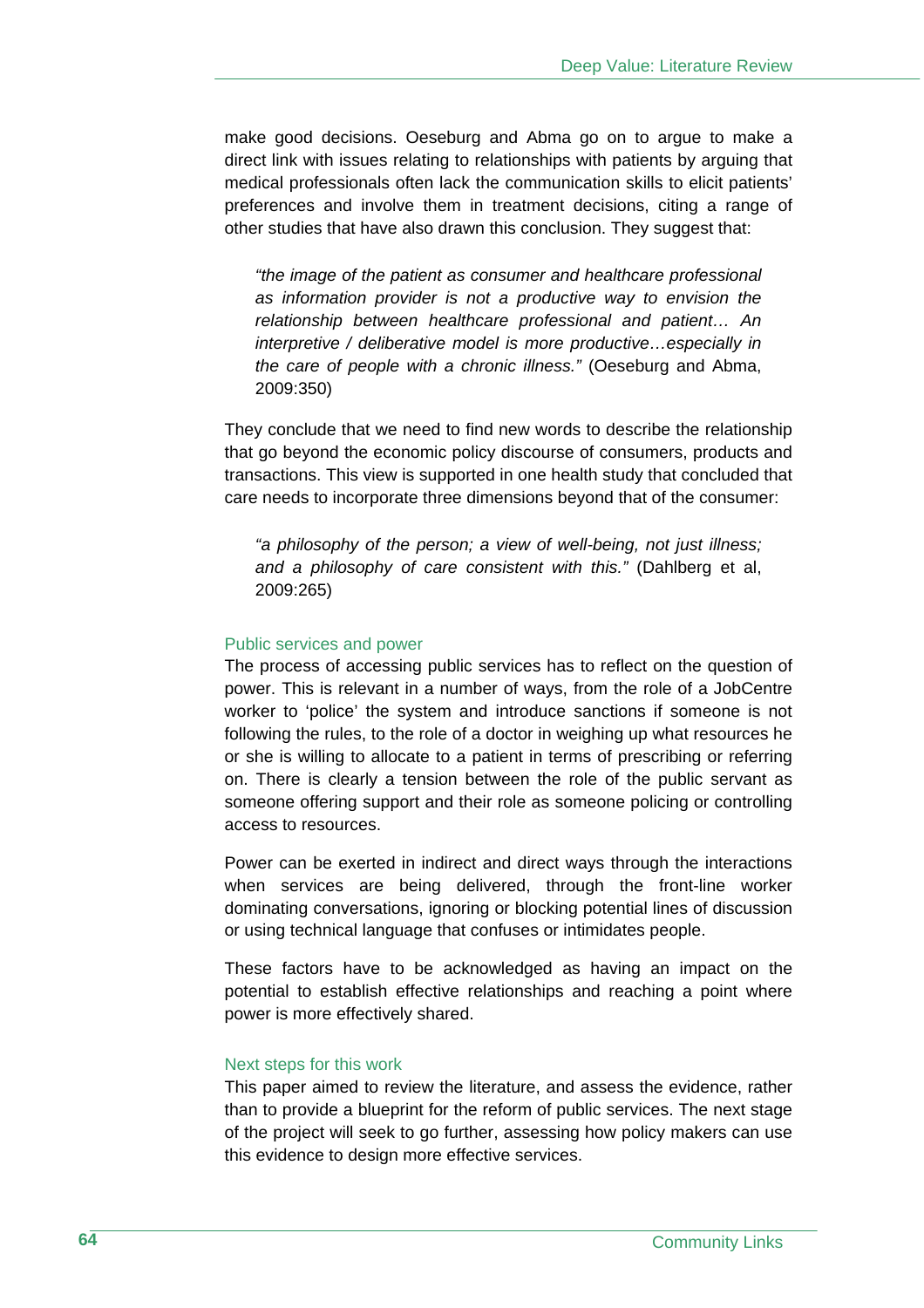# **11. Bibliography**

ACEVO (2009) *Making it personal; a social market revolution - interim report of the commission on personalisation* ACEVO available at: http://www.acevo.org.uk/Document.Doc?id=240

Arora, N.K., (2003) 'Interacting with cancer patients: the significance of physicians' communication behavior.' *Social Science and Medicine*. (57): 791-806.

Aspden, J. (2008) Evaluation of the Solihull Pilot for the UKBA and the LSC.

Bakker, D.A., Fitch, M.I., Gray, R. Reed, E., Bennett, J. (2001) 'Patient-health care provider communication during chemotherapy treatment: the perspectives of women with breast cancer.' *Patient Education and Counselling*. (43):61-71.

Barnes, J., Ball, M., Meadows, P., Belsky J., and the FNP Implementation Research Team (2009) *Nurse Family*  Partnership Programme, Second Year Pilot Sites Implementation in England: The Infancy Period DCSF Research Report No DCSF RR166.

Barrett, B. Marchand, L., and Scheder, J. (2003) 'Themes of holism, empowerment, access, and legitimacy define complementary, alternative, and integrative medicine in relation to conventional biomedicine.' *Journal of Alternative Complementary Medicine.* (9): 937-947.

Barry, C., Stevenson, F., Britten, N., Barber, N. and Bradley, C. (2001) 'Giving voice to the lifeworld. More humane, more effective medical care? A qualitative study of doctor-patient communication in general practice.' In *Social Science and Medicine*. (53): 487-505.

Baumeister, R., & Leary, M. R. (1995). The need to belong: Desire for interpersonal attachments as a fundamental human motivation. *Psychological Bulletin, 117*, 497-529.

Bergin, C., and Bergin, D., (2009) 'Attachment in the classroom' *Educational Psychology Review* 21:141-170.

Berscheid, E., & Reis, H. T. (1998)). Attraction and close relationships. In D. T. Gilbert, S. T. Fiske & G. Lindzey (Eds.), *The handbook of social psychology* (4th ed.) (Vol. 2): pp. 193-281). New York: McGraw-Hill.

Berscheid, E. (1999)). The greening of relationship science. *American Psychologist, 54*, 260-266.

Bissell, P., May, C.R., Noyce, P.R. (2004) 'From Compliance to Concordance: Barriers to Accomplishing a Reframed Model of Healthcare Interactions.' *Social Science and Medicine*. 58(4): 851-862.

Boyle, D., and Harris, M., (2009) The challenge of co-production: how equal partnerships between professionals and public are crucial to improving public services New Economics Foundation, available at: http://www.neweconomics.org/sites/neweconomics.org/files/The\_Challenge\_of\_Co-production.pdf

Boyle, D., Coote, A., Sherwood, C.,and Slay, J. (July 2010) *Right here, right now: taking co-production into the mainstream* New Economics Foundation, available at:

http://www.neweconomics.org/sites/neweconomics.org/files/Right\_Here\_Right\_Now.pdf

Bozarth, J. D., & Motomasa, N. (2005)). Searching for the core: The interface of client -centered principles with other therapies. In S. Joseph & R. Worsley (Eds.), *Person-centred psychopathology: A positive psychology of mental health*. Ross-on-Wye: PCCS books.

Brown. T. (2007) 'Coercion versus Choice: Citizen Evaluations of Public Service Quality across Methods of Consumption' *Public Administration Review 2007-67-3.*

Cabinet Office – The Office of Public Service Reform (2004) *The Drivers of Satisfaction with public Services: Research Study Conducted for the Office of Public Services Reform* available at http://www.cse.cabinetoffice.gov.uk/UserFiles/File/Key.pdf

Cabinet Office – The Prime Minister's Strategy Unit (2006) *The UK Government's Approach to Public Service Reform – A Discussion Paper* available at: http://www.cabinetoffice.gov.uk/media/cabinetoffice/strategy/assets/sj\_report.pdf

Community Links **65**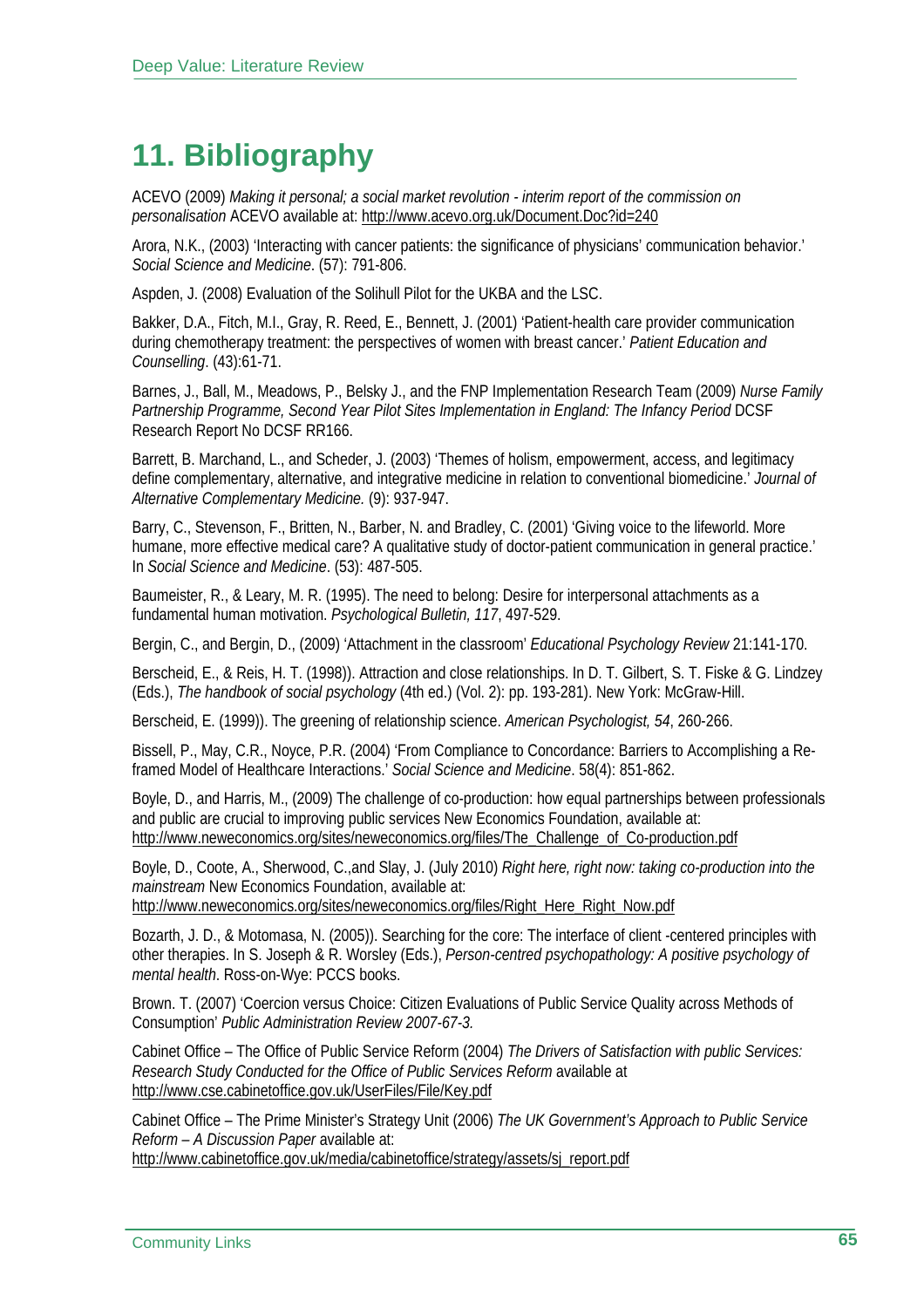Cabinet Office – The Prime Minister's Strategy Unit (2007) *Building on Progress: Public Services* available at http://webarchive.nationalarchives.gov.uk/20070603164512/http://cabinetoffice.gov.uk/policy\_review/documents /building\_on\_progress.pdf

Campbell-Hall, V., Coulter, A., Howat, N., and Joyce, L. (2010) *Development of a customer experience metric for contracted employment provision* DWP Research report 655 available at: http://research.dwp.gov.uk/asd/asd5/rports2009-2010/rrep655.pdf

Cassileth B.R., Zupkis, R.V., Sutton-Smith, K. March, V., (1980) 'Information and Participation preferences amongst cancer patients. *Annals of Internal Medicine*. (92):832-6.

*Cawley, M., Kostic, J., Cappello, C. (1990) 'Informational and psychosocial needs of women choosing conservative surgery/primary radiation for early stage breast cancer.'* Cancer Nursing*. (13):90-4.* 

Citizens Advice (2010) *Towards a business case for legal aid: Paper to the Legal Services Research Centre's Eighth International Research Conference* Citizens Advice

http://www.citizensadvice.org.uk/index/campaigns/social\_policy/consultation\_responses/cr\_legalaffairs/towards a business case for legal aid

Cornelius-White, J. (2007) 'Learner Centred Teacher Student Relationships are Effective: A Meta Analysis' *Review of Educational Research 2007 77:11*

CoSA (2008) Side by Side and Implications for Public Services Community Links: London.

CoSA (2009a) Time Well-Spent; The importance of the one-to-one relationship between advice workers and their clients. Community Links: London.

CoSA (2009b) People of Influence; A progress report on the Council on Social Action's work on one-to-one. Community Links: London.

Coulter, A., (2005) 'What do patients and the public want from primary care?' *British Medical Journal*, Vol. 331:1199.

Dahlberg, K., Todres, L., Galvin, K. (2009) 'Lifeworld-led healthcare is more than patient-led care: an existential view of well-being.' *Medicine, Health Care and Philosophy*. (12):265-271.

Davies, R. (2009) *Value in public services* Policy Exchange, available at: http://www.policyexchange.org.uk/images/publications/pdfs/Value\_in\_Public\_Services.pdf

Dayson, C. (2010) *Understanding personalisation: implications for third sector infrastructure and their work with organisations on the frontline* Doncaster CVS available at

http://www.doncastercvs.org.uk/UserFiles/File/health/UnderstandingPersonalisation\_SummaryReport.pdf Chris Dayson 2010

Department of Health (2001) The Expert Patient: A New Apporach to Chronic Disease Management in the 21st Century. London: Stationery Office.

Derdiarian, A. (1986) 'Informational needs of recently diagnosed cancer patients: A theoretical framework. Part I.' *Nursing Research*. (35):832-6.

Dewson, S., Casebourne, J., Darlow, A., Bickerstaffe, T., Fletcher, D., Gore, T. and Krishnan, S. (2007) *Evaluation of the Working Neighbourhoods Pilot: Final* report DWP Research Report No 411 available at: http://research.dwp.gov.uk/asd/asd5/rports2007-2008/rrep411.pdf

Dickinson, H. and Glasby, J. (2010) *The personalisation agenda; implications for the third sector* Third Sector Research Centre available at:

http://www.navo.org.uk/downloads/documents/Personalisation\_Agenda\_Implications\_for\_third\_sectorLinkClick. pdf

Diener, E. (2001, Feb.). *Subjective well-being*. Address presented at the annual meeting of the Society for Personality and Social Psychology, San Antonio, TX.

Diener, E., and& Seligman, M. E. P. (2002) '). Very happy people.' *Psychological Science, 13*, 80-83.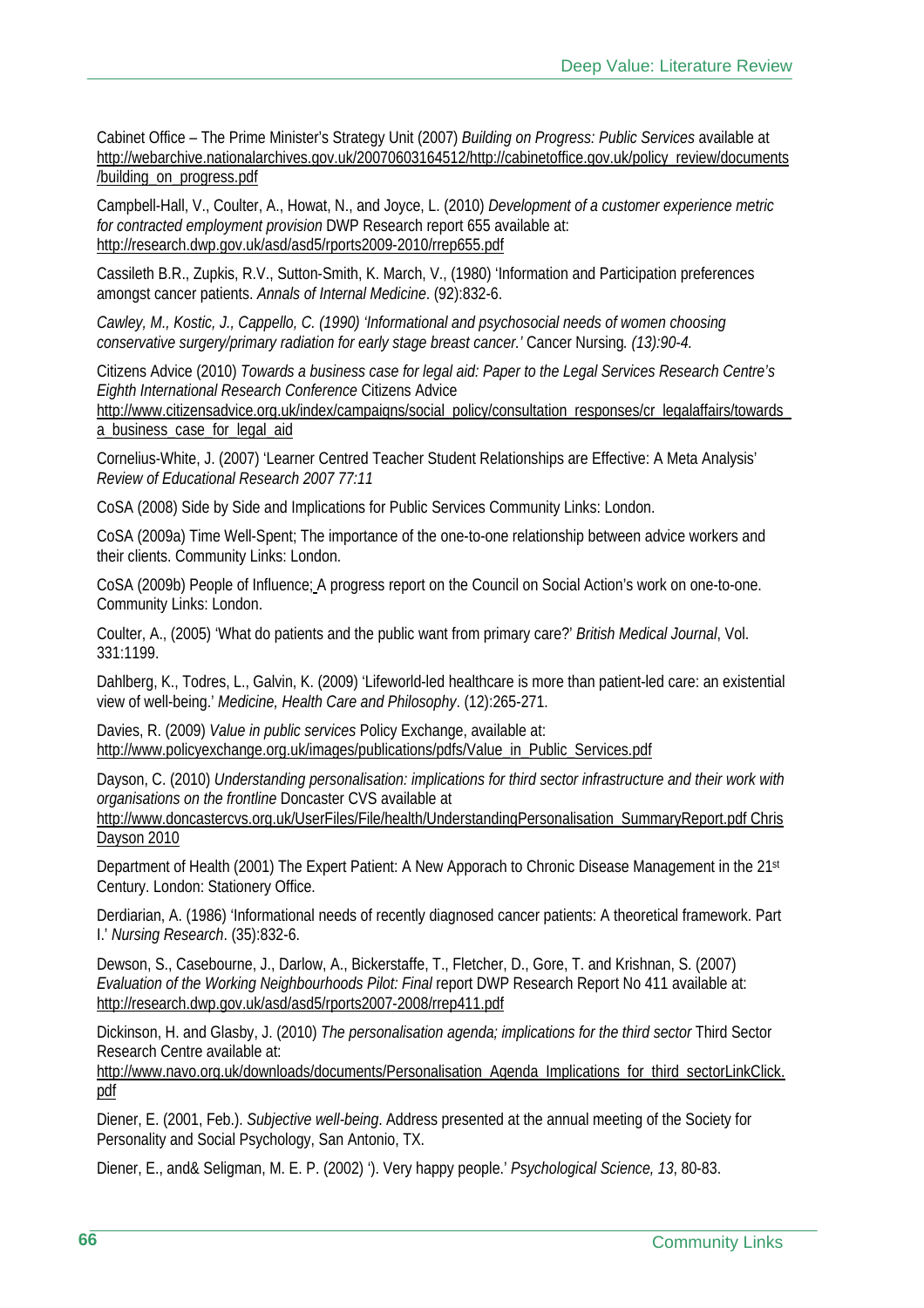Drew, P., Toerien, M., Irvine, A. and Sainsbury, R. (2010) *A study of language and communication between advisors and claimants in Work Focused Interviews* DWP Research Report No. 633, available at: http://campaigns.dwp.gov.uk/asd/asd5/rports2009-2010/rrep633.pdf

DWP (2010) *The work programme prospectus November 2010* available at: http://www.dwp.gov.uk/docs/workprog-prospectus-v2.pdf

Featherstone, H., Storey, C. (2009) Which Doctor? Putting patients in control *of primary care*. London: Policy Exchange.

Fischer Associates (2009) The Clinician-Patient Dynamic and its Implications for Healthcare Quality. A Report for the Health Foundation. London: The Health Foundation

Freeman, G.K., Horder, J.P., Howie, J.G.R., Pali Hungin, A., Hill, A.P., Shah, N.C., Wilson, A., (2002) 'Evolving general practice consultation in Britain: issues of length and context.' *British Medical Journal*. (324): 880-882.

Gray, R.E, Fitch, M., Greenberg, M., Hampson A., Doherty, M. Labrecque, M. (1998) 'The information needs of well, longer-term survivors of breast cancer.' *Patient Education and Counseling*. (33,3):245-255.

Greenfield, S., Kaplan, S., Ware, J.E. (1985) 'Expanding patient involvement in care: effects on patient outcomes.' *Annals of Internal Medicine*. (102):520-528.

Griffiths, R. and Durkin, S. (2007) *Synthesising the evidence on Employment Zones* DWP Research Report no 449, available at: http://research.dwp.gov.uk/asd/asd5/rports2007-2008/rrep449.pdf

Griffiths, S., Foley, B. and Prendergast, J. (2009) *Assertive citizens: new relationships in the public services*  Social Market Foundation supported by Price Waterhouse Coopers available at: http://psrc.pwc.com/pdf/assertive\_citizens.pdf

Grol, R. (2001) 'Improving the quality of medical care: building bridges among professional pride, payer profit, and patient satisfaction.' *Journal of the American Medical Association.* (286):2578-2585.

Hall, J.A., Roter, D.L., Katz, N.R. (1988) 'Meta analysis of correlates of provider behaviour in medical encounters' in *Medical Care.* (26):657-675.

Hartzband, P. and Groopman, J. (2009) 'Keeping the Patient in the Equation – Humanism and Health Care Reform.' *Journal of New England Medicine*. (361):554 – 555.

Hasluck, C. and Green, A.E., (2007) *What works for whom? A review of evidence and meta-analysis for the Department for Work and Pensions* DWP Research Report No 407 available at: http://campaigns.dwp.gov.uk/asd/asd5/rports2007-2008/rrep407.pdf

Hirschmann, A.O. 'Exit, Voice and Loyalty: Responses to Decline in Firms, Organisations and States' Harvard University Press.

HM Treasury (2003) *Green Book* available at www.hm-treasury.gov.uk/economic\_data\_and\_tools/greenbook/data\_greenbook\_index.cfm

Holt-Lunstad, J., Smith, T.B. and Bradley Layton, J (2010) *Social Relationships and Mortality Risk: A Meta-Analytic Review* PLoS Med 7(7).

Horvath, A. O., & Greenberg, L. S. (1989)). Development and validation of the Working Alliance Inventory. *Journal of Counseling Psychology, 36*, 223-233.

Hubble, M. A., & Miller, S. D. (2004)). The client: Psychotherapy's missing link for promoting a positive psychology. In P. A. Linley & S. Joseph (Eds.), *Positive psychology in practice* (pp. 335-353). Hoboken, NJ: Wiley.

Hughes, C.M. (2008) 'Compliance with medication in nursing homes for older people: resident enforcement or resident empowerment?' *Drugs Aging*. (24): 445-454.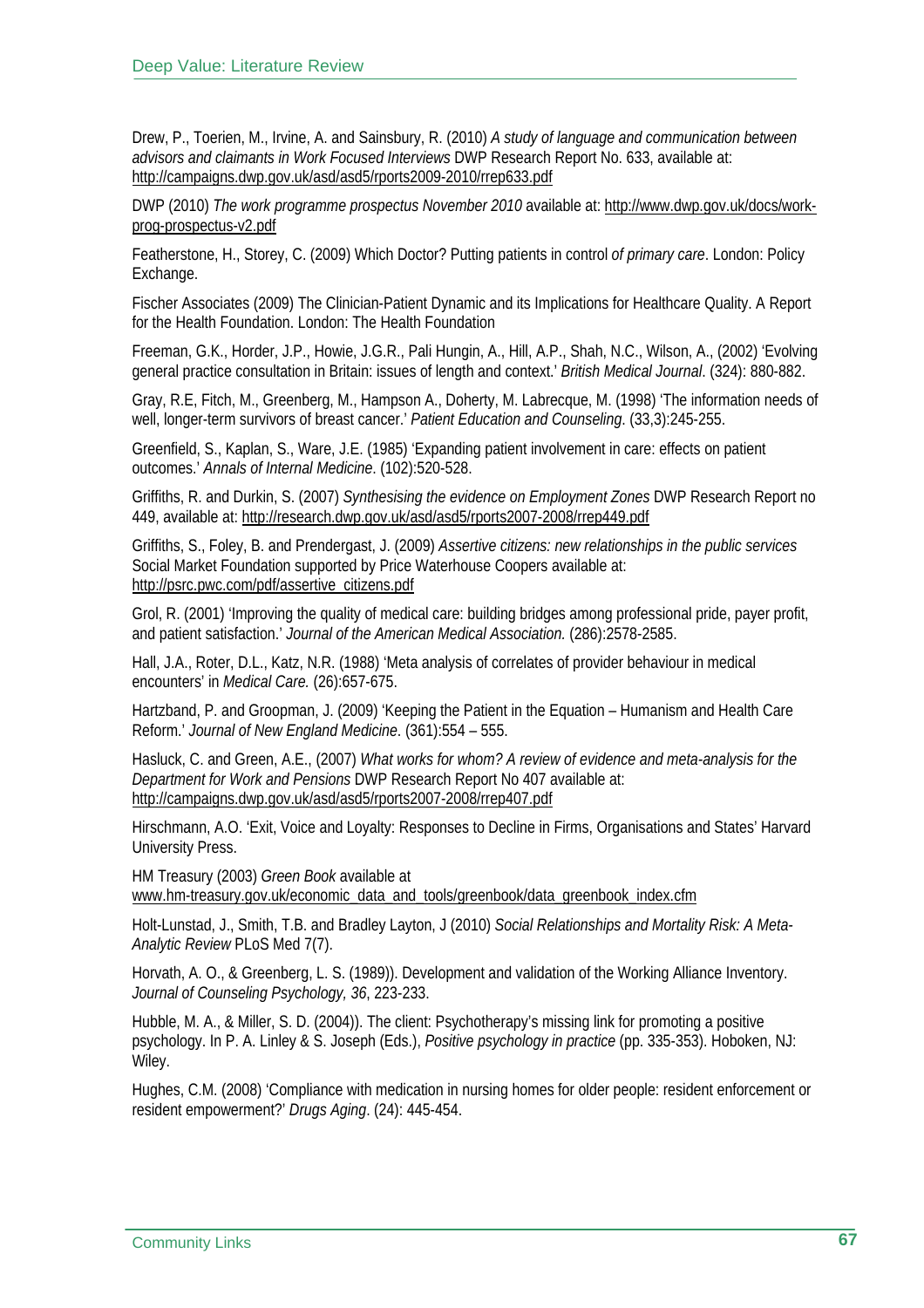IPSOS MORI (2007) *Public Services Policy Review: The Public View* Cabinet Office, available at: http://webarchive.nationalarchives.gov.uk/20070402090534/http://cabinetoffice.gov.uk/policy\_review/documents /mori\_summit\_final.pdf

IPSOS MORI (2010) *What do people want, need and expect from public services?* 2020 Public Services Trust at the RSA, available at: http://clients.squareeye.com/uploads/2020/documents/Report110310%20.pdf

James, D. (2010) At the legal interface: case workers and immigration/asylum clients in London Law and Social Inquiry, forthcoming.

Jordan, B. (2006) 'Public Services and the Service Economy: Individualism and the Choice Agenda' *Journal of Social Policy*, 35: 143-162 Cambridge University.

La Guardia, J.G., Ryan, R.M., Couchman, C.E., & Deci, E.L. (2000)). Within-person variation in security of attachment: A self-determination theory perspective on attachment, need fulfillment, and well-being. *Journal of Personality and Social Psychology, 79*, 367-384.

Lambert, M. J. (1992) 'Implications of outcome research for psychotherapy integration.' In Norcross J.C. and Goldfried, M.R., (Eds.), *Handbook of psychotherapy integration*. New York: Basic Books.

Leadbeater, C., (2004) Personalisation through participation: a new script for public services. London: Demos.

Le Grand, J., (2006) *'The Blair Legacy? Choice and Competition in Public Services* Public lecture at the London School of Economics, 21st February 2006. Available at: http://www2.lse.ac.uk/PublicEvents/pdf/20060221-LeGrand.pdf

Lyubomirsky, S., King, L., & Diener, E. (2005)). 'The benefits of frequent positive affect: Does happiness lead to success?' *Psychological Bulletin*, *131*: 803-855.

Kaptchuk, T.J., Kelley, J.M., Conboy, L.A. (2008) 'Components of placebo effect: randomised controlled trial in patients with irritable bowel syndrome'. *British Medical Journal*. 336: 999-1003.

Krupnick, L. J., Sotsky, S. M., Simmens, S., Moyer, J., Elkin, I., Watkins, J., & Pilkonis, P. A. (1996). The role of the therapeutic alliance in psychotherapy and pharmacotherapy outcome: findings in the National Institute of Mental Health Treatment of Depression Collaborative Research Programme. *Journal of Consulting and Clinical Psychology, 64*, 532-539.

Lind-Albrecht, G., (2006) 'Patient education in rheumatology: a way to better disease management using patients' empowerment.' *Wien Med Wochenschr*. 156: 583-586.

Lipsky, M. (1980) Street level bureaucracy: dilemmas of the individual in public services. Russell Sage Foundation.

Little P., Everitt, H., Williamson, I., Warner, G., Moore, M., Gould, C., Ferrier, K., Payne, S., (2001) 'Preferences of patients for patient centred approach to consultation in primary care: observational study. *British Medical Journal*, 322.

Lussier, M.T. and Richard, C., (2007) 'The motivational interview: in practice. *Canadian Family Physician*. (53): 2117-2118.

Maslach, C. and Jackson S.E. (1981) 'The measurement of experienced burnout.' In *Journal of Occupational Behaviour*. (2): 99-113.

McKay, K.M., Imel, Z.E., Wampold, B.E. (2006) 'Psychiatrist effects in the psychopharmacological treatment of depression.' *Journal of Affective Disorders*. (92): 287-290.

McNeil, C. (2010) *Now its personal: the new landscape of welfare to work* IPPR, available at: http://www.ippr.org.uk/publicationsandreports/publication.asp?id=775

Ministry of Justice (2010) Proposals for the reform of Legal Aid in England and Wales The Stationary Office cm 7967.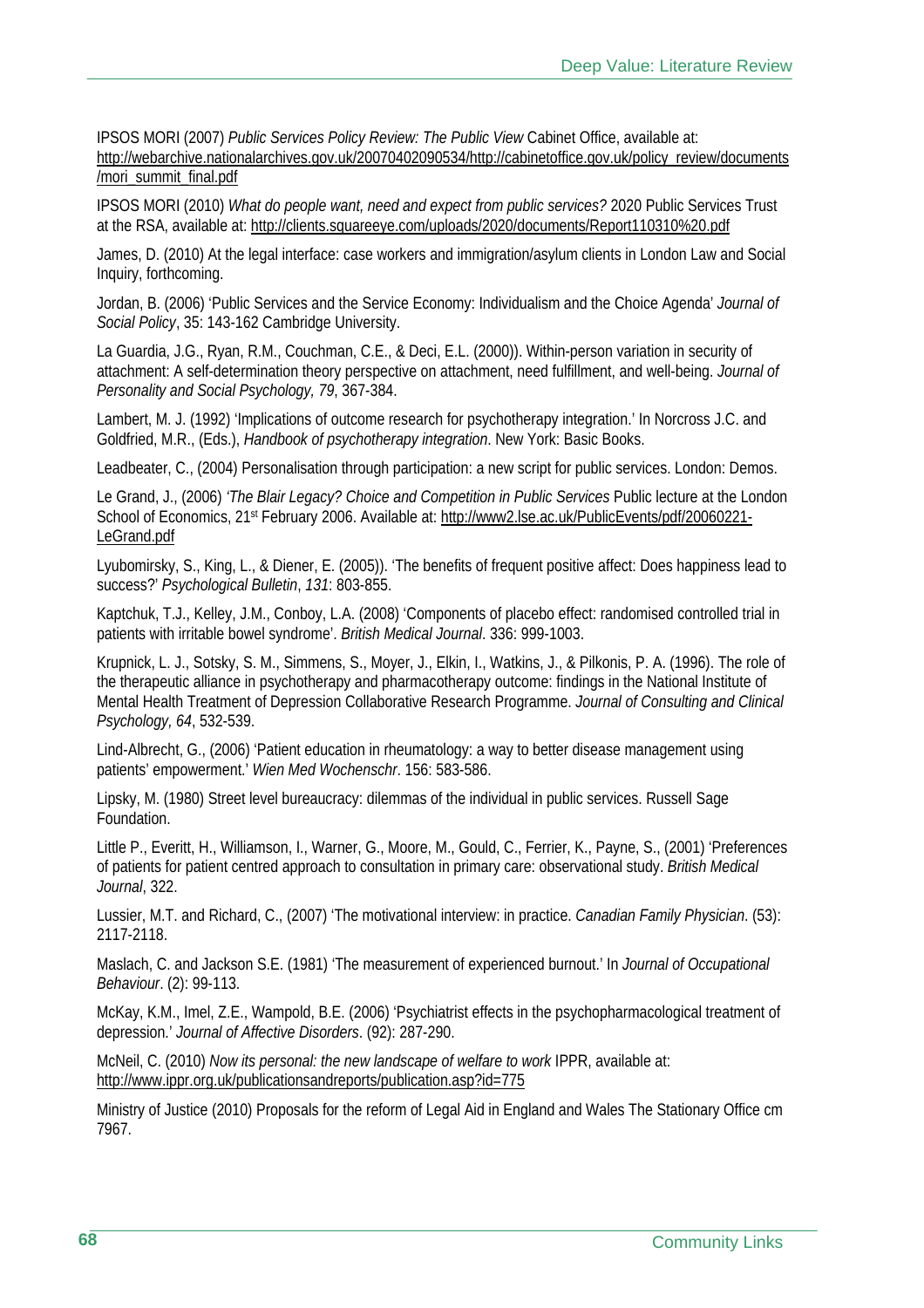Moorhead, R. and Robinson, M. (2006) *A trouble shared – legal problems clusters in solicitors and advice agencies* Department for Constitutional Affairs.

http://orca.cf.ac.uk/5184/1/Moorhead\_et\_al\_2006\_A\_Trouble\_Shared.pdf

MORI (2004) *The Drivers of Satisfaction with Public Service Reform* Cabinet Office – The Office of Public Services Reform, available at http://www.cse.cabinetoffice.gov.uk/UserFiles/File/Key.pdf

Mulgan, G. (2009) The birth of the relational state available at *http://www.youngfoundation.org/files/images/the\_relational\_state\_\_3\_\_0.pdf*

Myers, D. G. (1992). *The pursuit of happiness: Who is happy – and why*. New York: William Morrow.

Myers, D. G. (1999). Close relationships and quality of life, in D. Kahneman, E. Diener and N. Schwarz (Eds.), *Well-being: The Foundations of Hedonic Psychology* (pp. 374–391). New York: Russell Sage Foundation.

National Child Welfare Resource Center for Organisational Improvement, and National Resource Center for Family Centered Practice and Permanency planning (2008) *An Introduction to the Practice Model Framework: A Working Document Series* National Child Welfare Resource Center for Organisational Improvement, available at: http://muskie.usm.maine.edu/helpkids/practicemodel/PracticeModelWorkingPaperIntro.pdf

Nurse Family Partnership National Office (undated) Nurse Family Partnership; Costs and Benefits, The economic return on investment available at http://nncc.us/programs/NFPCostBenefitOverview.pdf accessed 11th November 2010.

Riccuci, N.M. (2005) How management matters: street level bureaucrats and welfare reform Washington.

Open University (undated) *Creating citizen consumers: changing relationships and identifications – Main findings* at http://www.open.ac.uk/socialsciences/creating-citizen-consumers/main-findings.php accessed 01.12.10

Oeseburg, B. and Abma, T.A. (2006) 'Care as a mutual endeavour: Experiences of a multiple sclerosis patients and her healthcare professionals.' *Medicine, Health Care and Philosophy*. 9:349-357.

Orton, M., (2010) The Long-term Impact of Debt Advice on Low Income Households: Year 3 Report. Warwick: University of Warwick

Parker, S. and Heapy, J. (2006) *Journey to the Interface* Demos, available at: http://www.demos.co.uk/files/journeytotheinterface.pdf?1240939425

Power, T.L. and Bendall, D. (2003) 'Improving health outcomes through patient empowerment.' *Journal of Hospital Marketing and Public Relations.* (15):45-59.

Public Administration Select Committee (2005) *Choice, voice and public services* HC 49-1The Stationary Office, available at http://www.publications.parliament.uk/pa/cm200405/cmselect/cmpubadm/49/49i.pdf

Public Administration Select Committee (2008) *User involvement in public services* HC410 The Stationary Office, available at http://www.publications.parliament.uk/pa/cm200708/cmselect/cmpubadm/410/410.pdf

Reis, H. T., Collins, W. A., & Berscheid, E. (2000)). The relationship context of human behaviour and development. *Psychological Bulletin, 126*:844-872.

Reis, H. T., & Gable, S. L. (2003)). Toward a positive psychology of relationships. In C. L. M. Keyes & J. Haidt (Eds.), *Flourishing: Positive psychology and the life well-lived* (129-159). Washington, DC: American Psychological Association.

Rogers, C. R. (1957). The necessary and sufficient conditions of therapeutic personality change. *Journal of Consulting Psychology, 21*:95-103.

Rogers, C. R. (1959). A theory of therapy, personality and interpersonal relationships, as developed in the client-centered framework. In S. Koch (Ed.), *Psychology: A study of a science, vol. 3: Formulations of the person and the social context* (184-256). New York: McGraw Hill.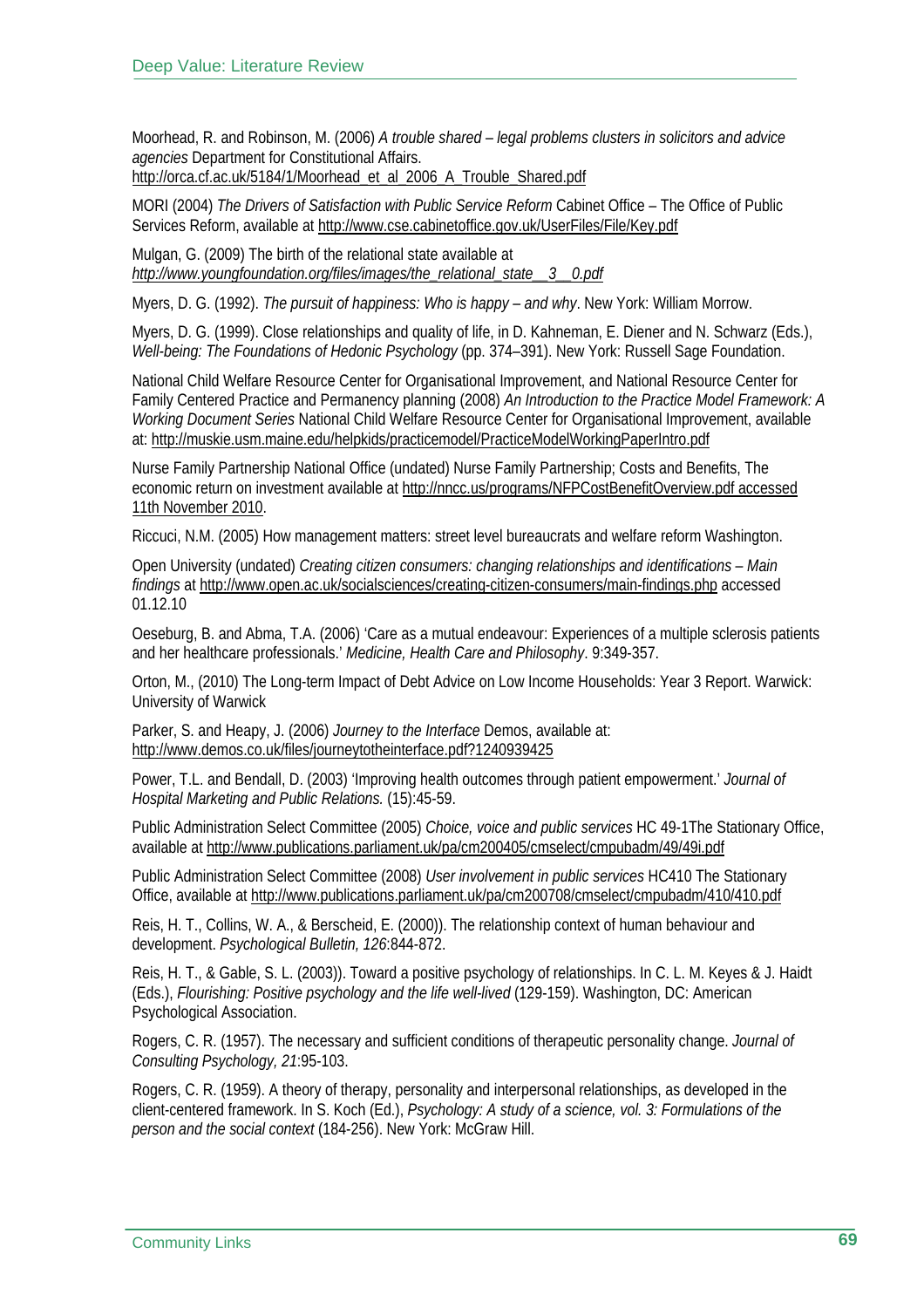Rollnick, S., Heather, N., Bell, A. (1992) 'Negotiating behaviour change in medical settings: the development of brief motivational interviewing.' *Journal of Mental Health*. (1):25-37.

Royal College of General Practitioners (2010) *RCGP Competence Framework*. Shared by Dr. A. Rughani, Clincal Assessment Lead, Royal College of General Practitioners, personal communication, 13th August 2010.

Ryan, R. M., & Deci, E. L. (2000). Self-determination theory and the facilitation of intrinsic motivation, social development, and well-being. *American Psychologist, 55:*68-78.

Ryecroft-Malone, J., Latter, S., Yerrell, Y., Shaw, D. (2001) 'Consumerism in Healthcare: The Case of Medication Education.' *Nursing Management*. 9(4):221-230.

Ryff, C. D. (1989). Happiness is everything, or is it? Explorations on the meaning of psychological well-being. *Journal of Personality and Social Psychology*, *57:*1069-1081.

Segal, L. (1998) 'The importance of patient empowerment in health system reform.' *Health Policy*. (44):31-33.

Scottish Consortium for Learning Disability (2010) *Values into practice: a framework for Local Area Coordination in Scotland* Scottish Consortium for Learning Disability available at: http://www.scld.org.uk/sites/default/files/SCLD%20LAC%20Framework.pdf

Stafford, B. and Kellard, K. (2007) *Reforming the public sector: personalised activation services in the UK.* In: Making it Personal: Individualising activation services in the EU. Policy Press, Bristol,

Thomas, A., Coleman, N., Turtle, J., Bone, S., Bassett, C. and Mason, J. (2010) 2009 *Jobcentre Plus Customer Satisfaction Research Findings from quantitative and qualitative research* DWP Research Report 657 available at: http://campaigns.dwp.gov.uk/asd/asd5/rports2009-2010/rrep657.pdf

Waddell, G., and Burton, A.K., (2006), *Is work good for your health?* TSO, Norwich.

Wampold, B. E. (2001). *The great psychotherapy debate: Models, methods, and findings*. Mahwah, NJ: Lawrence Erlbaum.

Wensing, M., Jung, H.P., Mainz, J., Olesen, F., Grol, R., (1998) 'A systematic review of the literature on patient priorities for general practice care.' *Social Science and Medicine, Vol. 47.*

Winkworth, Gail and McArthur, Morag (2009) 'A practice framework to guide screening and assessment in the Australian Family Relationship Centres and Advice Line' *Child and Family Social Work, 14(4)*, November 2009: 410-419.

World Health Organisation (2008) The World Health Report 2008 - primary Health Care (Now More Than Ever). Geneva: World Health Organisation.

Wubbels, T. and Brekelman, M. (2005) 'Two decades of research on teacher student relationships in class' *International Journal of Educational Research* 43(2005):6–24

2020 Public Services Trust at the RSA (2010) From social security to social productivity: a vision for 2020 public services – The Final Report of the Commission on 2020 Public Services RSA available at http://clients.squareeye.com/uploads/2020/documents/PST\_final\_rep.pdf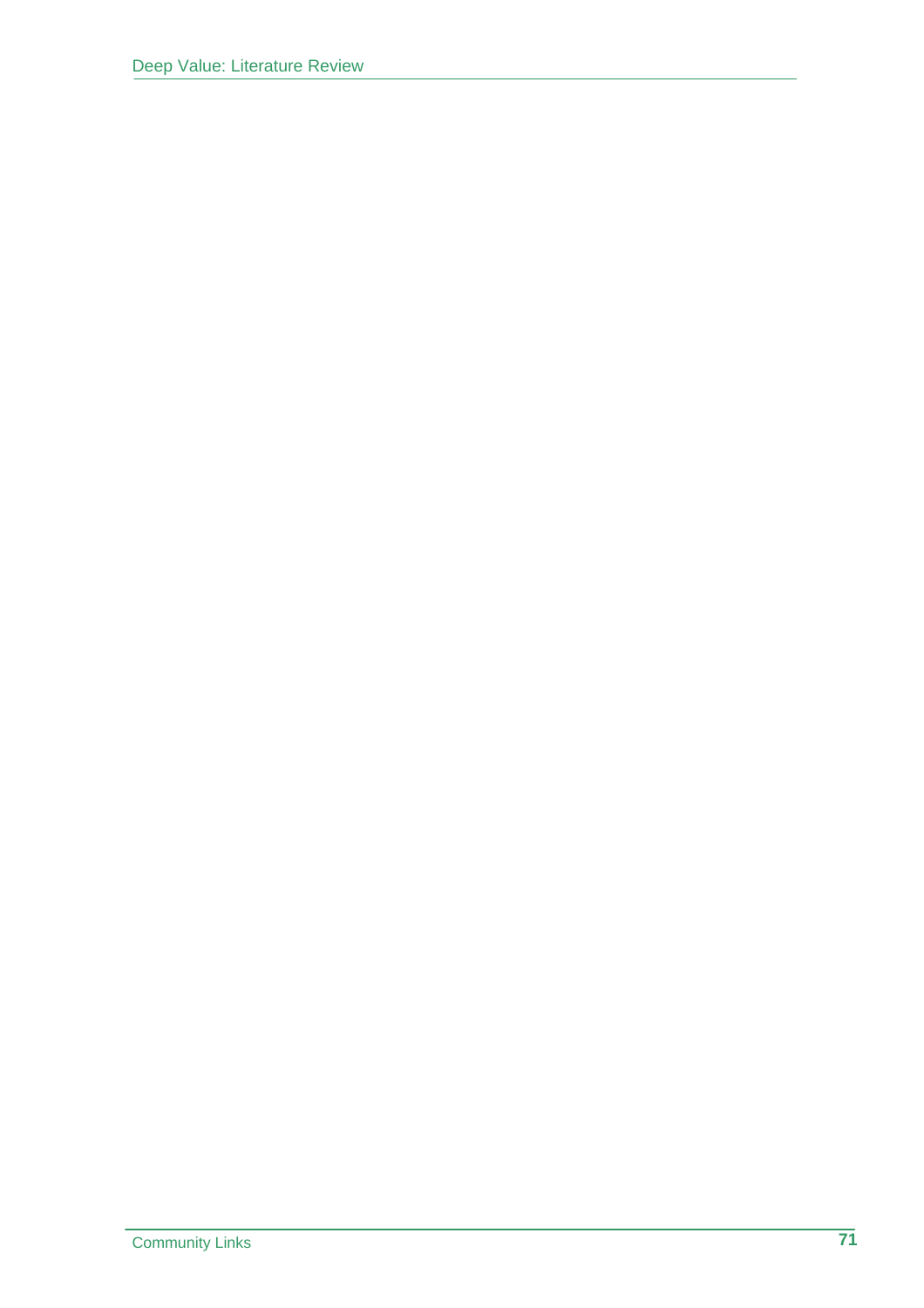## **12. Notes**

 **1** The Council on Social Action (CoSA) was an initiative chaired by Prime Minister Gordon Brown between 2007 and 2009. It brought together innovators from every sector to generate ideas and initiatives through which government and other key stakeholders could catalyse, develop and celebrate social action. CoSA carried out a range of practical and policy development work as well as produced a number of reports. Community Links provided the Secretariat for CoSA and David Robinson, Senior Advisor at Community Links, led the Council's work. For more information see http://www.community-links.org/ournational-work/council-on-social-action/

**2** See, for example '*A future fair for all'* The Labour Party Manifesto (2010:3): "…to deliver a future fair for all we need to rebuild our economy, protect and reform our public services as we strengthen society and renew our politics."

**3** '*A future fair for all'* The Labour Party Manifesto (2010): "Above all, the interests of the patient will come first. No longer passive recipients of care, patients will be active partners with enforceable guarantees, real choice, and direct control over services."

**4** See, for example, DfES (2006) '20:20 vision: Report of the teaching and learning in 2020 review group: "a clear vision of what personalised teaching and learning might look like in our schools in 2020."

**5** Paul Gregg (2008) Realising potential: a vision for personalised conditionality and support DWP.

**6** The Government is currently consulting on proposals for reform of legal aid in England and Wales which propose removing legal aid entirely from the area of social welfare law which we considered in the literature review. See Ministry of Justice (2010).

**7** Under the Coalition Government's plans, employment services for clients who have been out of paid work for 12 months and over, will have employment support delivered via 'the work programme'. Payments to providers delivering the work programme will be tilted more towards job outcomes, although there will be a percentage of the payment accessed when a client initially engages. The exact percentages of payments for engagement and job outcomes have not yet been determined. See DWP (2010).